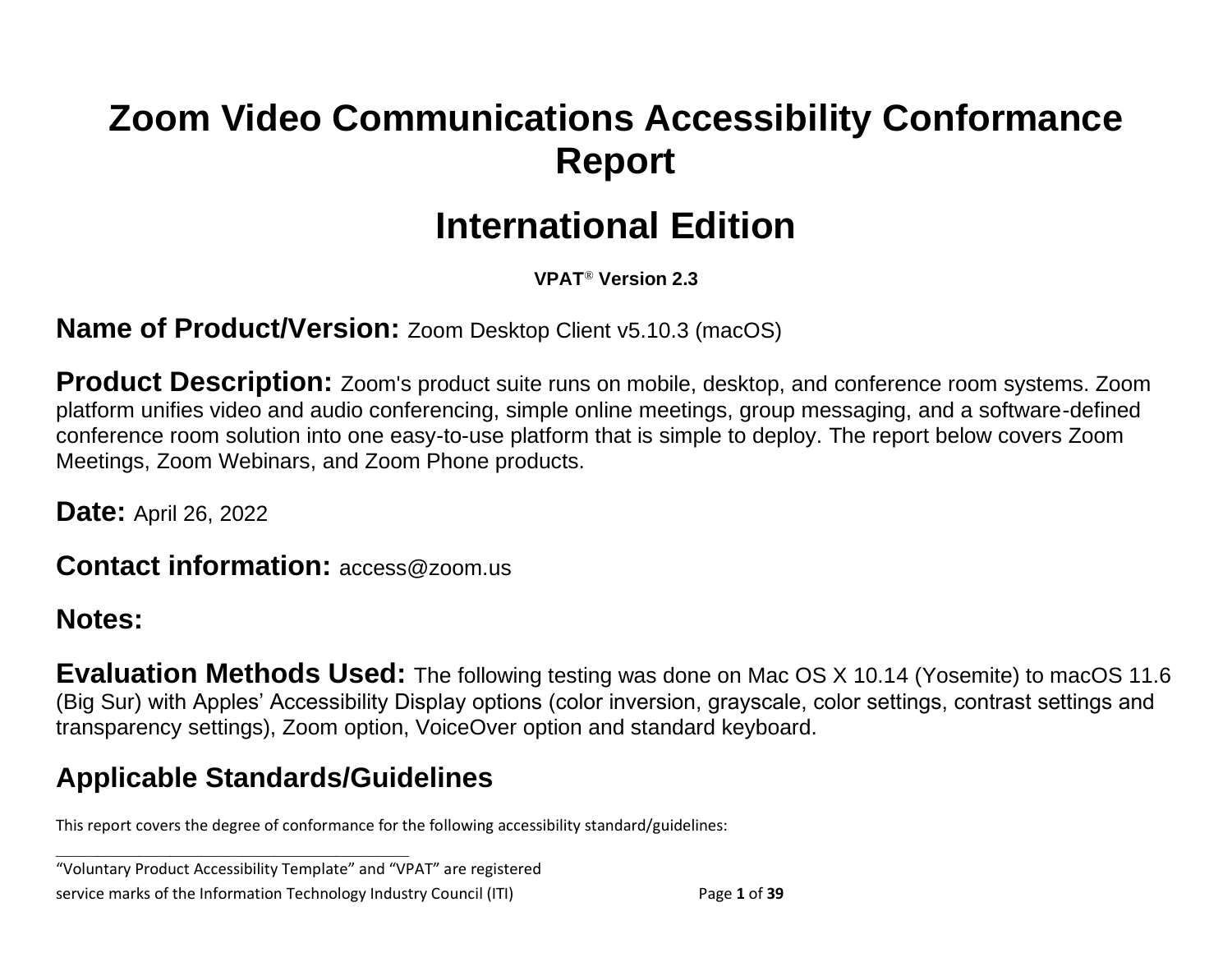| <b>Standard/Guideline</b>                                                                             | <b>Included In Report</b> |
|-------------------------------------------------------------------------------------------------------|---------------------------|
| Web Content Accessibility Guidelines 2.0, at http://www.w3.org/TR/2008/REC-WCAG20-20081211/           | Level A (Yes)             |
|                                                                                                       | Level AA (Yes)            |
|                                                                                                       | Level AAA (No)            |
| Web Content Accessibility Guidelines 2.1 at https://www.w3.org/TR/WCAG21/                             | Level A (Yes)             |
|                                                                                                       | Level AA (Yes)            |
|                                                                                                       | Level AAA (No)            |
| Revised Section 508 standards as published by the U.S. Access Board in the Federal Register on        |                           |
| January 18, 2017                                                                                      | (Yes)                     |
| Corrections to the ICT Final Rule as published by the US Access Board in the Federal Register on      |                           |
| January 22, 2018                                                                                      |                           |
| EN 301 549 Accessibility requirements suitable for public procurement of ICT products and services in |                           |
| Europe, - V2.1.2 (2018-08) at                                                                         | (Yes)                     |
| https://www.etsi.org/deliver/etsi_en//301500_301599/301549/02.01.02_60/en_301549v020102p.pdf          |                           |

## **Terms**

The terms used in the Conformance Level information are defined as follows:

- **Supports**: The functionality of the product has at least one method that meets the criterion without known defects or meets with equivalent facilitation.
- **Supports with Exceptions**: Some functionality of the product does not meet the criterion.
- **Does Not Support**: The majority of product functionality does not meet the criterion.
- **Not Applicable**: The criterion is not relevant to the product.
- **Not Evaluated**: The product has not been evaluated against the criterion. This can be used only in WCAG 2.0 Level AAA.

# **WCAG 2.x Report**

Tables 1 and 2 also document conformance with: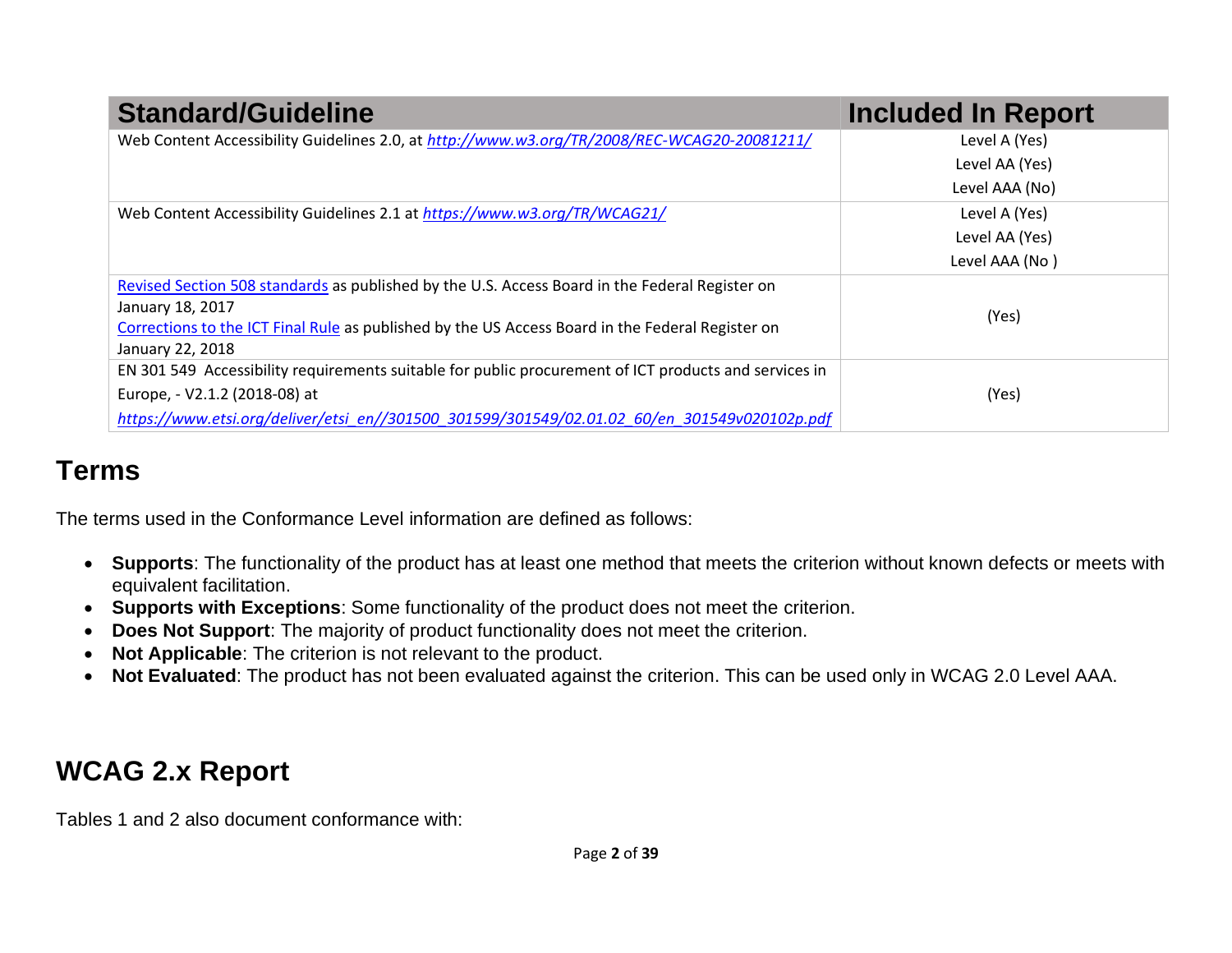- EN 301 549: Chapter 9 Web, Chapter 10 Non-Web documents, Section 11.2.1- Non-Web Software (excluding closed functionality), and Section 11.2.2 - Non-Web Software (closed functionality).
- Revised Section 508: Chapter 5 501.1 Scope, 504.2 Content Creation or Editing, and Chapter 6 602.3 Electronic Support Documentation.

Note: When reporting on conformance with the WCAG 2.x Success Criteria, they are scoped for full pages, complete processes, and accessibility-supported ways of using technology as documented in the [WCAG 2.0 Conformance Requirements.](https://www.w3.org/TR/WCAG20/#conformance-reqs)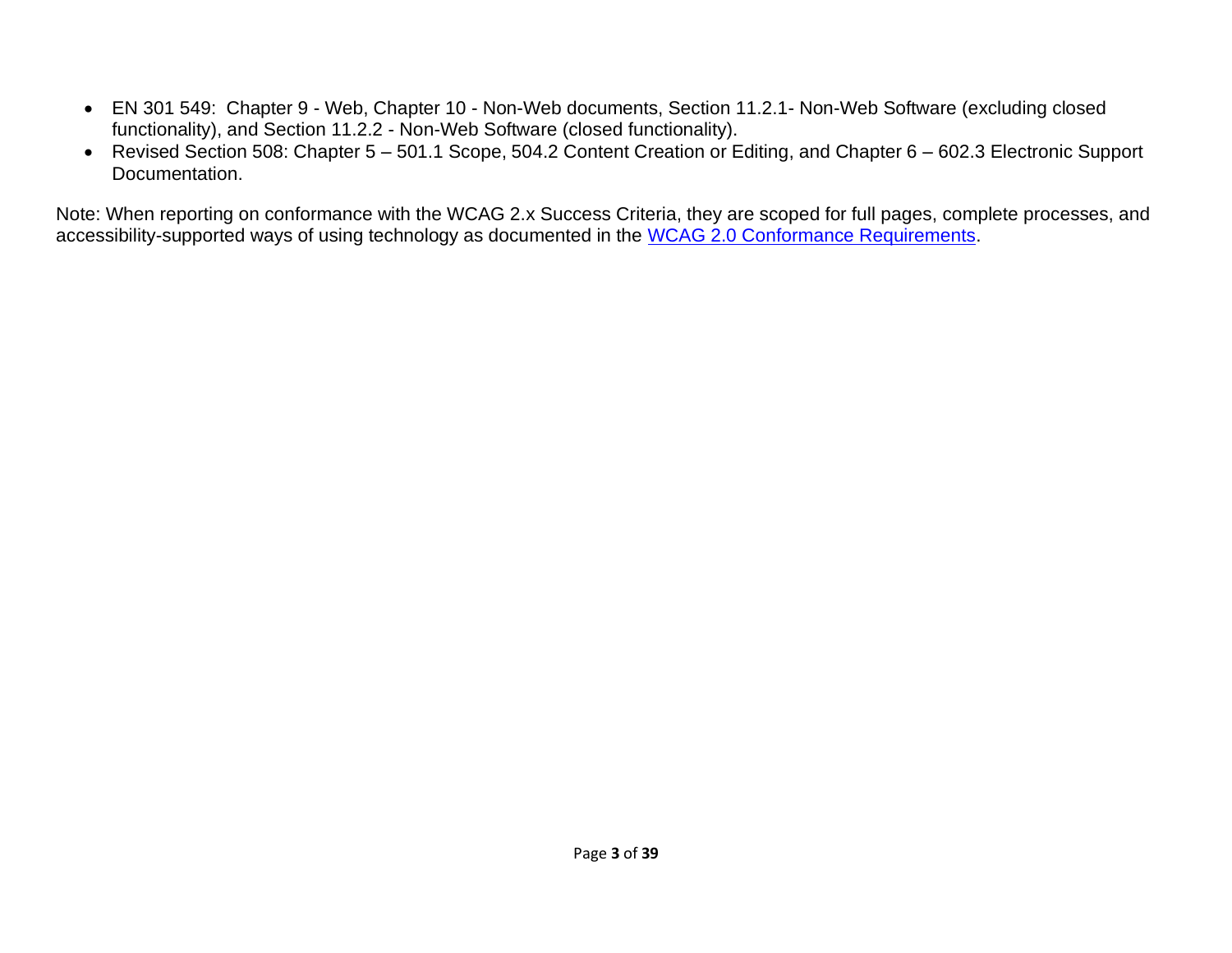### **Table 1: Success Criteria, Level A**

| <b>Criteria</b>                                                                                                                                                                                                                                                                                                                                                                                                                                    | <b>Conformance Level</b> | <b>Remarks and Explanations</b>                                                                                                                                                                                                                                                                                                                                                                                                                                                                                                         |
|----------------------------------------------------------------------------------------------------------------------------------------------------------------------------------------------------------------------------------------------------------------------------------------------------------------------------------------------------------------------------------------------------------------------------------------------------|--------------------------|-----------------------------------------------------------------------------------------------------------------------------------------------------------------------------------------------------------------------------------------------------------------------------------------------------------------------------------------------------------------------------------------------------------------------------------------------------------------------------------------------------------------------------------------|
| 1.1.1 Non-text Content (Level A)<br>Also applies to:<br>EN 301 549 Criteria                                                                                                                                                                                                                                                                                                                                                                        |                          |                                                                                                                                                                                                                                                                                                                                                                                                                                                                                                                                         |
| $\bullet$ 9.1.1.1 (Web)<br>10.1.1.1 (Non-web document)<br>11.1.1.1.1 (Open Functionality Software)<br>$\bullet$<br>11.1.1.1.2 (Closed Functionality Software)<br>11.8.2 (Authoring Tool)<br>12.1.2 (Product Docs)<br>12.2.4 (Support Docs)<br><b>Revised Section 508</b><br>501 (Web)(Software)<br>٠<br>504.2 (Authoring Tool)<br>602.3 (Support Docs)                                                                                             | Supports                 | The product provides text-alternatives to non-text<br>content such as buttons, and graphics. Programmatic<br>labels allow assistive technologies users to decipher the<br>nature and purpose of non-text content.                                                                                                                                                                                                                                                                                                                       |
| 1.2.1 Audio-only and Video-only (Prerecorded) (Level A)<br>Also applies to:<br>EN 301 549 Criteria<br>9.1.2.1 (Web)<br>$\bullet$<br>10.1.2.1 (Non-web document)<br>11.1.2.1.1 (Open Functionality Software)<br>11.1.2.1.2.1 and 11.1.2.1.2.2 (Closed Software)<br>11.8.2 (Authoring Tool)<br>12.1.2 (Product Docs)<br>12.2.4 (Support Docs)<br><b>Revised Section 508</b><br>501 (Web)(Software)<br>504.2 (Authoring Tool)<br>602.3 (Support Docs) | Supports                 | The product supports closed captioning for its audio-<br>only and video-only recorded meetings. Users can assign<br>a dedicated participant to type closed captioning, add a<br>3 <sup>rd</sup> party closed captioning provider, or use automatic<br>captioning.<br>The product does not provide pre-recorded audio-only<br>or video-only media. Meeting participants may share<br>video-only/audio-only files during the meeting and<br>provide the necessary alternative for the time-based<br>media using in-meeting file-transfer. |
| 1.2.2 Captions (Prerecorded) (Level A)                                                                                                                                                                                                                                                                                                                                                                                                             | Supports                 | The product supports open and closed captioning for its                                                                                                                                                                                                                                                                                                                                                                                                                                                                                 |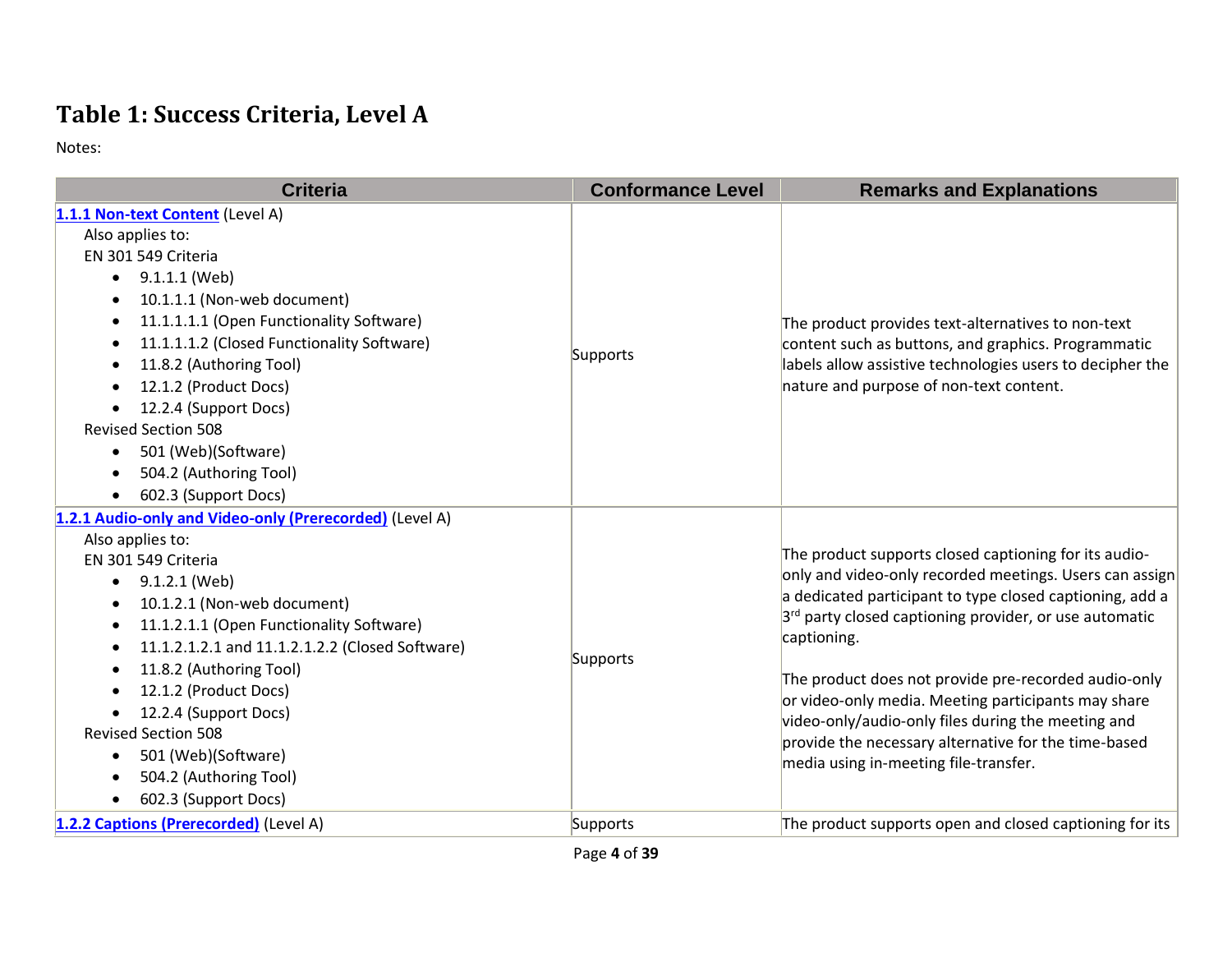| <b>Criteria</b>                                                                                                                                                                                                                                                                                                                                                                                                                                                     | <b>Conformance Level</b> | <b>Remarks and Explanations</b>                                                                                                                                                                                                                                                                                                                                                                                                                                             |
|---------------------------------------------------------------------------------------------------------------------------------------------------------------------------------------------------------------------------------------------------------------------------------------------------------------------------------------------------------------------------------------------------------------------------------------------------------------------|--------------------------|-----------------------------------------------------------------------------------------------------------------------------------------------------------------------------------------------------------------------------------------------------------------------------------------------------------------------------------------------------------------------------------------------------------------------------------------------------------------------------|
| Also applies to:<br>EN 301 549 Criteria<br>9.1.2.2 (Web)<br>$\bullet$<br>10.1.2.2 (Non-web document)<br>11.1.2.2 (Open Functionality Software)<br>$\bullet$<br>11.1.2.2 (Closed Software) - Does not apply<br>11.8.2 (Authoring Tool)<br>12.1.2 (Product Docs)<br>12.2.4 (Support Docs)<br><b>Revised Section 508</b><br>501 (Web)(Software)<br>$\bullet$<br>504.2 (Authoring Tool)<br>602.3 (Support Docs)<br>$\bullet$                                            |                          | recorded meetings. Users can assign a dedicated<br>participant to type in closed captioning, add a 3 <sup>rd</sup> party<br>closed captioning provider, or use automatic captioning.<br>The product does not provide pre-recorded media.<br>Meeting participants may share pre-recorded audio-<br>only content during a meeting and provide the<br>necessary captioning using in-meeting file transfer.                                                                     |
| 1.2.3 Audio Description or Media Alternative (Prerecorded) (Level A)<br>Also applies to:<br>EN 301 549 Criteria<br>$\bullet$ 9.1.2.3 (Web)<br>10.1.2.3 (Non-web document)<br>11.1.2.3.1 (Open Functionality Software)<br>11.1.2.3.2 (Closed Software)<br>11.8.2 (Authoring Tool)<br>$\bullet$<br>12.1.2 (Product Docs)<br>12.2.4 (Support Docs)<br><b>Revised Section 508</b><br>501 (Web)(Software)<br>$\bullet$<br>504.2 (Authoring Tool)<br>602.3 (Support Docs) | Supports                 | The product supports closed captioning for its recorded<br>meetings. Users can assign a dedicated participant to<br>type in closed captioning, use a 3 <sup>rd</sup> party closed<br>captioning provider, or use automatic captioning.<br>The product does not provide pre-recorded video<br>content. Meeting participants may share time-based<br>media during a meeting and provide the necessary<br>audio descriptions or alternative using in-meeting file<br>transfer. |
| 1.3.1 Info and Relationships (Level A)<br>Also applies to:<br>EN 301 549 Criteria<br>9.1.3.1 (Web)<br>$\bullet$<br>10.1.3.1 (Non-web document)<br>11.1.3.1.1 (Open Functionality Software)<br>$\bullet$                                                                                                                                                                                                                                                             | Supports                 | The product programmatically presents the visual<br>structure, context, and relationships between elements<br>to assistive technologies. Labels are associated with<br>form controls to ensure they are announced when<br>focused upon, and semantic elements are used to<br>markup structure (i.e. list of tabs are programmatically                                                                                                                                       |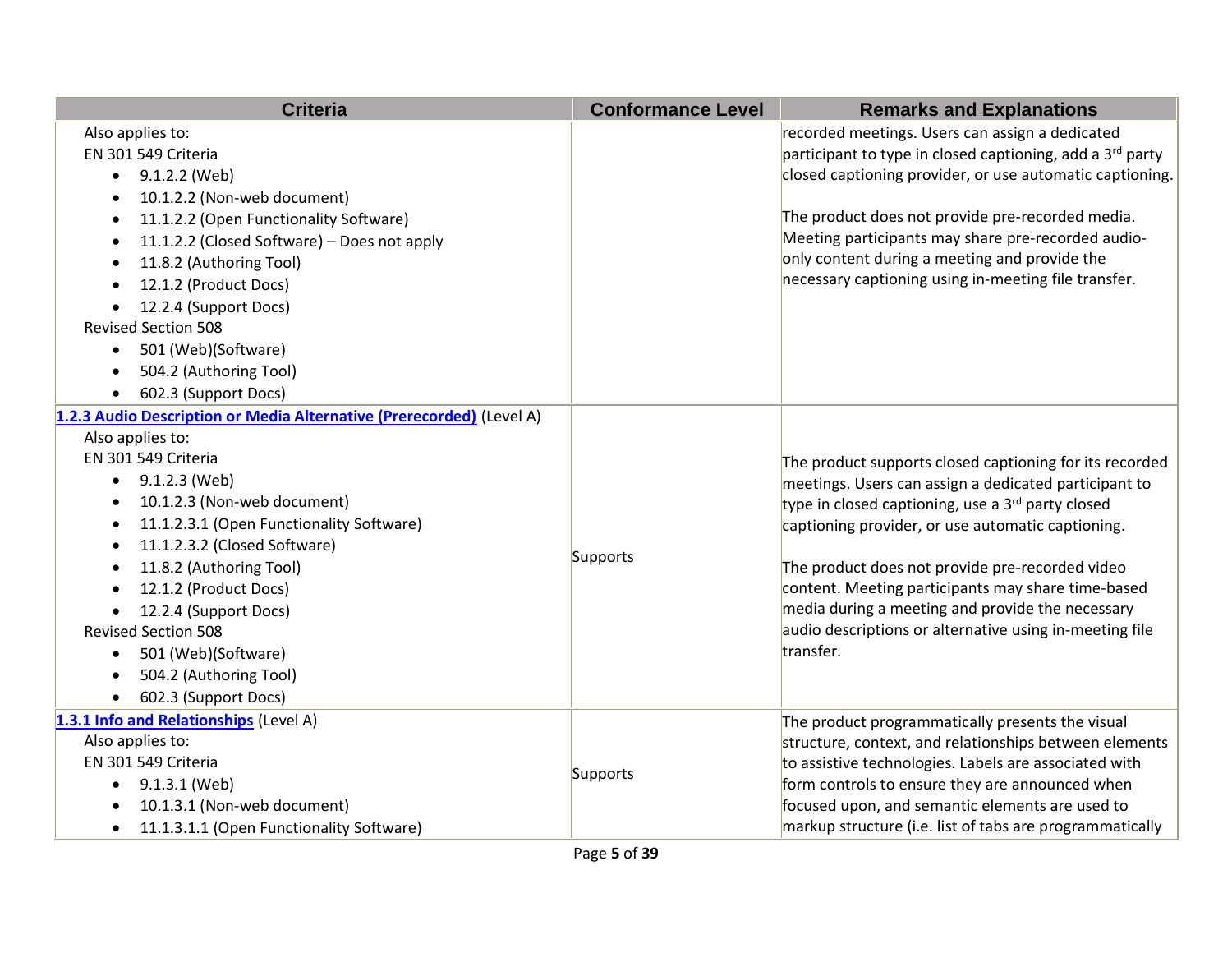| <b>Criteria</b>                               | <b>Conformance Level</b> | <b>Remarks and Explanations</b>                         |
|-----------------------------------------------|--------------------------|---------------------------------------------------------|
| 11.1.3.1.2 (Closed Software)<br>$\bullet$     |                          | announced as part of a tab control group, and list of   |
| 11.8.2 (Authoring Tool)                       |                          | items are programmatically announced as part of a list) |
| 12.1.2 (Product Docs)                         |                          |                                                         |
| 12.2.4 (Support Docs)                         |                          |                                                         |
| <b>Revised Section 508</b>                    |                          |                                                         |
| 501 (Web)(Software)<br>$\bullet$              |                          |                                                         |
| 504.2 (Authoring Tool)                        |                          |                                                         |
| 602.3 (Support Docs)                          |                          |                                                         |
| 1.3.2 Meaningful Sequence (Level A)           |                          |                                                         |
| Also applies to:                              |                          |                                                         |
| EN 301 549 Criteria                           |                          |                                                         |
| $\bullet$ 9.1.3.2 (Web)                       |                          |                                                         |
| 10.1.3.2 (Non-web document)                   |                          |                                                         |
| 11.1.3.2.1 (Open Functionality Software)<br>٠ |                          |                                                         |
| 11.1.3.2.2 (Closed Software)                  | Supports                 | The product employs a tab order that is logical and     |
| 11.8.2 (Authoring Tool)                       |                          | follows the visual order of elements.                   |
| 12.1.2 (Product Docs)                         |                          |                                                         |
| 12.2.4 (Support Docs)                         |                          |                                                         |
| <b>Revised Section 508</b>                    |                          |                                                         |
| 501 (Web)(Software)<br>$\bullet$              |                          |                                                         |
| 504.2 (Authoring Tool)                        |                          |                                                         |
| 602.3 (Support Docs)<br>$\bullet$             |                          |                                                         |
| 1.3.3 Sensory Characteristics (Level A)       |                          |                                                         |
| Also applies to:                              |                          |                                                         |
| EN 301 549 Criteria                           |                          |                                                         |
| 9.1.3.3 (Web)                                 |                          |                                                         |
| 10.1.3.3 (Non-web document)                   |                          | The product does not rely solely on sensory             |
| 11.1.3.3 (Open Functionality Software)<br>٠   | Supports                 | characteristics to convey information about content and |
| 11.1.3.3 (Closed Software)<br>$\bullet$       |                          | elements.                                               |
| 11.8.2 (Authoring Tool)                       |                          |                                                         |
| 12.1.2 (Product Docs)                         |                          |                                                         |
| 12.2.4 (Support Docs)                         |                          |                                                         |
| <b>Revised Section 508</b>                    |                          |                                                         |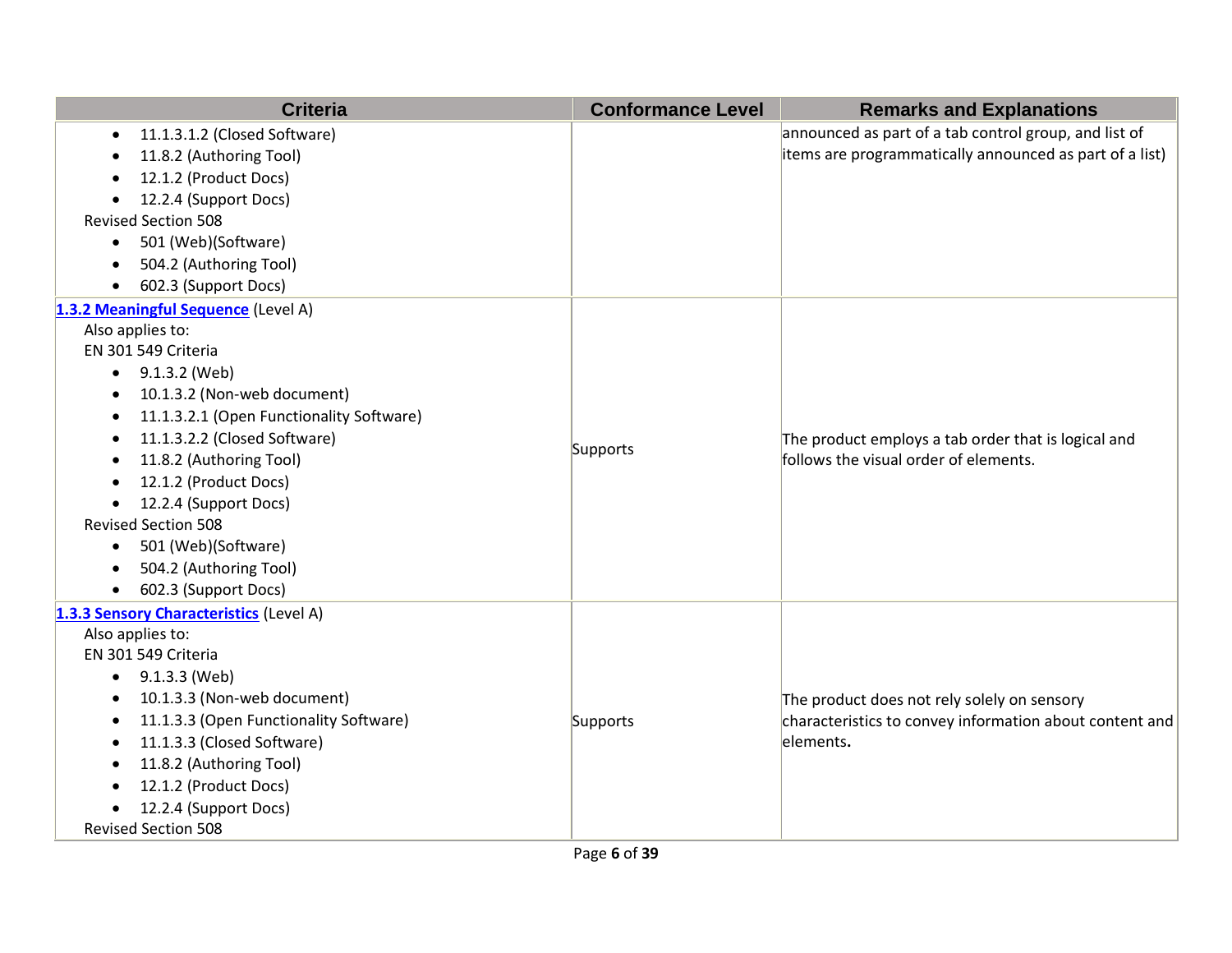| <b>Criteria</b>                        | <b>Conformance Level</b> | <b>Remarks and Explanations</b>                           |
|----------------------------------------|--------------------------|-----------------------------------------------------------|
| 501 (Web)(Software)                    |                          |                                                           |
| 504.2 (Authoring Tool)                 |                          |                                                           |
| 602.3 (Support Docs)                   |                          |                                                           |
| 1.4.1 Use of Color (Level A)           |                          |                                                           |
| Also applies to:                       |                          |                                                           |
| EN 301 549 Criteria                    |                          |                                                           |
| 9.1.4.1 (Web)<br>$\bullet$             |                          |                                                           |
| 10.1.4.1 (Non-web document)            |                          |                                                           |
| 11.1.4.1 (Open Functionality Software) |                          |                                                           |
| 11.1.4.1 (Closed Software)             | Supports                 | The product conveys information without solely using      |
| 11.8.2 (Authoring Tool)                |                          | color differences.                                        |
| 12.1.2 (Product Docs)                  |                          |                                                           |
| 12.2.4 (Support Docs)                  |                          |                                                           |
| <b>Revised Section 508</b>             |                          |                                                           |
| 501 (Web)(Software)<br>$\bullet$       |                          |                                                           |
| 504.2 (Authoring Tool)                 |                          |                                                           |
| 602.3 (Support Docs)                   |                          |                                                           |
| 1.4.2 Audio Control (Level A)          |                          |                                                           |
| Also applies to:                       |                          | Meeting participants must choose to Join Audio upon       |
| EN 301 549 Criteria                    |                          | entering a meeting before meeting audio is enabled        |
| $\bullet$ 9.1.4.2 (Web)                |                          | (unless 'Automatically join audio by computer when        |
| 10.1.4.2 (Non-web document)            |                          | joining a meeting' is enabled).                           |
| 11.1.4.2 (Open Functionality Software) |                          |                                                           |
| 11.1.4.2 (Closed Software)             | Supports                 | A dismissible audio chime (that pauses in 4-second        |
| 11.8.2 (Authoring Tool)                |                          | intervals) is automatically played when a user receives a |
| 12.1.2 (Product Docs)                  |                          | call. However, the product does not yet provide a         |
| 12.2.4 (Support Docs)                  |                          | dedicated keyboard shortcut to 'Leave Computer Audio'     |
| <b>Revised Section 508</b>             |                          | while in a meeting.                                       |
| 501 (Web)(Software)<br>٠               |                          |                                                           |
| 504.2 (Authoring Tool)                 |                          |                                                           |
| 602.3 (Support Docs)<br>$\bullet$      |                          |                                                           |
| 2.1.1 Keyboard (Level A)               | Supports with Exceptions | The product provides keyboard support to most             |
| Also applies to:                       |                          | elements in the meeting interface                         |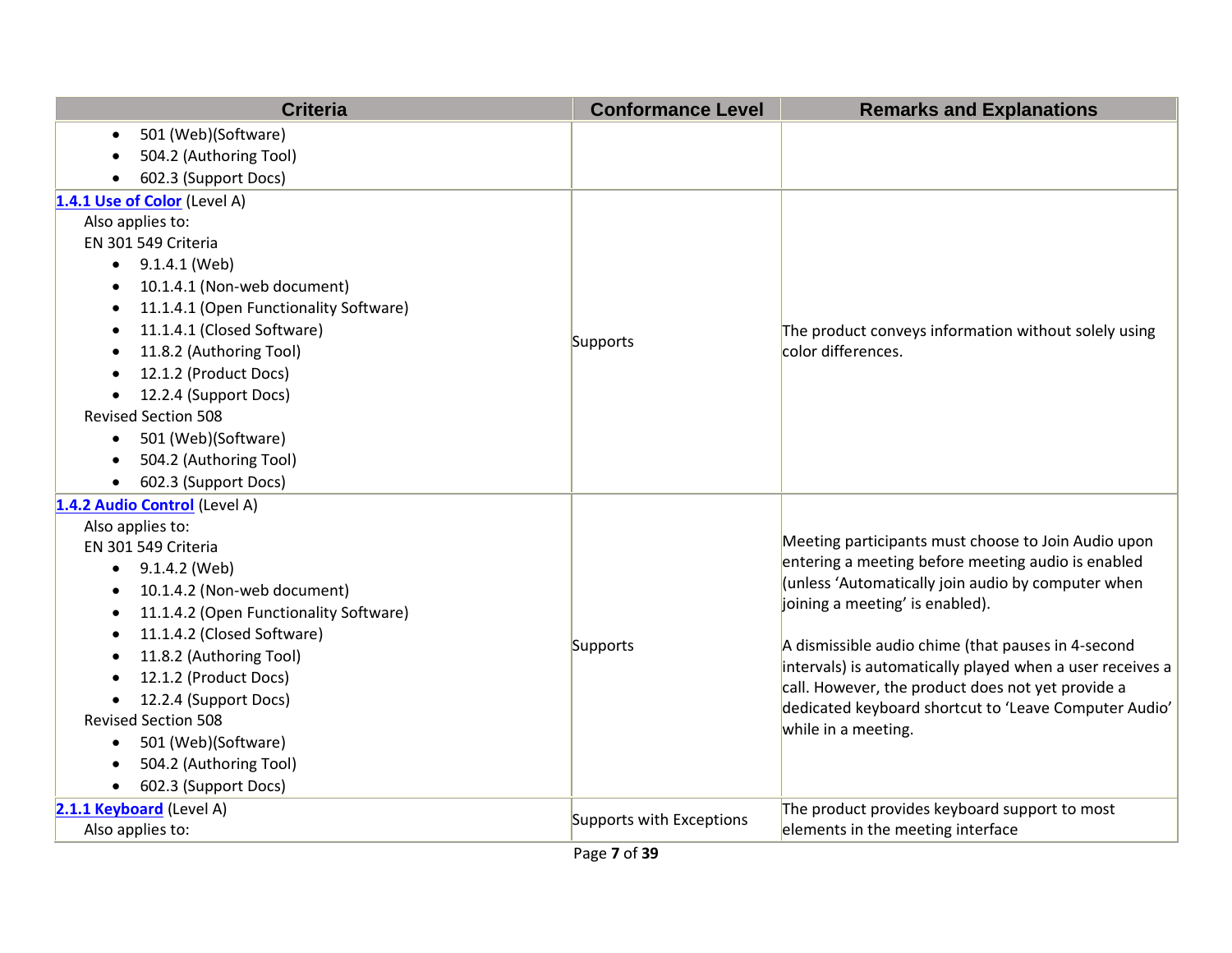| <b>Criteria</b>                                                                                                                                                                                                                                                                                                                                                            | <b>Conformance Level</b> | <b>Remarks and Explanations</b>                                                                                                                                                                                                                                                                                                                                                                                                                                                                                                                                                                                                                                                                                                                                                                                                                                                                                                                                                                               |
|----------------------------------------------------------------------------------------------------------------------------------------------------------------------------------------------------------------------------------------------------------------------------------------------------------------------------------------------------------------------------|--------------------------|---------------------------------------------------------------------------------------------------------------------------------------------------------------------------------------------------------------------------------------------------------------------------------------------------------------------------------------------------------------------------------------------------------------------------------------------------------------------------------------------------------------------------------------------------------------------------------------------------------------------------------------------------------------------------------------------------------------------------------------------------------------------------------------------------------------------------------------------------------------------------------------------------------------------------------------------------------------------------------------------------------------|
| EN 301 549 Criteria<br>9.2.1.1 (Web)<br>$\bullet$<br>10.2.1.1 (Non-web document)<br>11.2.1.1.1 (Open Functionality Software)<br>11.2.1.1.2 (Closed Software)<br>11.8.2 (Authoring Tool)<br>12.1.2 (Product Docs)<br>12.2.4 (Support Docs)<br>$\bullet$<br><b>Revised Section 508</b><br>501 (Web)(Software)<br>$\bullet$<br>504.2 (Authoring Tool)<br>602.3 (Support Docs) |                          | <b>Exceptions include:</b><br>The screenshot feature in Chat is not keyboard<br>accessible. Users can activate the button, but a<br>mouse is necessary to select the desired area of<br>the screen to capture. However, screenshots<br>may be taken via mac OS and copied directly<br>into the Chat.<br>The "More Actions" button in IM Chat is not<br>$\bullet$<br>keyboard accessible. This will be fixed in a near<br>term release.<br>Folder creation and management has keyboard<br>$\bullet$<br>accessibility issues with VoiceOver turned on<br>Some Advanced Share Screen types have<br>$\bullet$<br>associated tooltips and menus that cannot be<br>reached with a keyboard. However, the menu<br>options are accessible elsewhere, and the<br>tooltips provide non-essential text that expands<br>on existing text that is accessible.<br>The Studio Effects section for editing one's<br>$\bullet$<br>video filter appearances has some keyboard<br>accessibility issues while not using VoiceOver |
| 2.1.2 No Keyboard Trap (Level A)<br>Also applies to:<br>EN 301 549 Criteria<br>9.2.1.2 (Web)<br>10.2.1.2 (Non-web document)<br>11.2.1.2 (Open Functionality Software)<br>$\bullet$<br>11.2.1.2 (Closed Software)<br>11.8.2 (Authoring Tool)<br>12.1.2 (Product Docs)<br>12.2.4 (Support Docs)<br><b>Revised Section 508</b><br>501 (Web)(Software)<br>$\bullet$            | Supports with Exceptions | The product allows for keyboard navigation throughout<br>most of the application without a keyboard trap.<br><b>Exceptions Include:</b><br>There is a keyboard trap in the Studio Effects<br>section for video filters.                                                                                                                                                                                                                                                                                                                                                                                                                                                                                                                                                                                                                                                                                                                                                                                       |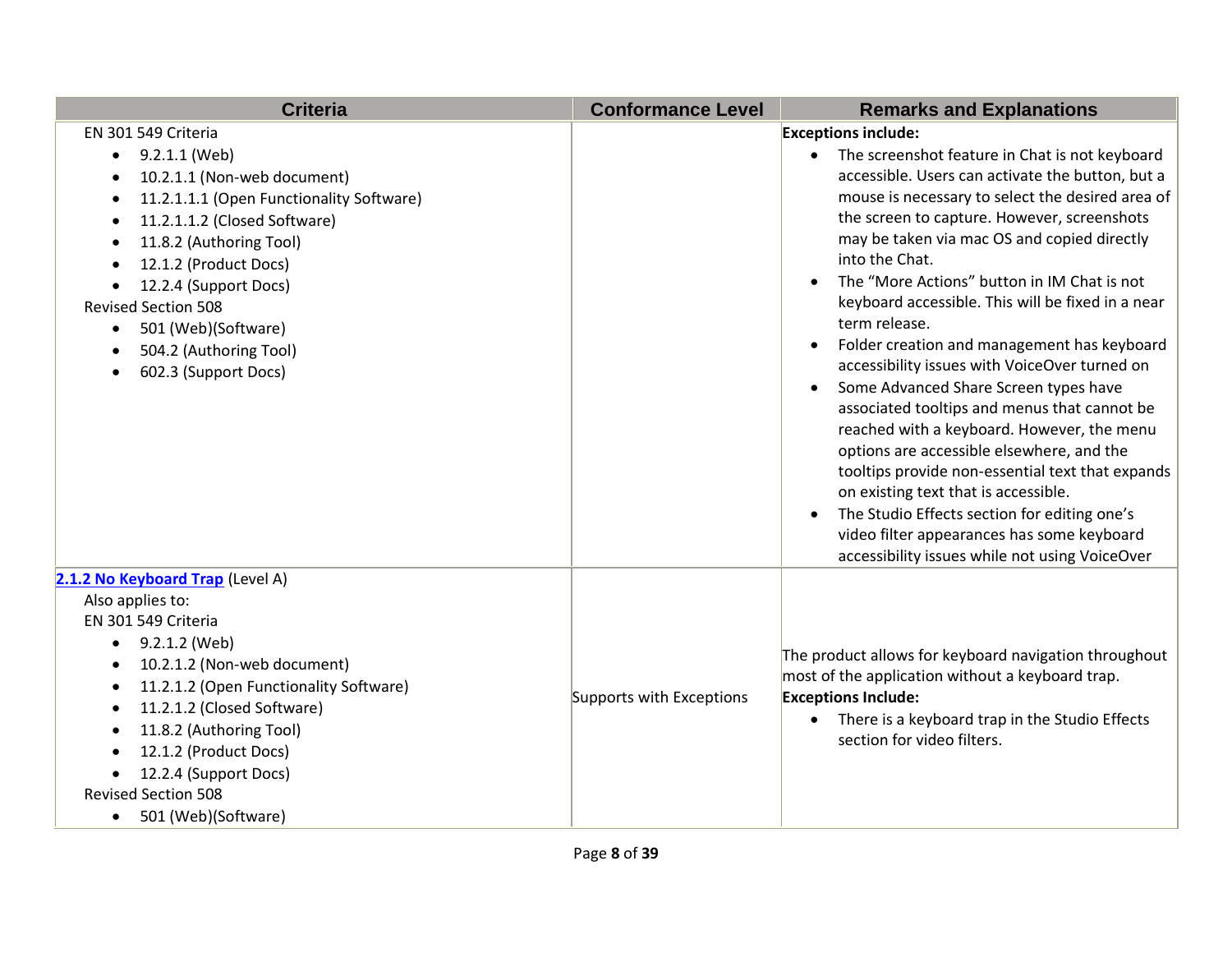| <b>Criteria</b>                                                                                                                                                                                                                                                                                                                                                                                                                                                                                                    | <b>Conformance Level</b> | <b>Remarks and Explanations</b>                                                                                                                                                                                                                                                                                                                                                                                                                                                                                                                                                                     |
|--------------------------------------------------------------------------------------------------------------------------------------------------------------------------------------------------------------------------------------------------------------------------------------------------------------------------------------------------------------------------------------------------------------------------------------------------------------------------------------------------------------------|--------------------------|-----------------------------------------------------------------------------------------------------------------------------------------------------------------------------------------------------------------------------------------------------------------------------------------------------------------------------------------------------------------------------------------------------------------------------------------------------------------------------------------------------------------------------------------------------------------------------------------------------|
| 504.2 (Authoring Tool)<br>$\bullet$                                                                                                                                                                                                                                                                                                                                                                                                                                                                                |                          |                                                                                                                                                                                                                                                                                                                                                                                                                                                                                                                                                                                                     |
| 602.3 (Support Docs)                                                                                                                                                                                                                                                                                                                                                                                                                                                                                               |                          |                                                                                                                                                                                                                                                                                                                                                                                                                                                                                                                                                                                                     |
| 2.1.4 Character Key Shortcuts (Level A 2.1 only)<br>Also applies to:<br>EN 301 549 Criteria<br>9.2.1.4 (Web)<br>$\bullet$<br>10.2.1.4 (Non-web document)<br>11.2.1.4.1 (Open Functionality Software)<br>$\bullet$<br>11.2.1.4.2 (Closed Software)<br>$\bullet$<br>11.8.2 (Authoring Tool)<br>$\bullet$<br>12.1.2 (Product Docs)<br>$\bullet$<br>12.2.4 (Support Docs)<br>$\bullet$<br>Revised Section 508 - Does not apply                                                                                         | Supports                 | The product provides keyboard shortcuts that are only<br>active when the Zoom application is in focus. Keyboard<br>shortcut support is described in "Hotkeys And Keyboard<br>for Zoom" page:<br>https://support.zoom.us/hc/enus/articles/205683899-<br>HotKeys-for-Zoom. The product ensures that its<br>shortcuts respect the native macOS keyboard shortcuts<br>described in the "Mac keyboard shortcuts" document:<br>https://support.apple.com/enus/HT201236.                                                                                                                                   |
| 2.2.1 Timing Adjustable (Level A)<br>Also applies to:<br>EN 301 549 Criteria<br>9.2.2.1 (Web)<br>$\bullet$<br>10.2.2.1 (Non-web document)<br>٠<br>11.2.2.1 (Open Functionality Software)<br>$\bullet$<br>11.2.2.1 (Closed Software)<br>$\bullet$<br>11.8.2 (Authoring Tool)<br>$\bullet$<br>12.1.2 (Product Docs)<br>$\bullet$<br>12.2.4 (Support Docs)<br>$\bullet$<br><b>Revised Section 508</b><br>501 (Web)(Software)<br>$\bullet$<br>504.2 (Authoring Tool)<br>$\bullet$<br>602.3 (Support Docs)<br>$\bullet$ | Supports                 | Zoom meetings time out after either 24 hours or 40<br>minutes depending on what plan the user is on and how<br>many participants are in the meeting. For more details<br>see: https://support.zoom.us/hc/en-<br>us/articles/202460676-Will-My-Meeting-Time-Out-<br>The application warns users prior to timing out with a<br>notification dialog.<br>When a meeting moderator closes a Breakout Room,<br>the breakout room participants will be kicked out of the<br>breakout room after a 60-second warning. This timeout<br>may not be adjusted due to the nature of the breakout<br>room feature |
| 2.2.2 Pause, Stop, Hide (Level A)<br>Also applies to:<br>EN 301 549 Criteria<br>9.2.2.2 (Web)<br>10.2.2.2 (Non-web document)<br>11.2.2.2 (Open Functionality Software)<br>$\bullet$                                                                                                                                                                                                                                                                                                                                | Supports                 | The Participants lists auto-update when new<br>participants join, and the in-meeting chat updates when<br>new chat messages are received. Both the participants<br>and in-meeting chat panes may be hidden by the users.                                                                                                                                                                                                                                                                                                                                                                            |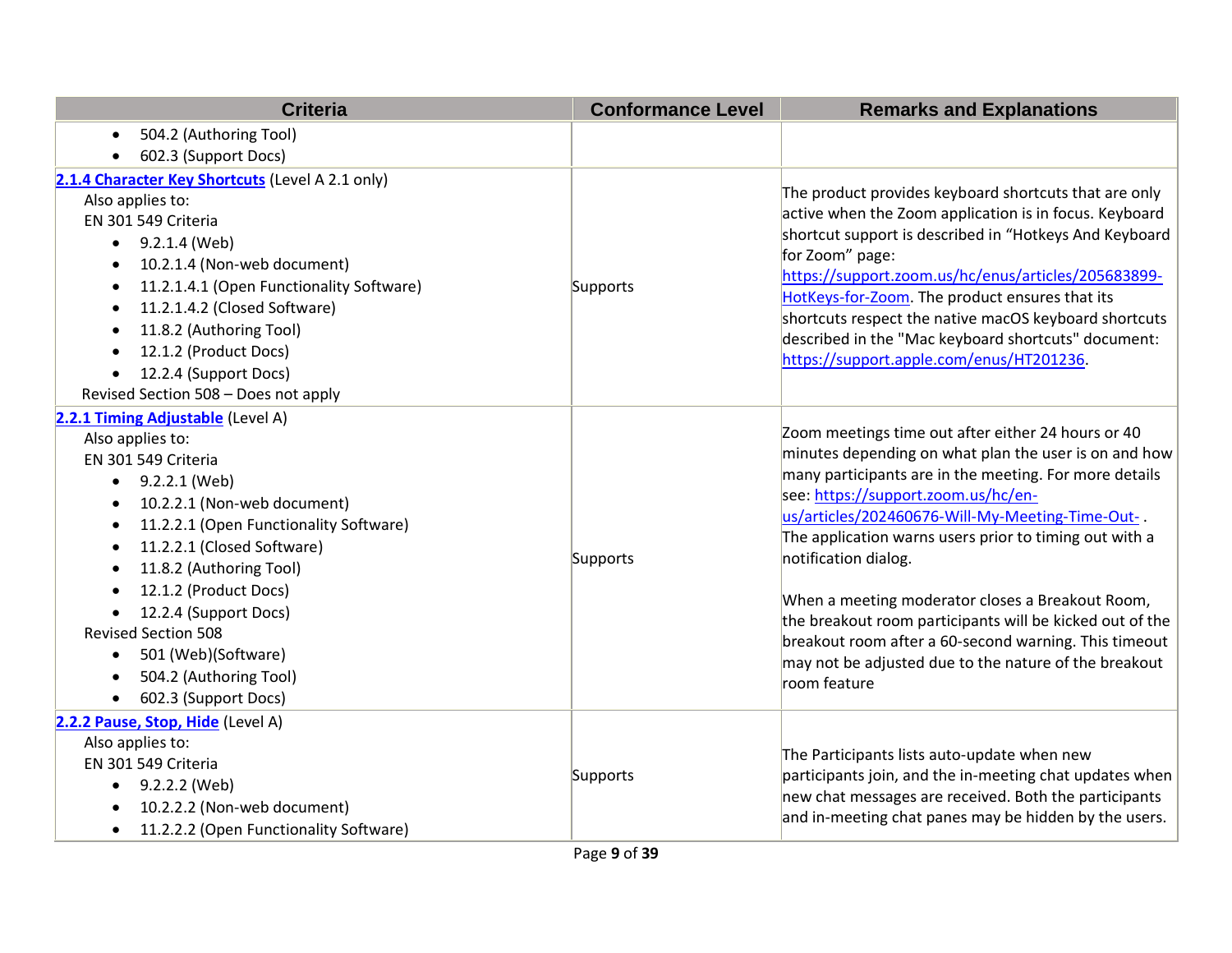| <b>Criteria</b>                                                                                                                                                                                                                                                                                                                                                                                                                  | <b>Conformance Level</b> | <b>Remarks and Explanations</b>                                                                                                                                                                                                                                                                                                                                                                                                                                                                                                                                                                                                                                                                                                                                                                                                                                   |
|----------------------------------------------------------------------------------------------------------------------------------------------------------------------------------------------------------------------------------------------------------------------------------------------------------------------------------------------------------------------------------------------------------------------------------|--------------------------|-------------------------------------------------------------------------------------------------------------------------------------------------------------------------------------------------------------------------------------------------------------------------------------------------------------------------------------------------------------------------------------------------------------------------------------------------------------------------------------------------------------------------------------------------------------------------------------------------------------------------------------------------------------------------------------------------------------------------------------------------------------------------------------------------------------------------------------------------------------------|
| 11.2.2.2 (Closed Software)<br>$\bullet$<br>11.8.2 (Authoring Tool)<br>12.1.2 (Product Docs)<br>12.2.4 (Support Docs)<br><b>Revised Section 508</b><br>501 (Web)(Software)<br>$\bullet$<br>504.2 (Authoring Tool)<br>602.3 (Support Docs)                                                                                                                                                                                         |                          |                                                                                                                                                                                                                                                                                                                                                                                                                                                                                                                                                                                                                                                                                                                                                                                                                                                                   |
| 2.3.1 Three Flashes or Below Threshold (Level A)<br>Also applies to:<br>EN 301 549 Criteria<br>9.2.3.1 (Web)<br>$\bullet$<br>10.2.3.1 (Non-web document)<br>11.2.3.1 (Open Functionality Software)<br>11.2.3.1(Closed Software)<br>11.8.2 (Authoring Tool)<br>12.1.2 (Product Docs)<br>12.2.4 (Support Docs)<br><b>Revised Section 508</b><br>501 (Web)(Software)<br>$\bullet$<br>504.2 (Authoring Tool)<br>602.3 (Support Docs) | Supports with Exceptions | The microphone indicator image button at left-bottom<br>corner of main meeting window blinks when audio input<br>is received. However, the image icon is very small (10 x<br>16 pixels) and does not take up more than 2% of the<br>screen. Additionally, the microphone indicator can be<br>hidden by hiding the toolbar altogether.<br>The speaker and microphone input level bar image in<br>the Settings/Audio dialog blinks when the user clicks on<br>Test Speaker or Test Mic buttons, and when microphone<br>or audio input is received. However, the image icons are<br>very small (4 x 70 pixels) and do not take up more than<br>5% of the screen.<br>The CPU and memory usage indicator bar in the<br>Settings/Statistics dialog blink when CPU or memory<br>usage changes. However, the image icons are very small<br>$(5 \times 70 \text{ pixels})$ |
| 2.4.1 Bypass Blocks (Level A)<br>Also applies to:<br>EN 301 549 Criteria<br>$\bullet$ 9.2.4.1 (Web)                                                                                                                                                                                                                                                                                                                              | Not Applicable           | This product is not a web application.                                                                                                                                                                                                                                                                                                                                                                                                                                                                                                                                                                                                                                                                                                                                                                                                                            |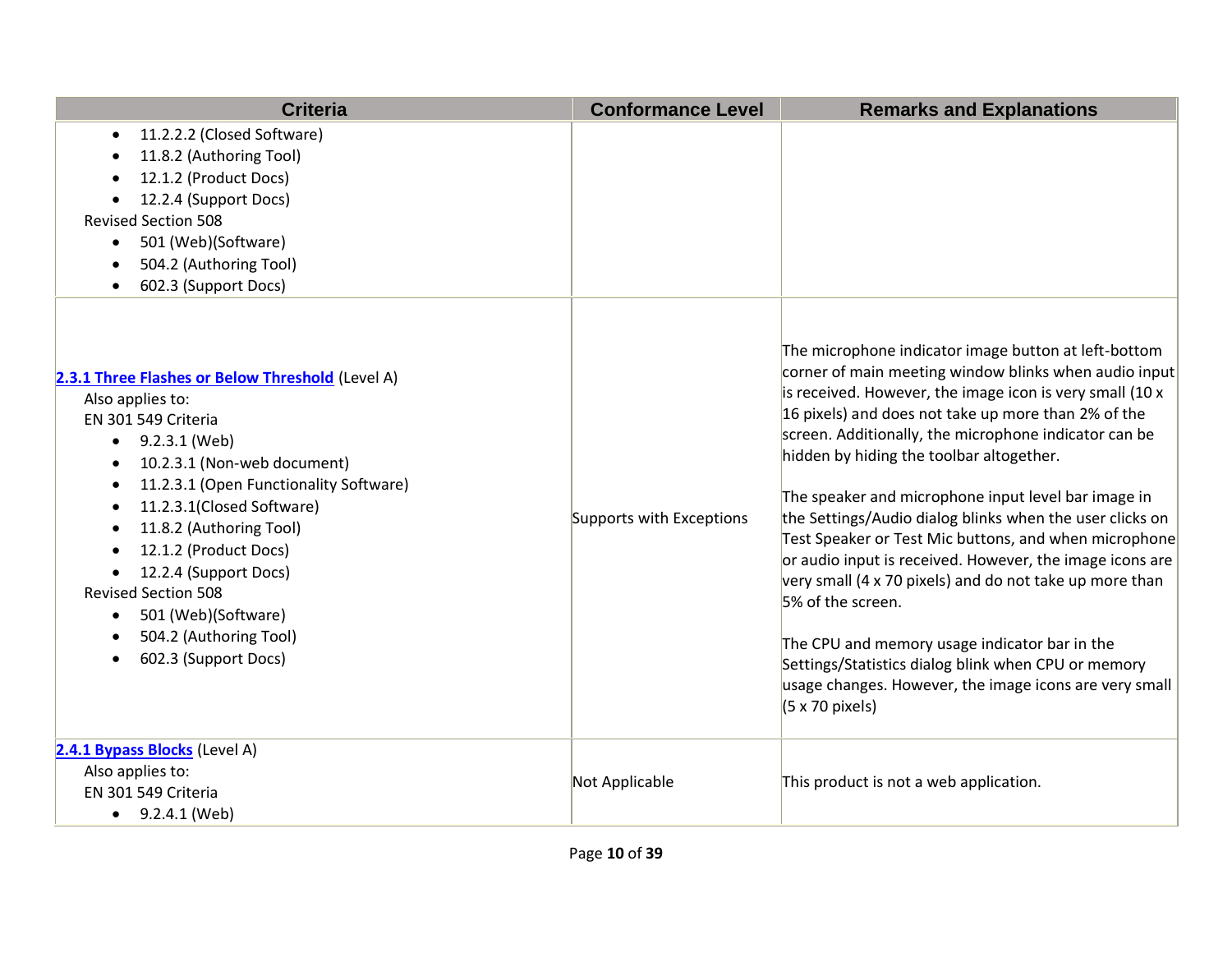| <b>Criteria</b>                                                                                                                                                                                                                                                                                                                                                                                                                                                                                    | <b>Conformance Level</b> | <b>Remarks and Explanations</b>                                                                                                         |
|----------------------------------------------------------------------------------------------------------------------------------------------------------------------------------------------------------------------------------------------------------------------------------------------------------------------------------------------------------------------------------------------------------------------------------------------------------------------------------------------------|--------------------------|-----------------------------------------------------------------------------------------------------------------------------------------|
| 10.2.4.1 (Non-web document) - Does not apply<br>$\bullet$<br>11.2.4.1 (Open Functionality Software) - Does not apply<br>11.2.4.1 (Closed Software) - Does not apply<br>11.8.2 (Authoring Tool)<br>12.1.2 (Product Docs)<br>12.2.4 (Support Docs)<br><b>Revised Section 508</b><br>501 (Web)(Software) - Does not apply to non-web software<br>$\bullet$<br>504.2 (Authoring Tool)<br>$\bullet$<br>602.3 (Support Docs) - Does not apply to non-web docs                                            |                          |                                                                                                                                         |
| 2.4.2 Page Titled (Level A)<br>Also applies to:<br>EN 301 549 Criteria<br>9.2.4.2 (Web)<br>$\bullet$<br>10.2.4.2 (Non-web document)<br>11.2.4.2 (Open Functionality Software) - Does not apply<br>$\bullet$<br>11.2.4.2 (Closed Software) - Does not apply<br>$\bullet$<br>11.8.2 (Authoring Tool)<br>12.1.2 (Product Docs)<br>12.2.4 (Support Docs)<br><b>Revised Section 508</b><br>501 (Web)(Software)<br>$\bullet$<br>504.2 (Authoring Tool)<br>$\bullet$<br>602.3 (Support Docs)<br>$\bullet$ | Supports                 | The product properly and programmatically titles all of<br>its windows to ensure users understand where they are<br>in the application. |
| 2.4.3 Focus Order (Level A)<br>Also applies to:<br>EN 301 549 Criteria<br>9.2.4.3 (Web)<br>$\bullet$<br>10.2.4.3 (Non-web document)<br>$\bullet$<br>11.2.4.3 (Open Functionality Software)<br>11.2.4.3 (Closed Software)<br>11.8.2 (Authoring Tool)<br>12.1.2 (Product Docs)                                                                                                                                                                                                                       | Supports                 | The product provides a focus order that is consistent<br>with the visual order of the application.                                      |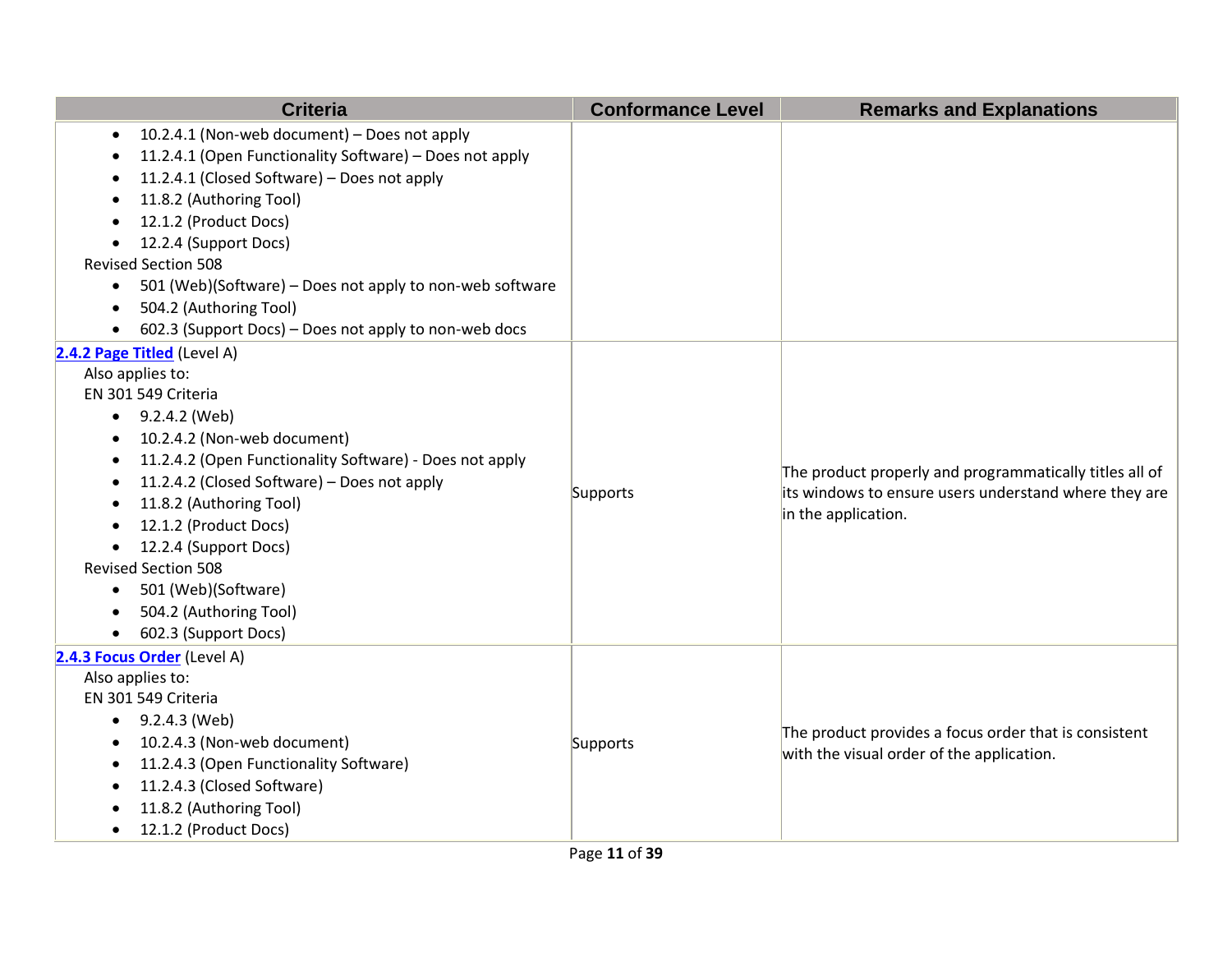| <b>Criteria</b>                               | <b>Conformance Level</b> | <b>Remarks and Explanations</b>                             |
|-----------------------------------------------|--------------------------|-------------------------------------------------------------|
| • 12.2.4 (Support Docs)                       |                          |                                                             |
| <b>Revised Section 508</b>                    |                          |                                                             |
| 501 (Web)(Software)<br>$\bullet$              |                          |                                                             |
| 504.2 (Authoring Tool)                        |                          |                                                             |
| 602.3 (Support Docs)                          |                          |                                                             |
| 2.4.4 Link Purpose (In Context) (Level A)     |                          |                                                             |
| Also applies to:                              |                          |                                                             |
| EN 301 549 Criteria                           |                          |                                                             |
| $\bullet$ 9.2.4.4 (Web)                       |                          |                                                             |
| 10.2.4.4 (Non-web document)                   |                          |                                                             |
| 11.2.4.4 (Open Functionality Software)        |                          | The program includes several external links within the      |
| 11.2.4.4 (Closed Software                     | Supports                 | Settings window (i.e. links within the "Advanced            |
| 11.8.2 (Authoring Tool)                       |                          | Features" tab). All links have clear text to allow the user |
| 12.1.2 (Product Docs)                         |                          | to understand the purpose of each link.                     |
| 12.2.4 (Support Docs)                         |                          |                                                             |
| <b>Revised Section 508</b>                    |                          |                                                             |
| 501 (Web)(Software)<br>$\bullet$              |                          |                                                             |
| 504.2 (Authoring Tool)                        |                          |                                                             |
| 602.3 (Support Docs)                          |                          |                                                             |
| 2.5.1 Pointer Gestures (Level A 2.1 only)     |                          |                                                             |
| Also applies to:                              |                          |                                                             |
| EN 301 549 Criteria                           |                          |                                                             |
| 9.2.5.1 (Web)<br>$\bullet$                    |                          |                                                             |
| 10.2.5.1 (Non-web document)                   |                          | The product does not require any multi-point gestures       |
| 11.2.5.1 (Open Functionality Software)        | Not applicable           | in order to operate content.                                |
| 11.2.5.1 (Closed Software)                    |                          |                                                             |
| 11.8.2 (Authoring Tool)                       |                          |                                                             |
| 12.1.2 (Product Docs)                         |                          |                                                             |
| 12.2.4 (Support Docs)<br>$\bullet$            |                          |                                                             |
| Revised Section 508 - Does not apply          |                          |                                                             |
| 2.5.2 Pointer Cancellation (Level A 2.1 only) |                          | The product does not use down-events to execute most        |
| Also applies to:                              | Supports                 | functions. Down-events are only used in the Whiteboard      |
| EN 301 549 Criteria                           |                          | feature for annotations where it is essential.              |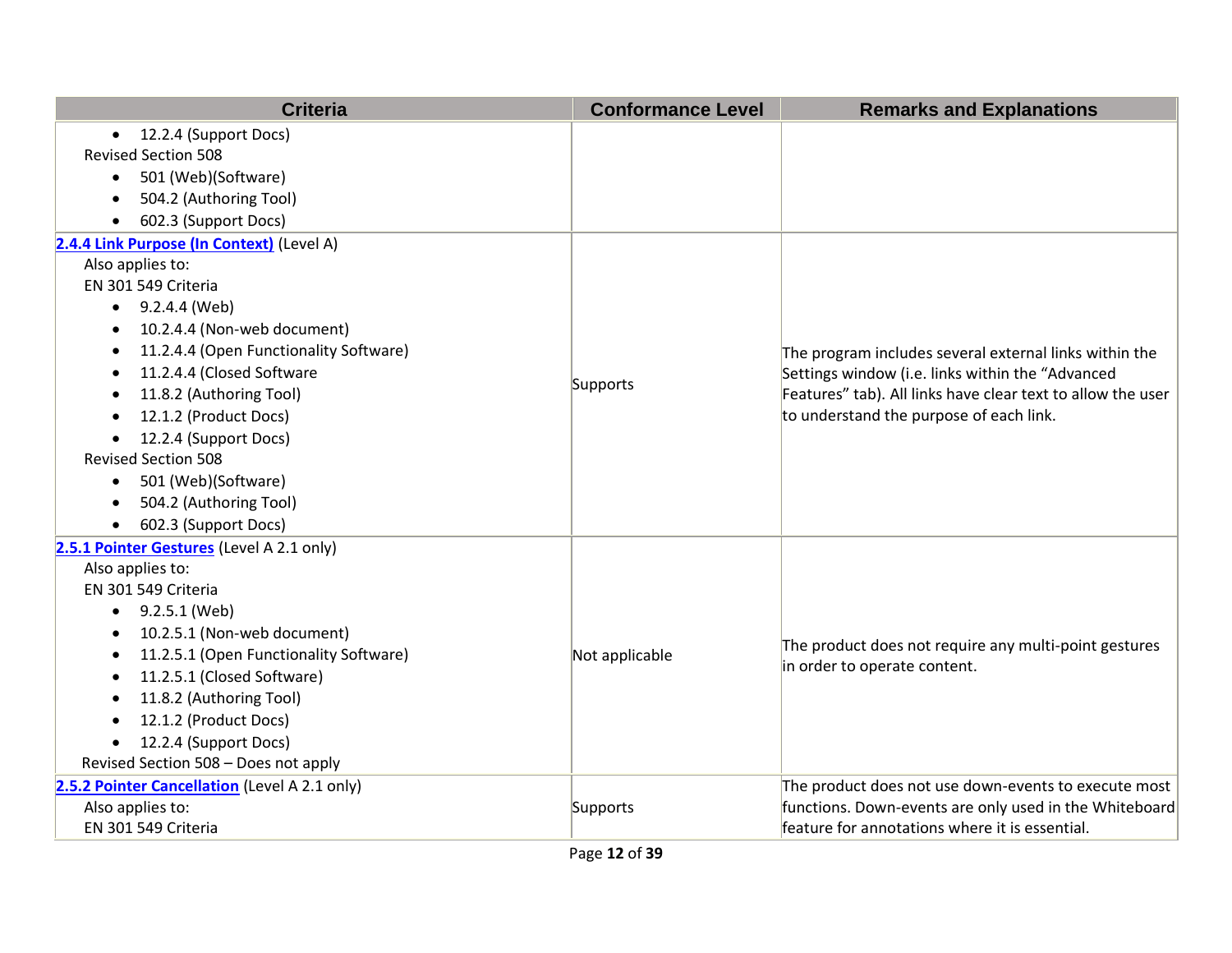| <b>Criteria</b>                                                                                                                                                                                                                                                                                                                                                | <b>Conformance Level</b> | <b>Remarks and Explanations</b>                                                                                                                                                                                                                                                                                                                       |
|----------------------------------------------------------------------------------------------------------------------------------------------------------------------------------------------------------------------------------------------------------------------------------------------------------------------------------------------------------------|--------------------------|-------------------------------------------------------------------------------------------------------------------------------------------------------------------------------------------------------------------------------------------------------------------------------------------------------------------------------------------------------|
| 9.2.5.2 (Web)<br>10.2.5.2 (Non-web document)<br>11.2.5.2 (Open Functionality Software)<br>11.2.5.2 (Closed Software)<br>11.8.2 (Authoring Tool)<br>12.1.2 (Product Docs)<br>12.2.4 (Support Docs)<br>Revised Section 508 - Does not apply                                                                                                                      |                          |                                                                                                                                                                                                                                                                                                                                                       |
| 2.5.3 Label in Name (Level A 2.1 only)<br>Also applies to:<br>EN 301 549 Criteria<br>• $9.2.5.3$ (Web)<br>10.2.5.3 (Non-web document)<br>11.2.5.3 (Open Functionality Software)<br>11.2.5.3 (Closed Software)<br>11.8.2 (Authoring Tool)<br>12.1.2 (Product Docs)<br>$\bullet$<br>12.2.4 (Support Docs)<br>$\bullet$<br>Revised Section 508 - Does not apply   | Supports with Exceptions | The product includes many instances where the<br>accessible name differs from the visible text label. Some<br>programmatic labels have been slightly tweaked to<br>increase understandability for screen reader users. For<br>instance, while in-meeting, the "Participants" button<br>has an accessible name of "Open Manage Participants<br>Panel". |
| 2.5.4 Motion Actuation (Level A 2.1 only)<br>Also applies to:<br>EN 301 549 Criteria<br>• $9.2.5.4$ (Web)<br>10.2.5.4 (Non-web document)<br>$\bullet$<br>11.2.5.4 (Open Functionality Software)<br>11.2.5.4 (Closed Software<br>11.8.2 (Authoring Tool)<br>12.1.2 (Product Docs)<br>12.2.4 (Support Docs)<br>$\bullet$<br>Revised Section 508 - Does not apply | Not applicable           | The product does not contain any functionality that is<br>triggered by gestures or by moving a device.                                                                                                                                                                                                                                                |
| 3.1.1 Language of Page (Level A)<br>Also applies to:<br>EN 301 549 Criteria                                                                                                                                                                                                                                                                                    | Not applicable           | The product is not a web application                                                                                                                                                                                                                                                                                                                  |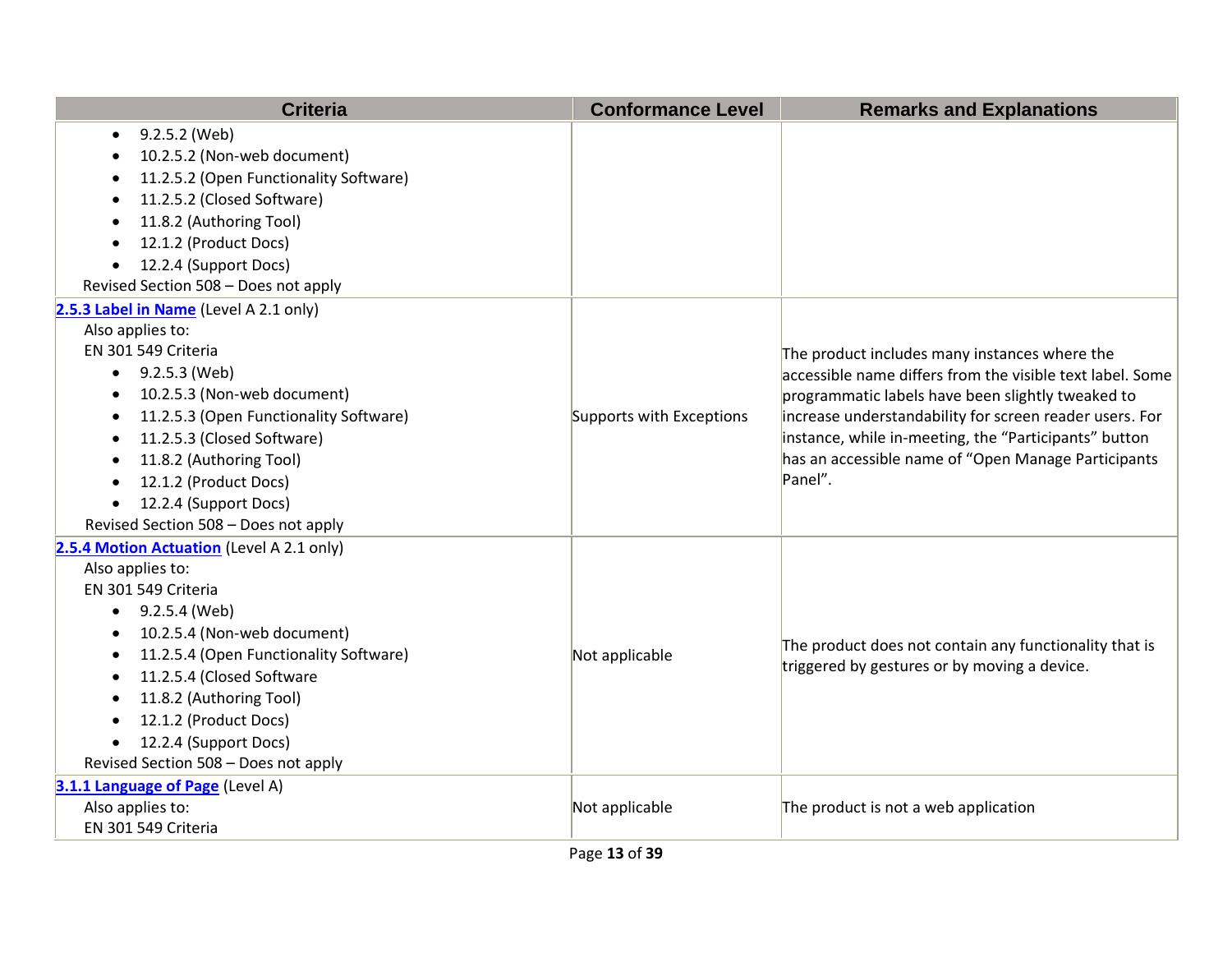| <b>Criteria</b>                                     | <b>Conformance Level</b> | <b>Remarks and Explanations</b>                       |
|-----------------------------------------------------|--------------------------|-------------------------------------------------------|
| 9.3.1.1 (Web)<br>$\bullet$                          |                          |                                                       |
| 10.3.1.1 (Non-web document)                         |                          |                                                       |
| 11.3.1.1.1 (Open Functionality Software)            |                          |                                                       |
| 11.3.1.1.2 (Closed Software)<br>$\bullet$           |                          |                                                       |
| 11.8.2 (Authoring Tool)<br>$\bullet$                |                          |                                                       |
| 12.1.2 (Product Docs)                               |                          |                                                       |
| 12.2.4 (Support Docs)                               |                          |                                                       |
| <b>Revised Section 508</b>                          |                          |                                                       |
| 501 (Web)(Software)<br>$\bullet$                    |                          |                                                       |
| 504.2 (Authoring Tool)                              |                          |                                                       |
| 602.3 (Support Docs)<br>$\bullet$                   |                          |                                                       |
| 3.2.1 On Focus (Level A)                            |                          |                                                       |
| Also applies to:                                    |                          |                                                       |
| EN 301 549 Criteria                                 |                          |                                                       |
| 9.3.2.1 (Web)<br>$\bullet$                          |                          |                                                       |
| 10.3.2.1 (Non-web document)<br>$\bullet$            |                          |                                                       |
| 11.3.2.1 (Open Functionality Software)<br>$\bullet$ |                          |                                                       |
| 11.3.2.1 (Closed Software)<br>$\bullet$             | Supports                 | The product does not initiate changes of context upon |
| 11.8.2 (Authoring Tool)                             |                          | the focusing of elements.                             |
| 12.1.2 (Product Docs)                               |                          |                                                       |
| 12.2.4 (Support Docs)<br>$\bullet$                  |                          |                                                       |
| <b>Revised Section 508</b>                          |                          |                                                       |
| 501 (Web)(Software)<br>$\bullet$                    |                          |                                                       |
| 504.2 (Authoring Tool)<br>$\bullet$                 |                          |                                                       |
| 602.3 (Support Docs)<br>$\bullet$                   |                          |                                                       |
| 3.2.2 On Input (Level A)                            |                          |                                                       |
| Also applies to:                                    |                          |                                                       |
| EN 301 549 Criteria                                 |                          |                                                       |
| $-9.3.2.2$ (Web)                                    | Supports                 | The product does not initiate changes of context upon |
| 10.3.2.2 (Non-web document)<br>$\bullet$            |                          | user input.                                           |
| 11.3.2.2 (Open Functionality Software)              |                          |                                                       |
| 11.3.2.2 (Closed Software)                          |                          |                                                       |
| 11.8.2 (Authoring Tool)<br>$\bullet$                |                          |                                                       |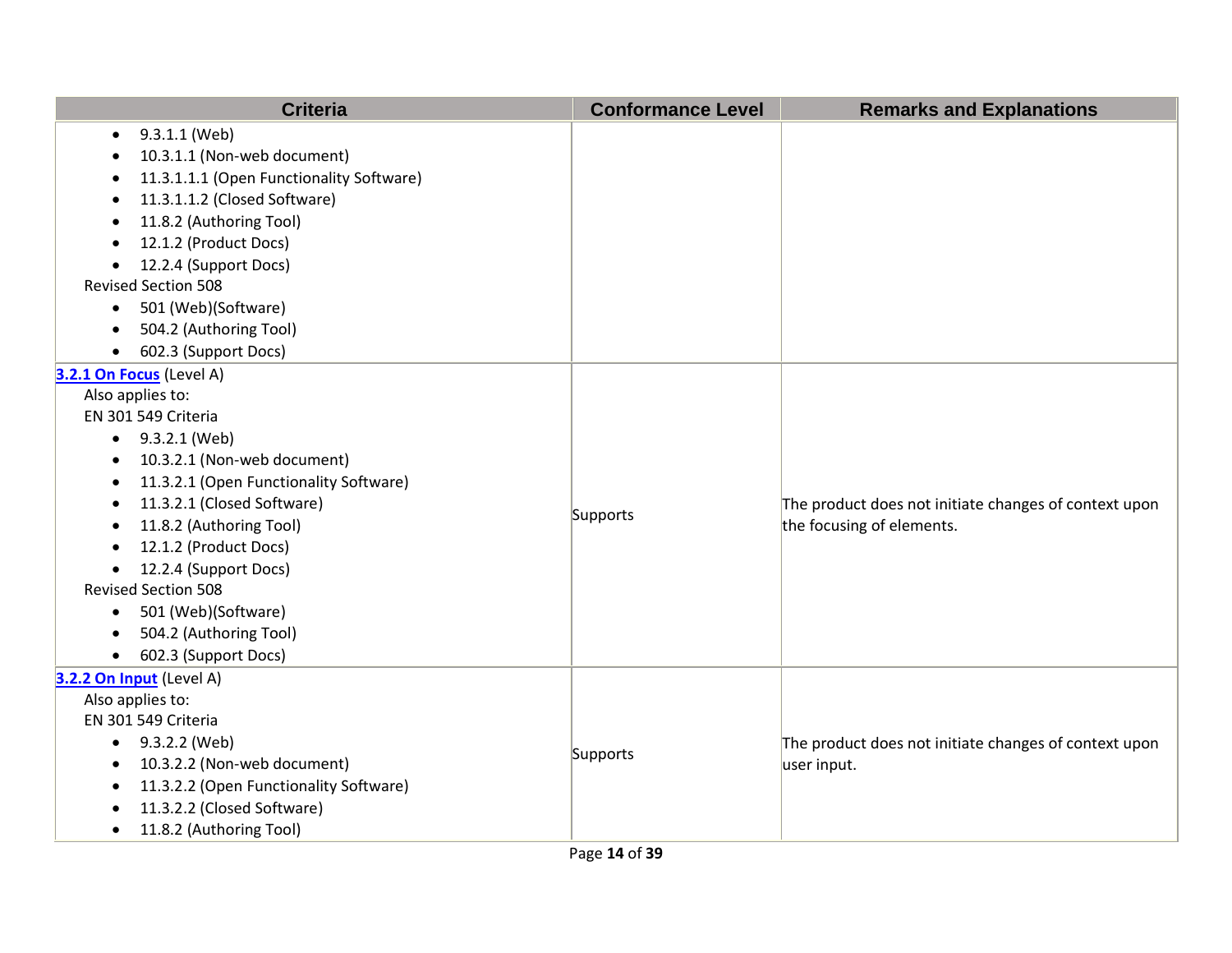|           | <b>Criteria</b>                          | <b>Conformance Level</b> | <b>Remarks and Explanations</b>                                                                                                                                                 |
|-----------|------------------------------------------|--------------------------|---------------------------------------------------------------------------------------------------------------------------------------------------------------------------------|
| $\bullet$ | 12.1.2 (Product Docs)                    |                          |                                                                                                                                                                                 |
|           | 12.2.4 (Support Docs)                    |                          |                                                                                                                                                                                 |
|           | <b>Revised Section 508</b>               |                          |                                                                                                                                                                                 |
| $\bullet$ | 501 (Web)(Software)                      |                          |                                                                                                                                                                                 |
|           | 504.2 (Authoring Tool)                   |                          |                                                                                                                                                                                 |
|           | 602.3 (Support Docs)                     |                          |                                                                                                                                                                                 |
|           | 3.3.1 Error Identification (Level A)     |                          |                                                                                                                                                                                 |
|           | Also applies to:                         |                          |                                                                                                                                                                                 |
|           | EN 301 549 Criteria                      |                          |                                                                                                                                                                                 |
| $\bullet$ | 9.3.3.1 (Web)                            |                          | Zoom provides visual error messages that are also                                                                                                                               |
|           | 10.3.3.1 (Non-web document)              |                          | programmatically announced to Screen Readers (e.g. an<br>invalid meeting ID or invalid meeting password).                                                                       |
| ٠         | 11.3.3.1.1 (Open Functionality Software) |                          |                                                                                                                                                                                 |
| ٠         | 11.3.3.1.2 (Closed Software)             | Supports with Exceptions | In some other cases, the product does not use form                                                                                                                              |
|           | 11.8.2 (Authoring Tool)                  |                          | fields with automatic error detection and error<br>messages. Instead, buttons to proceed are disabled until<br>the user provides a valid input (e.g. incomplete meeting<br>ID). |
|           | 12.1.2 (Product Docs)                    |                          |                                                                                                                                                                                 |
| ٠         | 12.2.4 (Support Docs)                    |                          |                                                                                                                                                                                 |
|           | <b>Revised Section 508</b>               |                          |                                                                                                                                                                                 |
| $\bullet$ | 501 (Web)(Software)                      |                          |                                                                                                                                                                                 |
|           | 504.2 (Authoring Tool)                   |                          |                                                                                                                                                                                 |
|           | 602.3 (Support Docs)                     |                          |                                                                                                                                                                                 |
|           | 3.3.2 Labels or Instructions (Level A)   |                          |                                                                                                                                                                                 |
|           | Also applies to:                         |                          |                                                                                                                                                                                 |
|           | EN 301 549 Criteria                      |                          |                                                                                                                                                                                 |
| $\bullet$ | 9.3.3.2 (Web)                            |                          |                                                                                                                                                                                 |
|           | 10.3.3.2 (Non-web document)              |                          |                                                                                                                                                                                 |
| ٠         | 11.3.3.2 (Open Functionality Software)   |                          | The product uses visible form labels in the Settings page                                                                                                                       |
| ٠         | 11.3.3.2 (Closed Software)               | Supports                 | and the Personal Meeting ID Settings page.                                                                                                                                      |
|           | 11.8.2 (Authoring Tool)                  |                          |                                                                                                                                                                                 |
|           | 12.1.2 (Product Docs)                    |                          |                                                                                                                                                                                 |
|           | 12.2.4 (Support Docs)                    |                          |                                                                                                                                                                                 |
|           | <b>Revised Section 508</b>               |                          |                                                                                                                                                                                 |
|           | 501 (Web)(Software)                      |                          |                                                                                                                                                                                 |
|           | 504.2 (Authoring Tool)                   |                          |                                                                                                                                                                                 |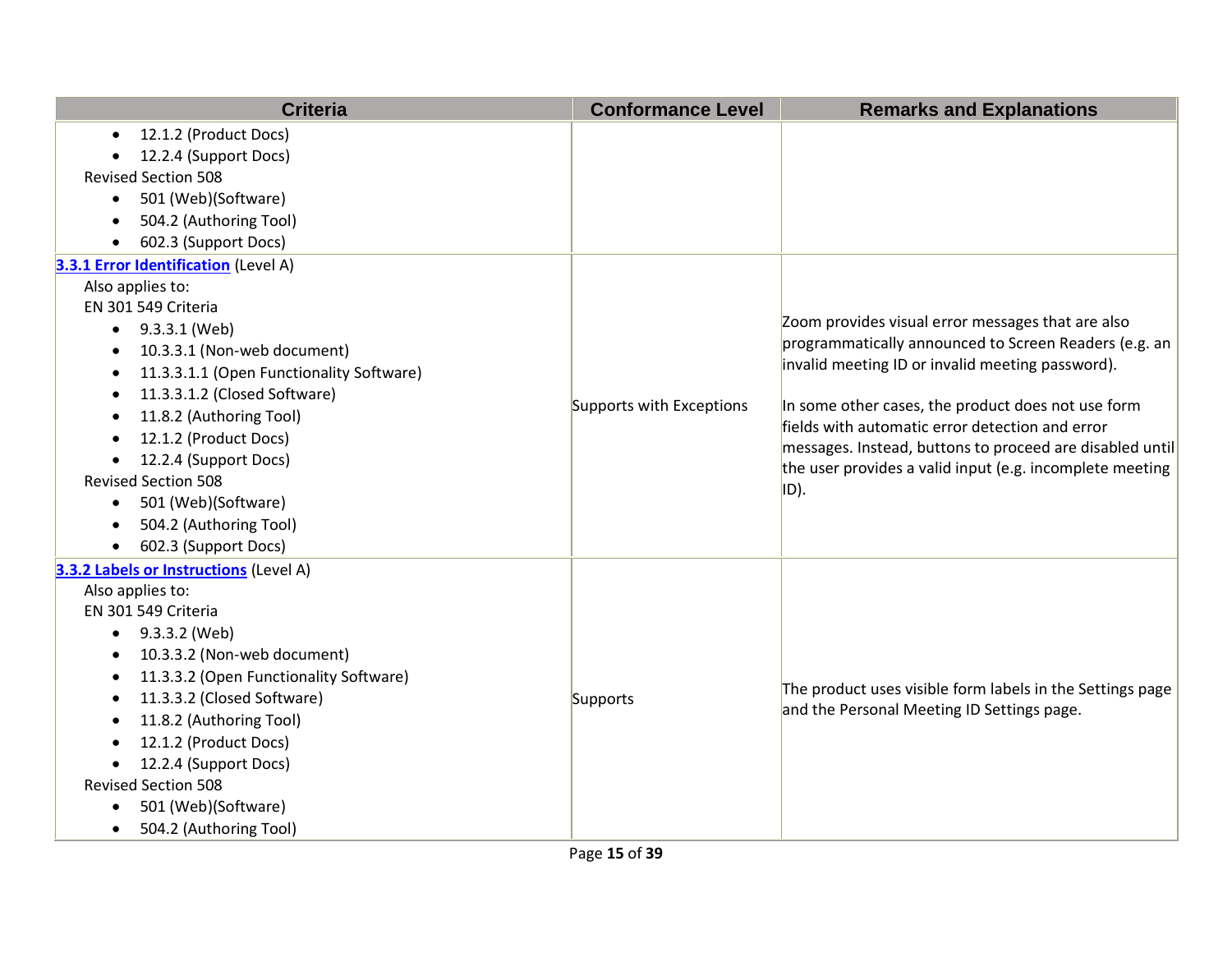| <b>Criteria</b>                                                                                                                                                                                                                                                                                                                                                                                                                     | <b>Conformance Level</b> | <b>Remarks and Explanations</b>                                                                                                                                                                                                                                                                                                                                                                                                                                                                                                                                                                                                                                                                                                                                                                                                                     |
|-------------------------------------------------------------------------------------------------------------------------------------------------------------------------------------------------------------------------------------------------------------------------------------------------------------------------------------------------------------------------------------------------------------------------------------|--------------------------|-----------------------------------------------------------------------------------------------------------------------------------------------------------------------------------------------------------------------------------------------------------------------------------------------------------------------------------------------------------------------------------------------------------------------------------------------------------------------------------------------------------------------------------------------------------------------------------------------------------------------------------------------------------------------------------------------------------------------------------------------------------------------------------------------------------------------------------------------------|
| 602.3 (Support Docs)<br>$\bullet$                                                                                                                                                                                                                                                                                                                                                                                                   |                          |                                                                                                                                                                                                                                                                                                                                                                                                                                                                                                                                                                                                                                                                                                                                                                                                                                                     |
| 4.1.1 Parsing (Level A)<br>Also applies to:<br>EN 301 549 Criteria<br>9.4.1.1 (Web)<br>10.4.1.1 (Non-web document)<br>11.4.1.1.1 (Open Functionality Software)<br>11.4.1.1.2 (Closed Software)<br>$\bullet$<br>11.8.2 (Authoring Tool)<br>12.1.2 (Product Docs)<br>12.2.4 (Support Docs)<br><b>Revised Section 508</b><br>501 (Web)(Software)<br>$\bullet$<br>504.2 (Authoring Tool)<br>602.3 (Support Docs)                        | Not applicable           | This product is not implemented using markup<br>languages.                                                                                                                                                                                                                                                                                                                                                                                                                                                                                                                                                                                                                                                                                                                                                                                          |
| 4.1.2 Name, Role, Value (Level A)<br>Also applies to:<br>EN 301 549 Criteria<br>9.4.1.2 (Web)<br>$\bullet$<br>10.4.1.2 (Non-web document)<br>11.4.1.2.1 (Open Functionality Software)<br>11.4.1.2.2 (Closed Software)<br>11.8.2 (Authoring Tool)<br>$\bullet$<br>12.1.2 (Product Docs)<br>12.2.4 (Support Docs)<br><b>Revised Section 508</b><br>501 (Web)(Software)<br>504.2 (Authoring Tool)<br>$\bullet$<br>602.3 (Support Docs) | Supports with Exceptions | Most of the controls in the product provide the<br>necessary role, state, property, and value information to<br>assistive technologies.<br><b>Exceptions Include:</b><br>In the 'Invite People to Join meeting' window,<br>the 'Enter the pairing code' label is not<br>associated with its input field. However, the<br>label text itself can be read immediately before<br>this field.<br>The "Add Members", "Personal note", and<br>$\bullet$<br>"Channel info" inpuit fields in IM chat are<br>labeled by just their placeholder text values.<br>5.6.6 introduced local video playback, which<br>$\bullet$<br>contains slider components that do not properly<br>convey their name. Zoom is working on<br>associating names with these components.<br>Certain controls within the search dialog for IM<br>chat do not properly expose its state |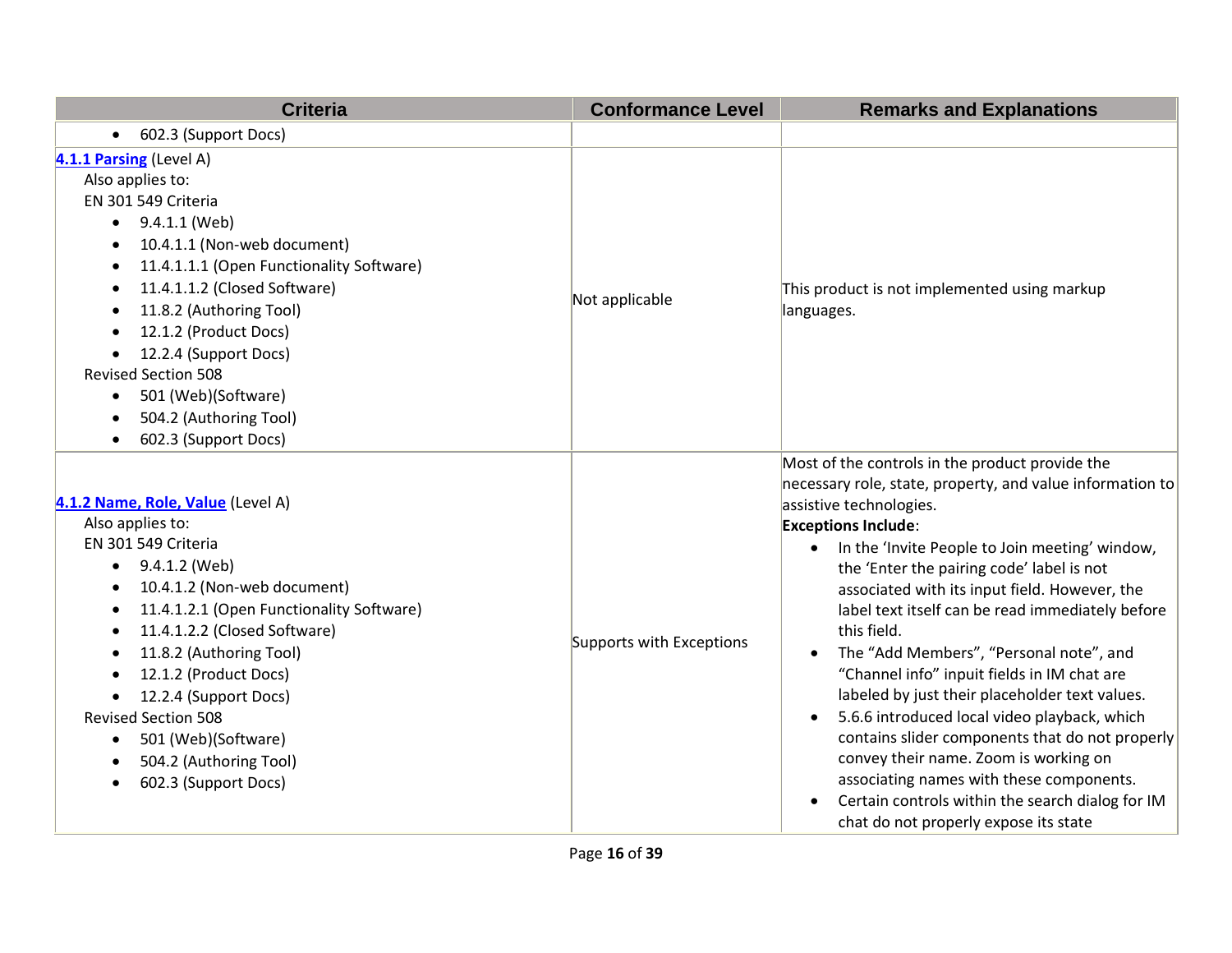| Criteria | <b>Conformance Level</b> | <b>Remarks and Explanations</b>        |
|----------|--------------------------|----------------------------------------|
|          |                          | information to assistive technologies. |

### **Table 2: Success Criteria, Level AA**

| <b>Criteria</b>                                  | <b>Conformance Level</b> | <b>Remarks and Explanations</b>                          |
|--------------------------------------------------|--------------------------|----------------------------------------------------------|
| 1.2.4 Captions (Live) (Level AA)                 |                          |                                                          |
| Also applies to:                                 |                          |                                                          |
| EN 301 549 Criteria                              |                          |                                                          |
| 9.1.2.4 (Web)<br>$\bullet$                       |                          |                                                          |
| 10.1.2.4 (Non-web document)                      |                          |                                                          |
| 11.1.2.4 (Open Functionality Software)           |                          | The product supports closed captioning for its meetings. |
| 11.1.2.4 (Closed Software)                       |                          | Meeting hosts can assign a dedicated participant to type |
| 11.8.2 (Authoring Tool)                          | Supports                 | closed captioning, use a $3rd$ party closed captioning   |
| 12.1.2 (Product Docs)                            |                          | provider, or enable automatically generated captioning.  |
| 12.2.4 (Support Docs)                            |                          |                                                          |
| <b>Revised Section 508</b>                       |                          |                                                          |
| 501 (Web)(Software)                              |                          |                                                          |
| 504.2 (Authoring Tool)                           |                          |                                                          |
| 602.3 (Support Docs)                             |                          |                                                          |
| 1.2.5 Audio Description (Prerecorded) (Level AA) |                          |                                                          |
| Also applies to:                                 |                          | Meeting participants may share video content with        |
| EN 301 549 Criteria                              |                          | audio descriptions included in the main audio track.     |
| 9.1.2.5 (Web)                                    |                          | However, Zoom does not provide the ability for           |
| 10.1.2.5 (Non-web document)                      |                          | participants to select a separate audio track while      |
| 11.1.2.5 (Open Functionality Software)           | Supports with Exception  | viewing shared video content                             |
| 11.1.2.5 (Closed Software)                       |                          |                                                          |
| 11.8.2 (Authoring Tool)                          |                          | The product does not provide a way to include alternate  |
| 12.1.2 (Product Docs)                            |                          | audio descriptions tracks into meeting recordings.       |
| 12.2.4 (Support Docs)                            |                          |                                                          |
| <b>Revised Section 508</b>                       |                          |                                                          |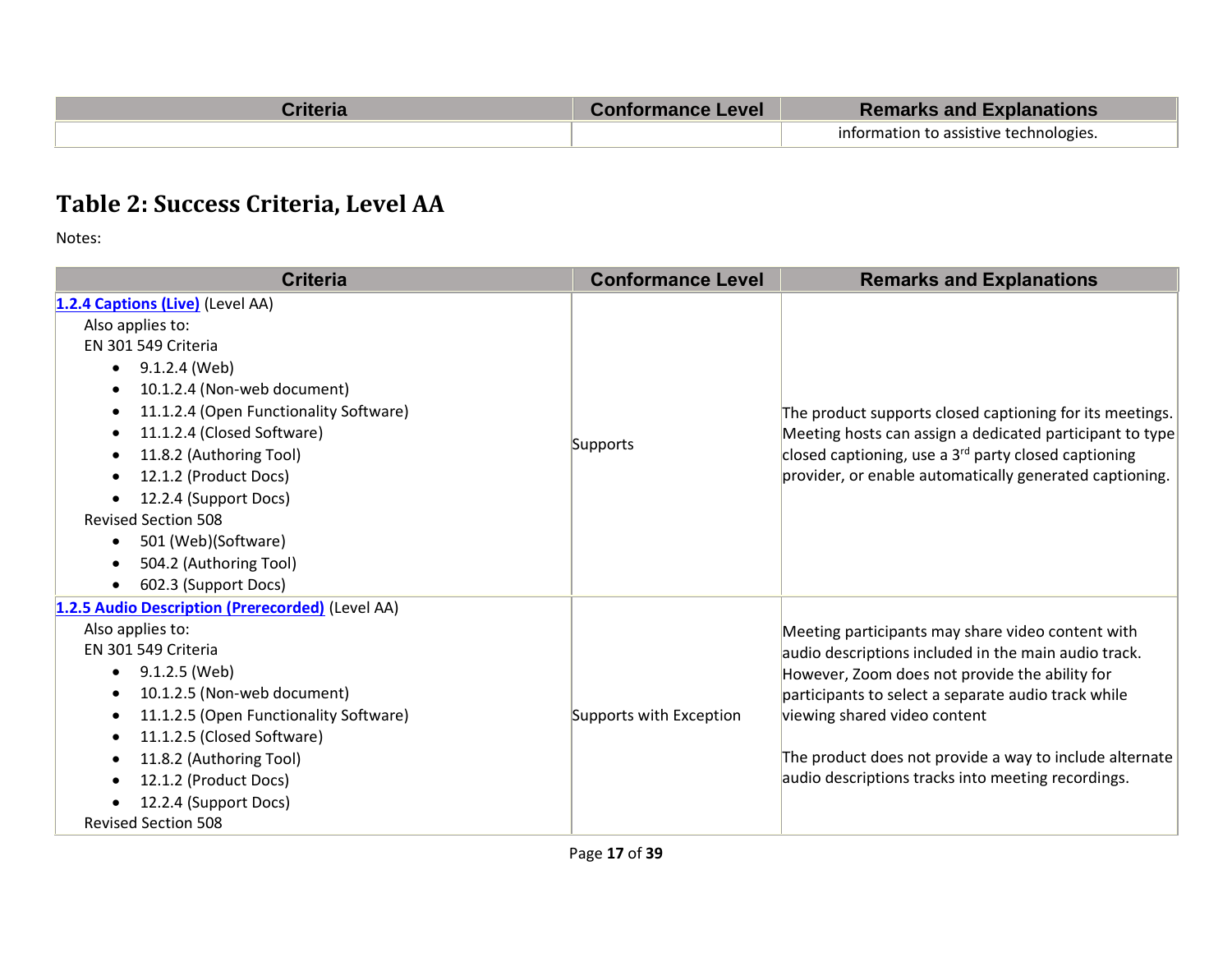| <b>Criteria</b>                                     | <b>Conformance Level</b> | <b>Remarks and Explanations</b>                                            |
|-----------------------------------------------------|--------------------------|----------------------------------------------------------------------------|
| 501 (Web)(Software)<br>$\bullet$                    |                          |                                                                            |
| 504.2 (Authoring Tool)                              |                          |                                                                            |
| 602.3 (Support Docs)<br>$\bullet$                   |                          |                                                                            |
| 1.3.4 Orientation (Level AA 2.1 only)               |                          |                                                                            |
| Also applies to:                                    |                          |                                                                            |
| EN 301 549 Criteria                                 |                          |                                                                            |
| 9.1.3.4 (Web)<br>$\bullet$                          |                          |                                                                            |
| 10.1.3.4 (Non-web document)<br>$\bullet$            |                          |                                                                            |
| 11.1.3.4 (Open Functionality Software)<br>$\bullet$ | Supports                 | The product does not restrict its view to a single display<br>orientation. |
| 11.1.3.4 (Closed Software)<br>$\bullet$             |                          |                                                                            |
| 11.8.2 (Authoring Tool)<br>$\bullet$                |                          |                                                                            |
| 12.1.2 (Product Docs)<br>$\bullet$                  |                          |                                                                            |
| 12.2.4 (Support Docs)<br>$\bullet$                  |                          |                                                                            |
| Revised Section 508 - Does not apply                |                          |                                                                            |
| 1.3.5 Identify Input Purpose (Level AA 2.1 only)    |                          |                                                                            |
| Also applies to:                                    |                          |                                                                            |
| EN 301 549 Criteria                                 |                          | The product is not implemented using markup<br>languages.                  |
| $\bullet$ 9.1.3.5 (Web)                             |                          |                                                                            |
| 10.1.3.4 (Non-web document)<br>$\bullet$            |                          |                                                                            |
| 11.1.3.5 (Open Functionality Software)<br>$\bullet$ | Not applicable           |                                                                            |
| 11.1.3.5 (Closed Software)<br>$\bullet$             |                          |                                                                            |
| 11.8.2 (Authoring Tool)<br>$\bullet$                |                          |                                                                            |
| 12.1.2 (Product Docs)<br>$\bullet$                  |                          |                                                                            |
| 12.2.4 (Support Docs)<br>$\bullet$                  |                          |                                                                            |
| Revised Section 508 - Does not apply                |                          |                                                                            |
| 1.4.3 Contrast (Minimum) (Level AA)                 |                          |                                                                            |
| Also applies to:                                    |                          |                                                                            |
| EN 301 549 Criteria                                 |                          | Most of the product follows the minimal color contrast                     |
| $\bullet$ 9.1.4.3 (Web)                             | Supports                 | ratio for the text over the background.                                    |
| 10.1.4.3 (Non-web document)<br>$\bullet$            |                          |                                                                            |
| 11.1.4.3 (Open Functionality Software)<br>$\bullet$ |                          |                                                                            |
| 11.1.4.3 (Closed Software)                          |                          |                                                                            |
| 11.8.2 (Authoring Tool)<br>$\bullet$                |                          |                                                                            |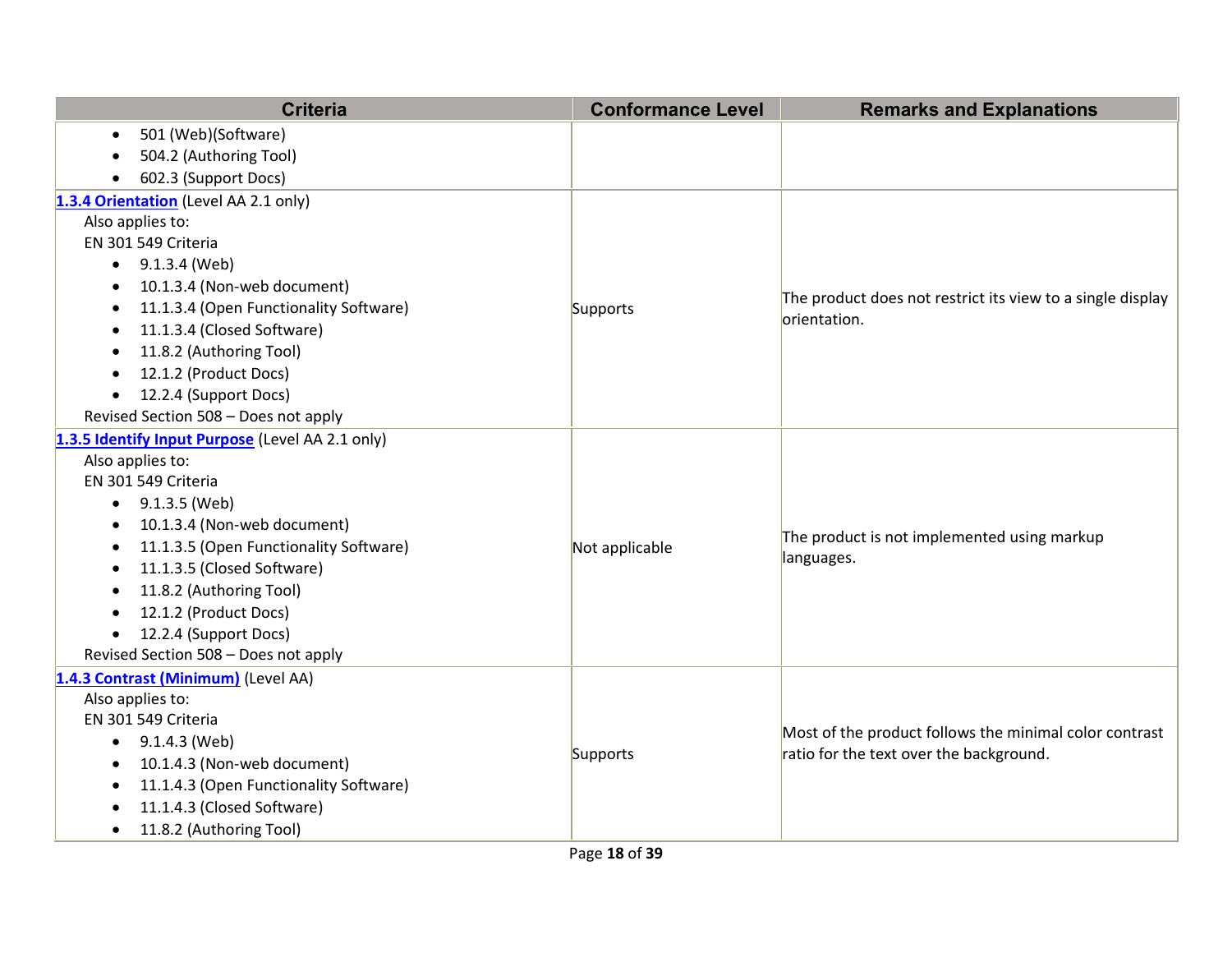|           | <b>Criteria</b>                          | <b>Conformance Level</b> | <b>Remarks and Explanations</b>                                                               |
|-----------|------------------------------------------|--------------------------|-----------------------------------------------------------------------------------------------|
| $\bullet$ | 12.1.2 (Product Docs)                    |                          |                                                                                               |
| ٠         | 12.2.4 (Support Docs)                    |                          |                                                                                               |
|           | <b>Revised Section 508</b>               |                          |                                                                                               |
| $\bullet$ | 501 (Web)(Software)                      |                          |                                                                                               |
| $\bullet$ | 504.2 (Authoring Tool)                   |                          |                                                                                               |
| $\bullet$ | 602.3 (Support Docs)                     |                          |                                                                                               |
|           | 1.4.4 Resize text (Level AA)             |                          |                                                                                               |
|           | Also applies to:                         |                          |                                                                                               |
|           | EN 301 549 Criteria                      |                          |                                                                                               |
| $\bullet$ | 9.1.4.4 (Web)                            |                          |                                                                                               |
| $\bullet$ | 10.1.4.4 (Non-web document)              |                          |                                                                                               |
| ٠         | 11.1.4.4.1 (Open Functionality Software) |                          | The product currently inherits the text resizing options<br>set through the operating system. |
|           | 11.1.4.4.2 (Closed Software)             | Supports                 |                                                                                               |
| ٠         | 11.8.2 (Authoring Tool)                  |                          |                                                                                               |
| $\bullet$ | 12.1.2 (Product Docs)                    |                          |                                                                                               |
| $\bullet$ | 12.2.4 (Support Docs)                    |                          |                                                                                               |
|           | <b>Revised Section 508</b>               |                          |                                                                                               |
| $\bullet$ | 501 (Web)(Software)                      |                          |                                                                                               |
| $\bullet$ | 504.2 (Authoring Tool)                   |                          |                                                                                               |
| $\bullet$ | 602.3 (Support Docs)                     |                          |                                                                                               |
|           | 1.4.5 Images of Text (Level AA)          |                          |                                                                                               |
|           | Also applies to:                         |                          |                                                                                               |
|           | EN 301 549 Criteria                      |                          |                                                                                               |
| $\bullet$ | 9.1.4.5 (Web)                            |                          |                                                                                               |
| ٠         | 10.1.4.5 (Non-web document)              |                          |                                                                                               |
| $\bullet$ | 11.1.4.5.1 (Open Functionality Software) | Supports                 | The product uses text rather than images of text to                                           |
| ٠         | 11.1.4.5.2 (Closed Software)             |                          | present information.                                                                          |
| ٠         | 11.8.2 (Authoring Tool)                  |                          |                                                                                               |
| $\bullet$ | 12.1.2 (Product Docs)                    |                          |                                                                                               |
| $\bullet$ | 12.2.4 (Support Docs)                    |                          |                                                                                               |
|           | <b>Revised Section 508</b>               |                          |                                                                                               |
| $\bullet$ | 501 (Web)(Software)                      |                          |                                                                                               |
| $\bullet$ | 504.2 (Authoring Tool)                   |                          |                                                                                               |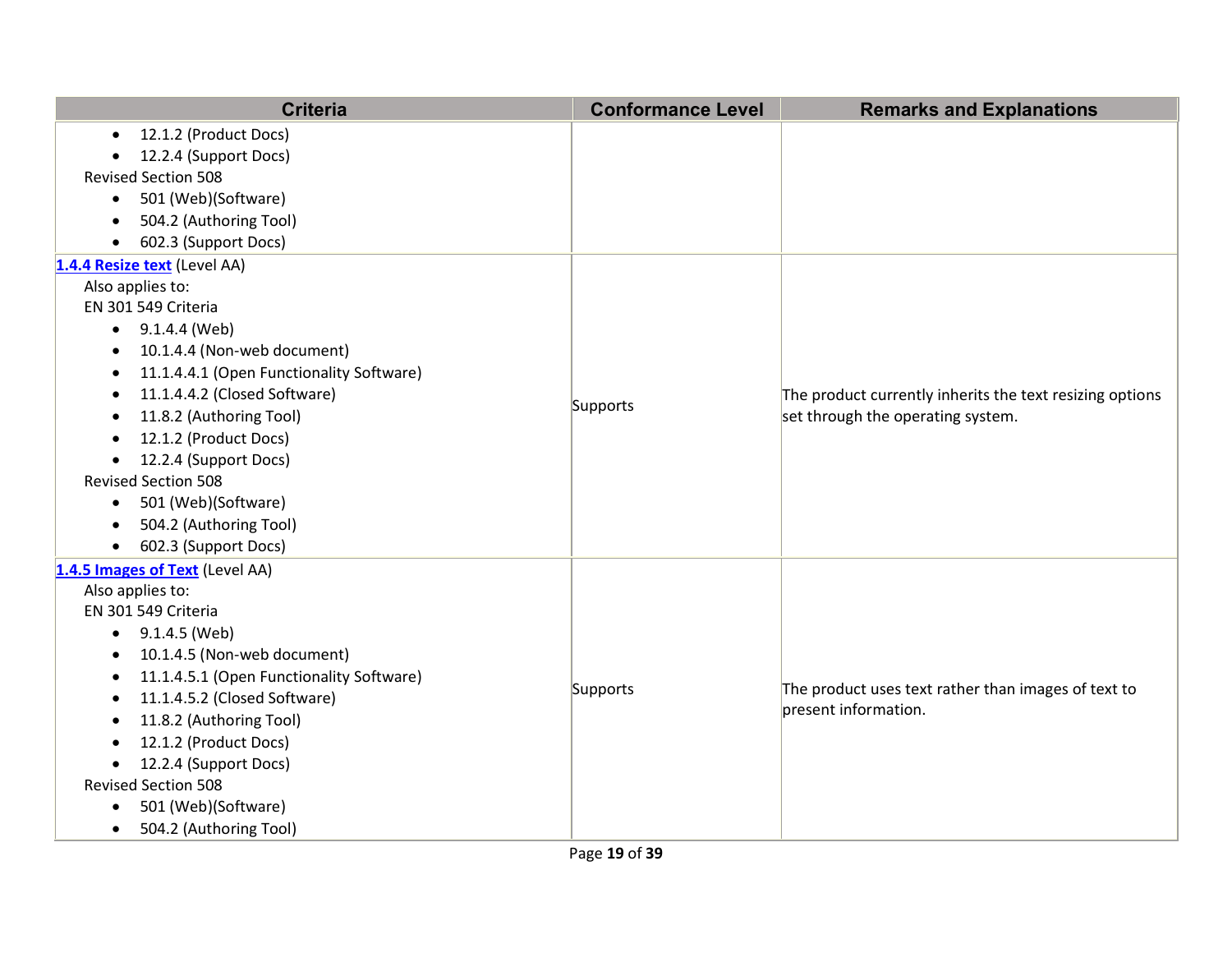| <b>Criteria</b>                                      | <b>Conformance Level</b> | <b>Remarks and Explanations</b>                           |
|------------------------------------------------------|--------------------------|-----------------------------------------------------------|
| 602.3 (Support Docs)<br>$\bullet$                    |                          |                                                           |
| 1.4.10 Reflow (Level AA 2.1 only)                    |                          |                                                           |
| Also applies to:                                     |                          |                                                           |
| EN 301 549 Criteria                                  |                          |                                                           |
| 9.1.4.10 (Web)<br>$\bullet$                          |                          |                                                           |
| 10.1.4.10 (Non-web document)<br>$\bullet$            |                          | The product does not require scrolling in two             |
| 11.1.4.10.1 (Open Functionality Software)<br>٠       | Supports                 | dimensions to present content without loss of             |
| 11.1.4.10.2 (Closed Software)<br>$\bullet$           |                          | information.                                              |
| 11.8.2 (Authoring Tool)<br>$\bullet$                 |                          |                                                           |
| 12.1.2 (Product Docs)<br>$\bullet$                   |                          |                                                           |
| 12.2.4 (Support Docs)<br>$\bullet$                   |                          |                                                           |
| Revised Section 508 - Does not apply                 |                          |                                                           |
| 1.4.11 Non-text Contrast (Level AA 2.1 only)         |                          |                                                           |
| Also applies to:                                     |                          |                                                           |
| EN 301 549 Criteria                                  |                          |                                                           |
| 9.1.4.11 (Web)<br>$\bullet$                          |                          |                                                           |
| 10.1.4.11 (Non-web document)<br>$\bullet$            |                          | The product UI follows the 3:1 minimal contrast ratio for |
| 11.1.4.11 (Open Functionality Software)<br>$\bullet$ | Supports                 | the visual presentation UI components against adjacent    |
| 11.1.4.11 (Closed Software)<br>$\bullet$             |                          | colors.                                                   |
| 11.8.2 (Authoring Tool)<br>٠                         |                          |                                                           |
| 12.1.2 (Product Docs)<br>$\bullet$                   |                          |                                                           |
| 12.2.4 (Support Docs)<br>$\bullet$                   |                          |                                                           |
| Revised Section 508 - Does not apply                 |                          |                                                           |
| 1.4.12 Text Spacing (Level AA 2.1 only)              |                          |                                                           |
| Also applies to:                                     |                          |                                                           |
| EN 301 549 Criteria                                  |                          |                                                           |
| 9.1.4.12 (Web)<br>$\bullet$                          |                          | The product is not implemented using markup               |
| 10.1.4.12 (Non-web document)<br>$\bullet$            | Not applicable           | languages.                                                |
| 11.1.4.12 (Open Functionality Software)<br>٠         |                          |                                                           |
| 11.1.4.12 (Closed Software)<br>$\bullet$             |                          |                                                           |
| 11.8.2 (Authoring Tool)                              |                          |                                                           |
| 12.1.2 (Product Docs)<br>$\bullet$                   |                          |                                                           |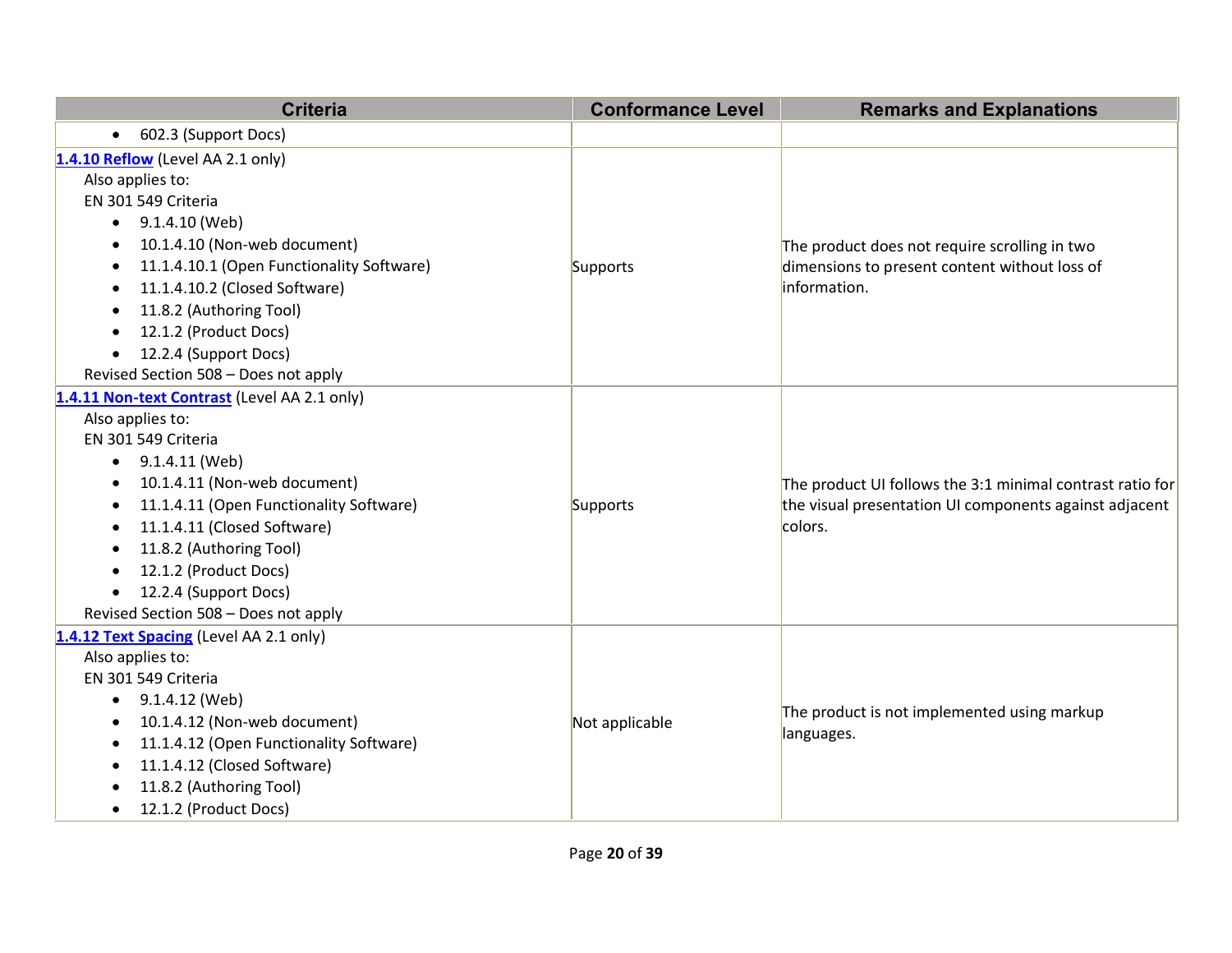| <b>Criteria</b>                                                       | <b>Conformance Level</b> | <b>Remarks and Explanations</b>                                                                            |
|-----------------------------------------------------------------------|--------------------------|------------------------------------------------------------------------------------------------------------|
| 12.2.4 (Support Docs)<br>$\bullet$                                    |                          |                                                                                                            |
| Revised Section 508 - Does not apply                                  |                          |                                                                                                            |
| 1.4.13 Content on Hover or Focus (Level AA 2.1 only)                  |                          |                                                                                                            |
| Also applies to:                                                      |                          | The product utilizes the on-hover technique to make<br>certain UI elements visible upon mouse-over. The    |
| EN 301 549 Criteria                                                   |                          |                                                                                                            |
| 9.1.4.13 (Web)<br>$\bullet$                                           |                          |                                                                                                            |
| 10.1.4.13 (Non-web document)<br>$\bullet$                             |                          |                                                                                                            |
| 11.1.4.13 (Open Functionality Software)<br>$\bullet$                  | Supports with Exceptions | additional controls are hover-able and persistent,                                                         |
| 11.1.4.13 (Closed Software)<br>$\bullet$                              |                          | however, they do not provide a mechanism to dismiss<br>the additional content without removing the pointer |
| 11.8.2 (Authoring Tool)<br>$\bullet$                                  |                          | hover or keyboard focus.                                                                                   |
| 12.1.2 (Product Docs)<br>$\bullet$                                    |                          |                                                                                                            |
| 12.2.4 (Support Docs)                                                 |                          |                                                                                                            |
| Revised Section 508 - Does not apply                                  |                          |                                                                                                            |
| 2.4.5 Multiple Ways (Level AA)                                        |                          |                                                                                                            |
| Also applies to:                                                      |                          | The product is not a web application.                                                                      |
| EN 301 549 Criteria                                                   |                          |                                                                                                            |
| 9.2.4.5 (Web)<br>$\bullet$                                            | Not applicable           |                                                                                                            |
| 10.2.4.5 (Non-web document) - Does not apply                          |                          |                                                                                                            |
| 11.2.4.5 (Open Functionality Software) - Does not apply<br>$\bullet$  |                          |                                                                                                            |
| 11.2.4.5 (Closed Software) - Does not apply<br>$\bullet$              |                          |                                                                                                            |
| 11.8.2 (Authoring Tool)<br>$\bullet$                                  |                          |                                                                                                            |
| 12.1.2 (Product Docs)                                                 |                          |                                                                                                            |
| 12.2.4 (Support Docs)                                                 |                          |                                                                                                            |
| <b>Revised Section 508</b>                                            |                          |                                                                                                            |
| 501 (Web)(Software) – Does not apply to non-web software<br>$\bullet$ |                          |                                                                                                            |
| 504.2 (Authoring Tool)<br>$\bullet$                                   |                          |                                                                                                            |
| 602.3 (Support Docs) - Does not apply to non-web docs<br>$\bullet$    |                          |                                                                                                            |
| 2.4.6 Headings and Labels (Level AA)                                  |                          |                                                                                                            |
| Also applies to:                                                      |                          |                                                                                                            |
| EN 301 549 Criteria                                                   | Supports                 | The product provides descriptive headings and labels                                                       |
| 9.2.4.6 (Web)<br>$\bullet$                                            |                          | throughout the application.                                                                                |
| 10.2.4.6 (Non-web document)                                           |                          |                                                                                                            |
| 11.2.4.6 (Open Functionality Software)                                |                          |                                                                                                            |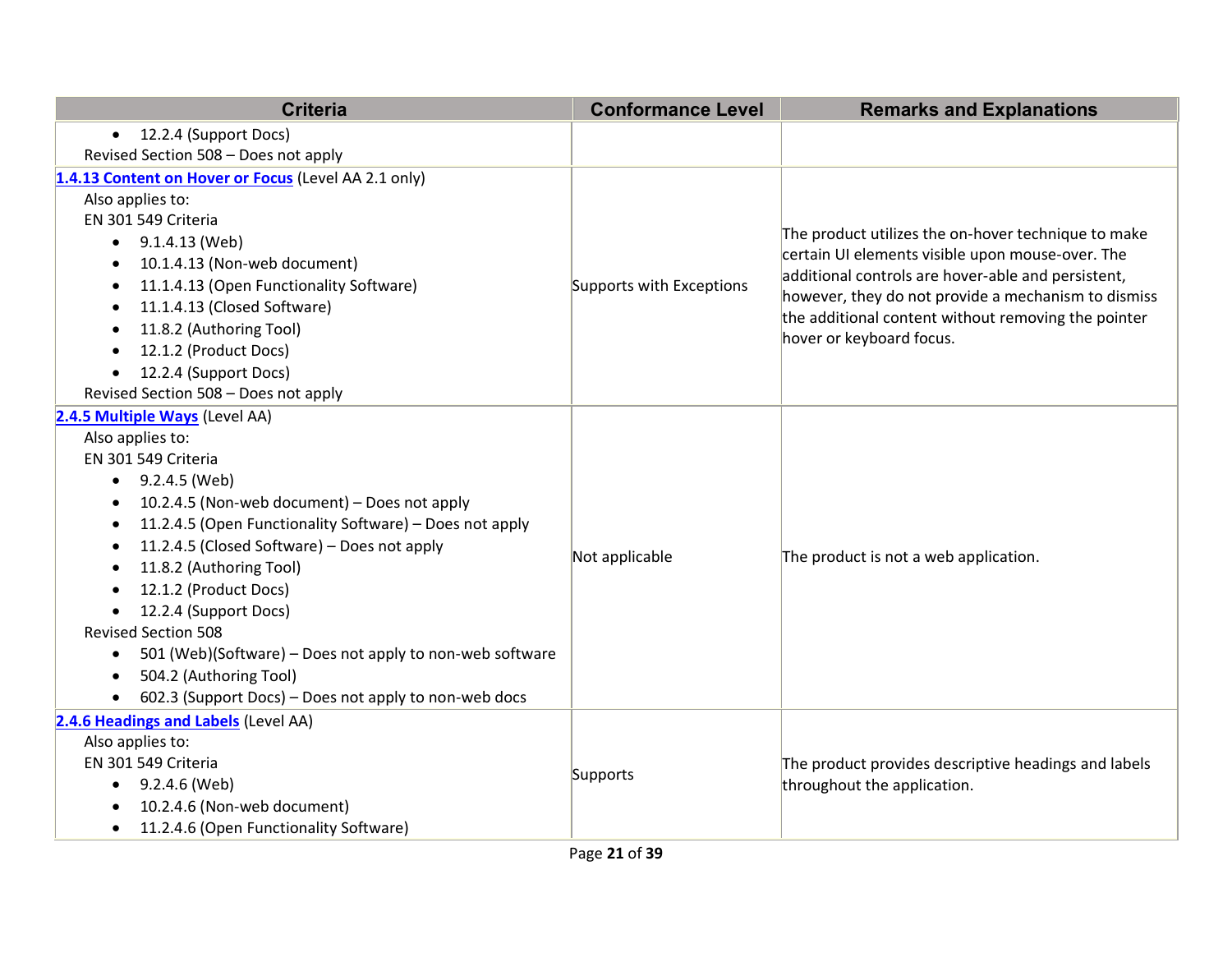| <b>Criteria</b>                                                      | <b>Conformance Level</b> | <b>Remarks and Explanations</b>                                                                                                                                                                                                                                       |
|----------------------------------------------------------------------|--------------------------|-----------------------------------------------------------------------------------------------------------------------------------------------------------------------------------------------------------------------------------------------------------------------|
| 11.2.4.6 (Closed Software)<br>$\bullet$                              |                          |                                                                                                                                                                                                                                                                       |
| 11.8.2 (Authoring Tool)                                              |                          |                                                                                                                                                                                                                                                                       |
| 12.1.2 (Product Docs)                                                |                          |                                                                                                                                                                                                                                                                       |
| 12.2.4 (Support Docs)<br>$\bullet$                                   |                          |                                                                                                                                                                                                                                                                       |
| <b>Revised Section 508</b>                                           |                          |                                                                                                                                                                                                                                                                       |
| 501 (Web)(Software)<br>$\bullet$                                     |                          |                                                                                                                                                                                                                                                                       |
| 504.2 (Authoring Tool)                                               |                          |                                                                                                                                                                                                                                                                       |
| 602.3 (Support Docs)                                                 |                          |                                                                                                                                                                                                                                                                       |
| 2.4.7 Focus Visible (Level AA)                                       |                          |                                                                                                                                                                                                                                                                       |
| Also applies to:                                                     |                          |                                                                                                                                                                                                                                                                       |
| EN 301 549 Criteria                                                  |                          |                                                                                                                                                                                                                                                                       |
| 9.2.4.7 (Web)<br>$\bullet$                                           |                          | The product provides a visible focus indicator when                                                                                                                                                                                                                   |
| 10.2.4.7 (Non-web document)                                          |                          | elements receive keyboard focus.<br><b>Exceptions include:</b><br>The dialog window used by hosts to move<br>participants from the Backstage to the Webinar<br>doesn't display a focus indicator when moving<br>keyboard focus to individual webinar<br>participants. |
| 11.2.4.7 (Open Functionality Software)<br>$\bullet$                  |                          |                                                                                                                                                                                                                                                                       |
| 11.2.4.7 (Closed Software)<br>$\bullet$                              | Supports with Exceptions |                                                                                                                                                                                                                                                                       |
| 11.8.2 (Authoring Tool)<br>$\bullet$                                 |                          |                                                                                                                                                                                                                                                                       |
| 12.1.2 (Product Docs)<br>$\bullet$                                   |                          |                                                                                                                                                                                                                                                                       |
| 12.2.4 (Support Docs)                                                |                          |                                                                                                                                                                                                                                                                       |
| <b>Revised Section 508</b>                                           |                          |                                                                                                                                                                                                                                                                       |
| 501 (Web)(Software)<br>$\bullet$                                     |                          |                                                                                                                                                                                                                                                                       |
| 504.2 (Authoring Tool)                                               |                          |                                                                                                                                                                                                                                                                       |
| 602.3 (Support Docs)<br>$\bullet$                                    |                          |                                                                                                                                                                                                                                                                       |
| 3.1.2 Language of Parts (Level AA)                                   |                          |                                                                                                                                                                                                                                                                       |
| Also applies to:                                                     |                          |                                                                                                                                                                                                                                                                       |
| EN 301 549 Criteria                                                  |                          |                                                                                                                                                                                                                                                                       |
| 9.3.1.2 (Web)                                                        |                          |                                                                                                                                                                                                                                                                       |
| 10.3.1.2 (Non-web document)<br>$\bullet$                             |                          | The product does not provide content written in                                                                                                                                                                                                                       |
| 11.3.1.2 (Open Functionality Software) - Does not apply<br>$\bullet$ | Supports                 | multiple languages at once.                                                                                                                                                                                                                                           |
| 11.3.1.2 (Closed Software) - Does not apply<br>$\bullet$             |                          |                                                                                                                                                                                                                                                                       |
| 11.8.2 (Authoring Tool)                                              |                          |                                                                                                                                                                                                                                                                       |
| 12.1.2 (Product Docs)                                                |                          |                                                                                                                                                                                                                                                                       |
| 12.2.4 (Support Docs)                                                |                          |                                                                                                                                                                                                                                                                       |
| <b>Revised Section 508</b>                                           |                          |                                                                                                                                                                                                                                                                       |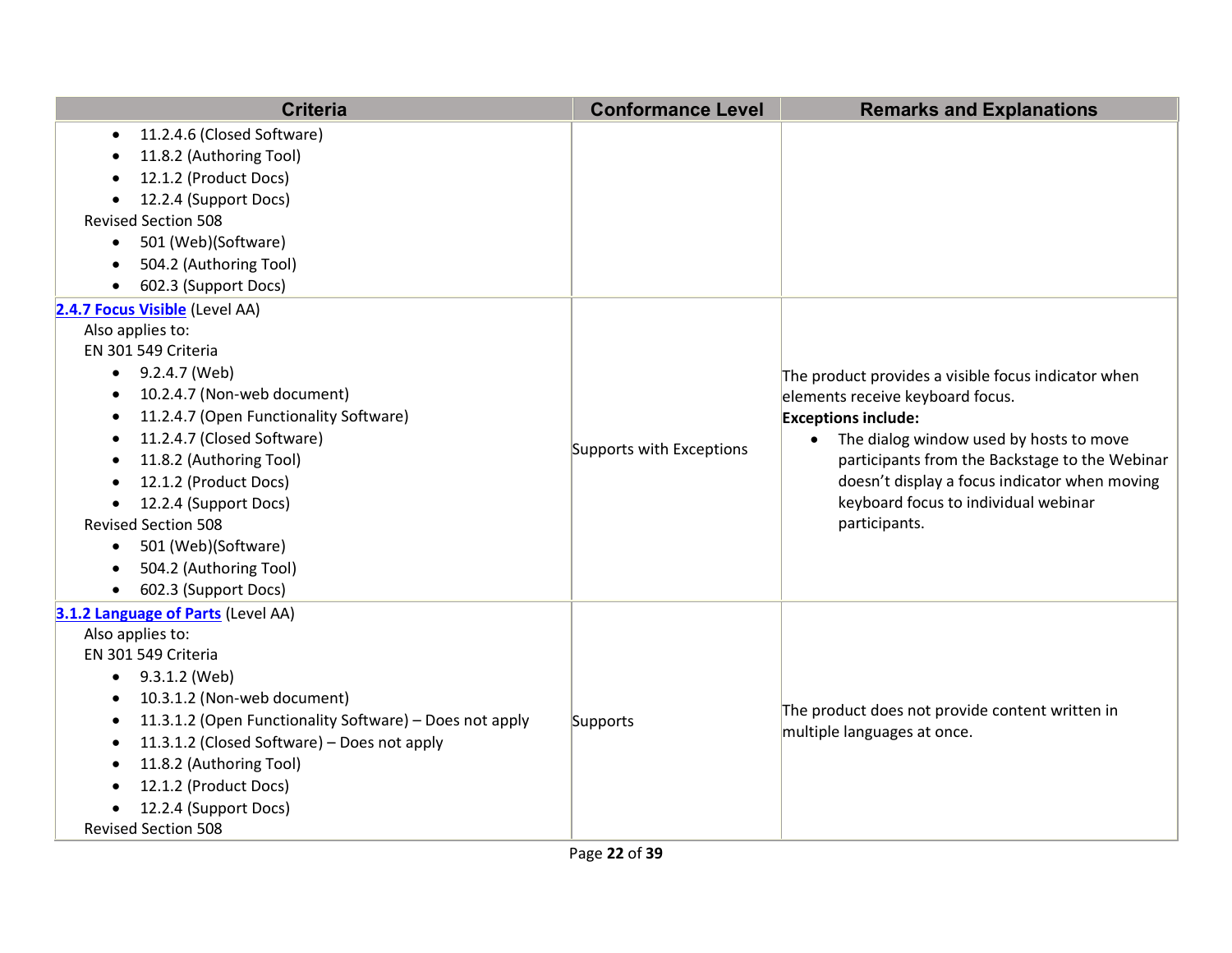| <b>Criteria</b>                                                                                         | <b>Conformance Level</b> | <b>Remarks and Explanations</b>                                                                            |
|---------------------------------------------------------------------------------------------------------|--------------------------|------------------------------------------------------------------------------------------------------------|
| 501 (Web)(Software)                                                                                     |                          |                                                                                                            |
| 504.2 (Authoring Tool)                                                                                  |                          |                                                                                                            |
| 602.3 (Support Docs)                                                                                    |                          |                                                                                                            |
| 3.2.3 Consistent Navigation (Level AA)                                                                  |                          |                                                                                                            |
| Also applies to:                                                                                        |                          |                                                                                                            |
| EN 301 549 Criteria                                                                                     |                          |                                                                                                            |
| $\bullet$ 9.3.2.3 (Web)                                                                                 |                          |                                                                                                            |
| 10.3.2.3 (Non-web document) - Does not apply                                                            |                          |                                                                                                            |
| 11.3.2.3 (Open Functionality Software) - Does not apply                                                 |                          |                                                                                                            |
| 11.3.2.3 (Closed Software) - Does not apply                                                             | Not applicable           | This product is not a web application.                                                                     |
| 11.8.2 (Authoring Tool)<br>$\bullet$                                                                    |                          |                                                                                                            |
| 12.1.2 (Product Docs)                                                                                   |                          |                                                                                                            |
| 12.2.4 (Support Docs)<br>$\bullet$                                                                      |                          |                                                                                                            |
| <b>Revised Section 508</b>                                                                              |                          |                                                                                                            |
| 501 (Web)(Software) - Does not apply to non-web software<br>$\bullet$                                   |                          |                                                                                                            |
| 504.2 (Authoring Tool)                                                                                  |                          |                                                                                                            |
| 602.3 (Support Docs) - Does not apply to non-web docs                                                   |                          |                                                                                                            |
| 3.2.4 Consistent Identification (Level AA)                                                              |                          |                                                                                                            |
| Also applies to:                                                                                        |                          |                                                                                                            |
| EN 301 549 Criteria                                                                                     |                          |                                                                                                            |
| $\bullet$ 9.3.2.4 (Web)                                                                                 |                          |                                                                                                            |
| 10.3.2.4 (Non-web document) - Does not apply                                                            |                          |                                                                                                            |
| 11.3.2.4 (Open Functionality Software) - Does not apply                                                 |                          |                                                                                                            |
| 11.3.2.4 (Closed Software) - Does not apply                                                             | Not applicable           | This product is not a web application.                                                                     |
| 11.8.2 (Authoring Tool)<br>$\bullet$                                                                    |                          |                                                                                                            |
| 12.1.2 (Product Docs)                                                                                   |                          |                                                                                                            |
| 12.2.4 (Support Docs)<br>$\bullet$                                                                      |                          |                                                                                                            |
| <b>Revised Section 508</b>                                                                              |                          |                                                                                                            |
| 501 (Web)(Software) - Does not apply to non-web software<br>$\bullet$<br>504.2 (Authoring Tool)         |                          |                                                                                                            |
| $\bullet$                                                                                               |                          |                                                                                                            |
| 602.3 (Support Docs) - Does not apply to non-web docs<br>$\bullet$<br>3.3.3 Error Suggestion (Level AA) |                          |                                                                                                            |
| Also applies to:                                                                                        | Supports with Exceptions | Zoom provides visual error messages that are also<br>programmatically announced to Screen Readers (e.g. an |
|                                                                                                         |                          |                                                                                                            |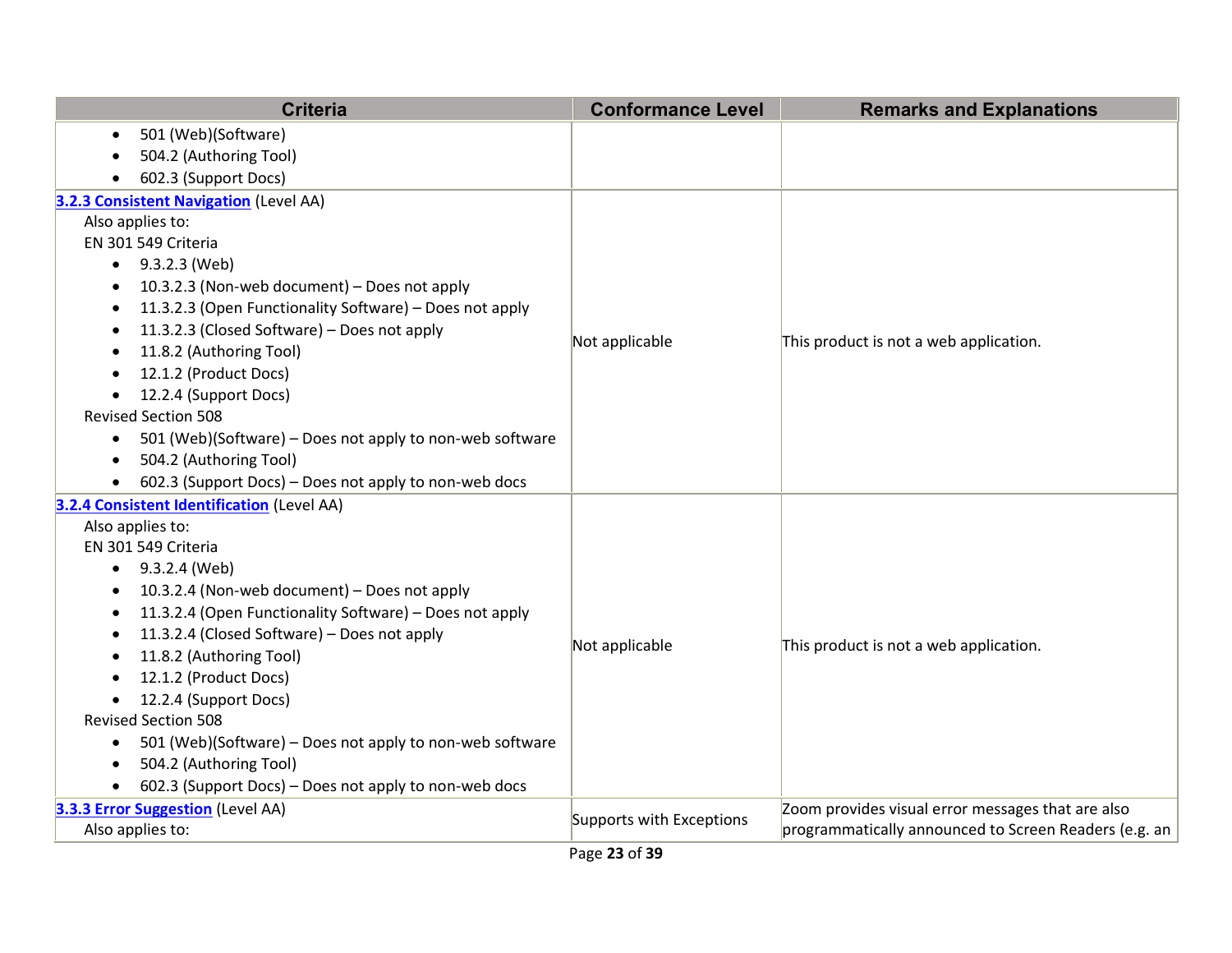| <b>Criteria</b>                                                   | <b>Conformance Level</b>     | <b>Remarks and Explanations</b>                          |
|-------------------------------------------------------------------|------------------------------|----------------------------------------------------------|
| EN 301 549 Criteria                                               |                              | invalid meeting ID or invalid meeting password).         |
| 9.3.3.3 (Web)<br>$\bullet$                                        |                              |                                                          |
| 10.3.3.3 (Non-web document)                                       |                              | In some other cases, the product does not use form       |
| 11.3.3.3 (Open Functionality Software)                            |                              | fields with automatic error detection and error          |
| 11.3.3.3 (Closed Software)                                        |                              | messages. Instead, buttons to proceed are disabled until |
| 11.8.2 (Authoring Tool)                                           |                              | the user provides a valid input (e.g. incomplete meeting |
| 12.1.2 (Product Docs)                                             |                              | ID).                                                     |
| 12.2.4 (Support Docs)                                             |                              |                                                          |
| <b>Revised Section 508</b>                                        |                              |                                                          |
| 501 (Web)(Software)<br>$\bullet$                                  |                              |                                                          |
| 504.2 (Authoring Tool)<br>$\bullet$                               |                              |                                                          |
| 602.3 (Support Docs)                                              |                              |                                                          |
| 3.3.4 <b>Error Prevention (Legal, Financial, Data)</b> (Level AA) |                              |                                                          |
| Also applies to:                                                  |                              |                                                          |
| EN 301 549 Criteria                                               |                              |                                                          |
| $\bullet$ 9.3.3.4 (Web)                                           |                              |                                                          |
| 10.3.3.4 (Non-web document)                                       |                              |                                                          |
| 11.3.3.4 (Open Functionality Software)                            |                              |                                                          |
| 11.3.3.4 (Closed Software)                                        |                              | The product does not cause legal commitments or          |
| 11.8.2 (Authoring Tool)                                           | Not applicable               | financial transactions for the user.                     |
| 12.1.2 (Product Docs)                                             |                              |                                                          |
| 12.2.4 (Support Docs)<br>$\bullet$                                |                              |                                                          |
| <b>Revised Section 508</b>                                        |                              |                                                          |
| 501 (Web)(Software)<br>$\bullet$                                  |                              |                                                          |
| 504.2 (Authoring Tool)                                            |                              |                                                          |
| 602.3 (Support Docs)                                              |                              |                                                          |
| 4.1.3 Status Messages (Level AA 2.1 only)                         |                              |                                                          |
| Also applies to:                                                  |                              |                                                          |
| EN 301 549 Criteria                                               |                              |                                                          |
| 9.4.1.3 (Web)                                                     | Not applicable<br>languages. | The product is not implemented using markup              |
| 10.4.1.3 (Non-web document) - Does not apply                      |                              |                                                          |
| 11.4.1.3 (Open Functionality Software) - Does not apply           |                              |                                                          |
| 11.4.1.3 (Closed Software) - Does not apply<br>$\bullet$          |                              |                                                          |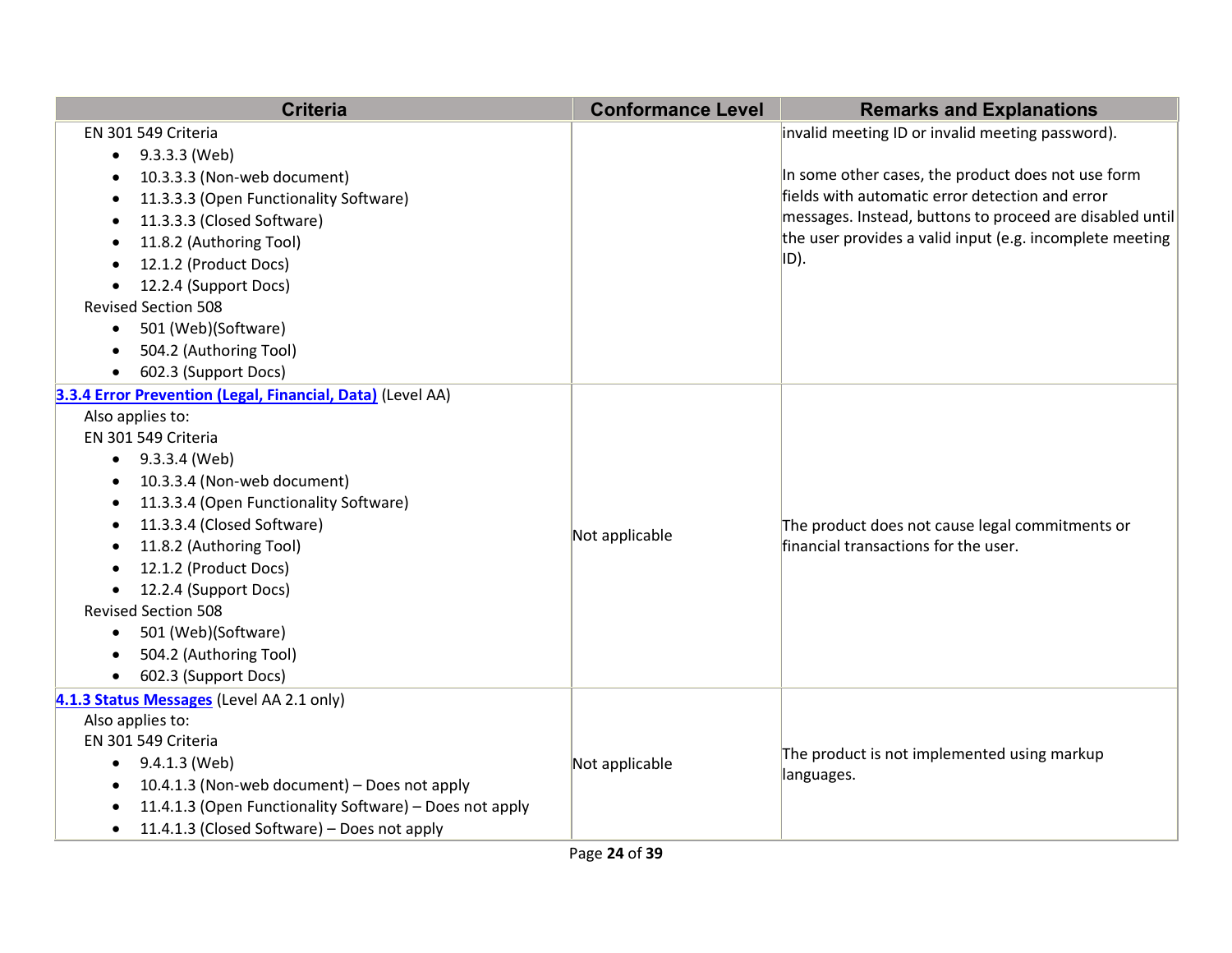| <b>Criteria</b>                      | <b>Conformance Level</b> | <b>Remarks and Explanations</b> |
|--------------------------------------|--------------------------|---------------------------------|
| 11.8.2 (Authoring Tool)              |                          |                                 |
| 12.1.2 (Product Docs)                |                          |                                 |
| 12.2.4 (Support Docs)                |                          |                                 |
| Revised Section 508 - Does not apply |                          |                                 |

# **Revised Section 508 Report**

Notes:

### **Chapter 3: Functional Performance Criteria (FPC)**

| <b>Criteria</b>                   | <b>Conformance Level</b> | <b>Remarks and Explanations</b>                                                                                                                                                                                                                                                                                                                                                                                                                                                      |
|-----------------------------------|--------------------------|--------------------------------------------------------------------------------------------------------------------------------------------------------------------------------------------------------------------------------------------------------------------------------------------------------------------------------------------------------------------------------------------------------------------------------------------------------------------------------------|
| 302.1 Without Vision              | Supports with Exceptions | The product provides functions that can be used by users without<br>vision. The majority of the features and content in the product is<br>keyboard and screen reader accessible.<br><b>Exceptions include:</b><br>There are few instances where features can only be accessed<br>with a mouse. (see WCAG 2.1.1 Keyboard)<br>The product contains a few instances where elements'<br>programmatic roles or values are inadequately<br>communicated (see WCAG 4.1.2 Name, Role, Value) |
| 302.2 With Limited Vision         | Supports                 | The product is accessible to users with low vision.                                                                                                                                                                                                                                                                                                                                                                                                                                  |
| 302.3 Without Perception of Color | Supports                 | Most of the product can be used without the perception of color.                                                                                                                                                                                                                                                                                                                                                                                                                     |
| 302.4 Without Hearing             | Supports                 | The product can be used without the use of hearing by supporting<br>live closed captioning, and post-meeting transcripts.                                                                                                                                                                                                                                                                                                                                                            |
| 302.5 With Limited Hearing        | Supports                 | The product can be used without the use of hearing by supporting                                                                                                                                                                                                                                                                                                                                                                                                                     |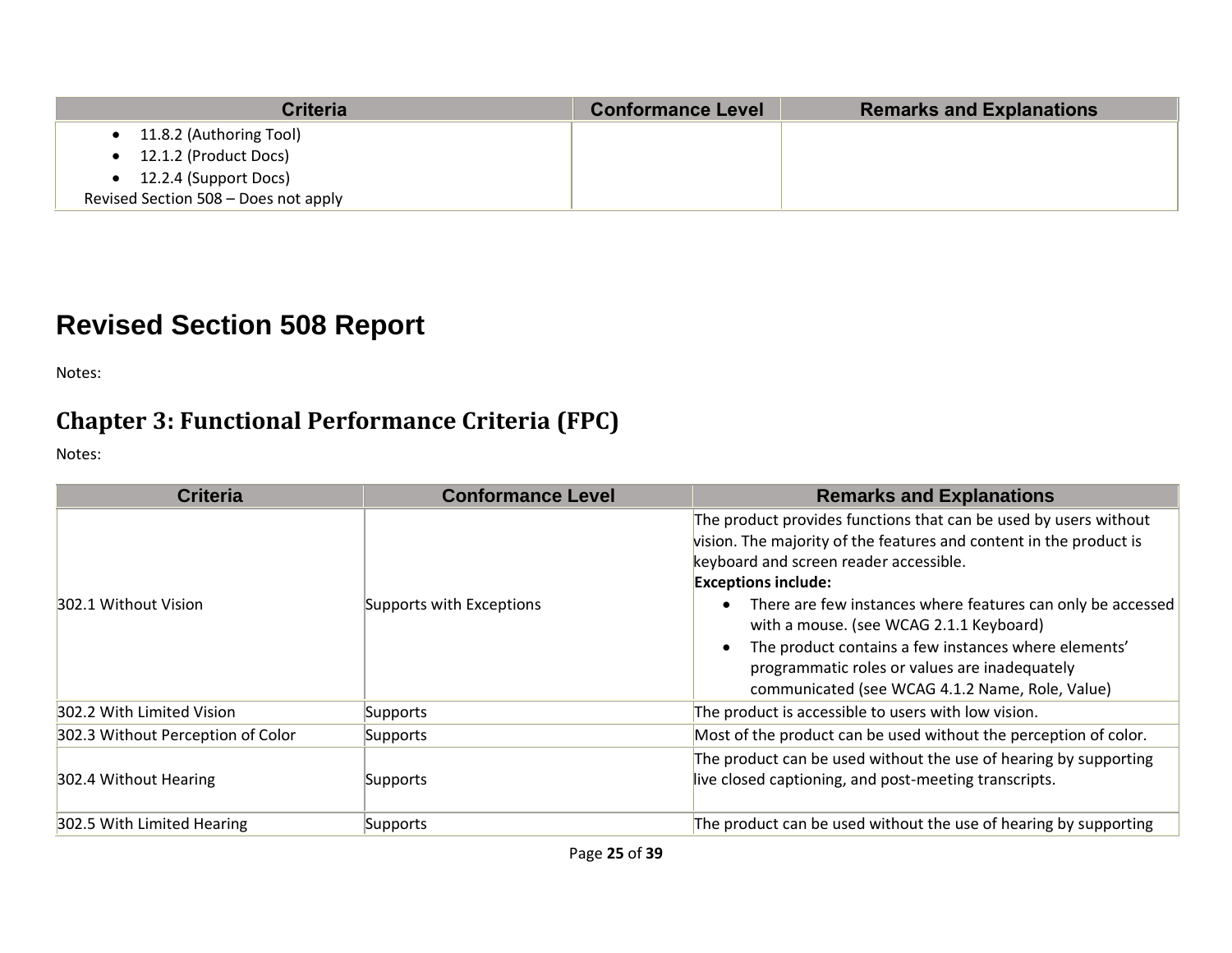| <b>Criteria</b>                                                   | <b>Conformance Level</b> | <b>Remarks and Explanations</b>                                                                                                                                                                                                                                                                                                                 |  |
|-------------------------------------------------------------------|--------------------------|-------------------------------------------------------------------------------------------------------------------------------------------------------------------------------------------------------------------------------------------------------------------------------------------------------------------------------------------------|--|
|                                                                   |                          | live closed captioning, and post-meeting transcripts.                                                                                                                                                                                                                                                                                           |  |
| 302.6 Without Speech                                              | Supports                 | The product can be fully operated without the use of speech.                                                                                                                                                                                                                                                                                    |  |
| 302.7 With Limited Manipulation                                   | Supports with Exceptions | The product provides keyboard-accessible functions to ensure that<br>the product is usable with limited manipulation.<br><b>Exceptions include</b><br>There are a few instances where features can only be<br>accessed with a mouse. (See WCAG 2.1.1 Keyboard)                                                                                  |  |
| 302.8 With Limited Reach and Strength                             | Supports                 | The product is fully functional with limited reach and strength.                                                                                                                                                                                                                                                                                |  |
| 302.9 With Limited Language, Cognitive,<br>and Learning Abilities | Supports with Exceptions | The product is functional for users with limited language, cognitive,<br>and learning abilities.<br><b>Exceptions include:</b><br>Several features and dialogs are timing restricted (see WCAG<br>2.2.1 Timing Adjustable)<br>Some input fields by design do not use error messages and<br>error suggestions (see WCAG 3.3.3 Error Suggestions) |  |

### **Chapter 4: Hardware**

Notes: Not Applicable

### **Chapter 5: Software**

| <b>Criteria</b>                                 | <b>Conformance Level</b>                                                | <b>Remarks and Explanations</b>                                                                                                                                     |  |
|-------------------------------------------------|-------------------------------------------------------------------------|---------------------------------------------------------------------------------------------------------------------------------------------------------------------|--|
| 501.1 Scope - Incorporation of WCAG 2.0 AA      | See WCAG 2.x section                                                    | See information in WCAG section                                                                                                                                     |  |
| 502 Interoperability with Assistive Technology  | Heading cell - no response required                                     | Heading cell - no response required                                                                                                                                 |  |
| 502.2.1 User Control of Accessibility Features  | Not applicable                                                          | The product is not platform software                                                                                                                                |  |
| 502.2.2 No Disruption of Accessibility Features | Supports                                                                | The application does not disrupt or disable macOS operating system<br>accessibility features such as Zoom and Mouse Keys, Text Resize, Dark<br>Mode, and VoiceOver. |  |
| <b>502.3 Accessibility Services</b>             | Heading cell – no response required Heading cell – no response required |                                                                                                                                                                     |  |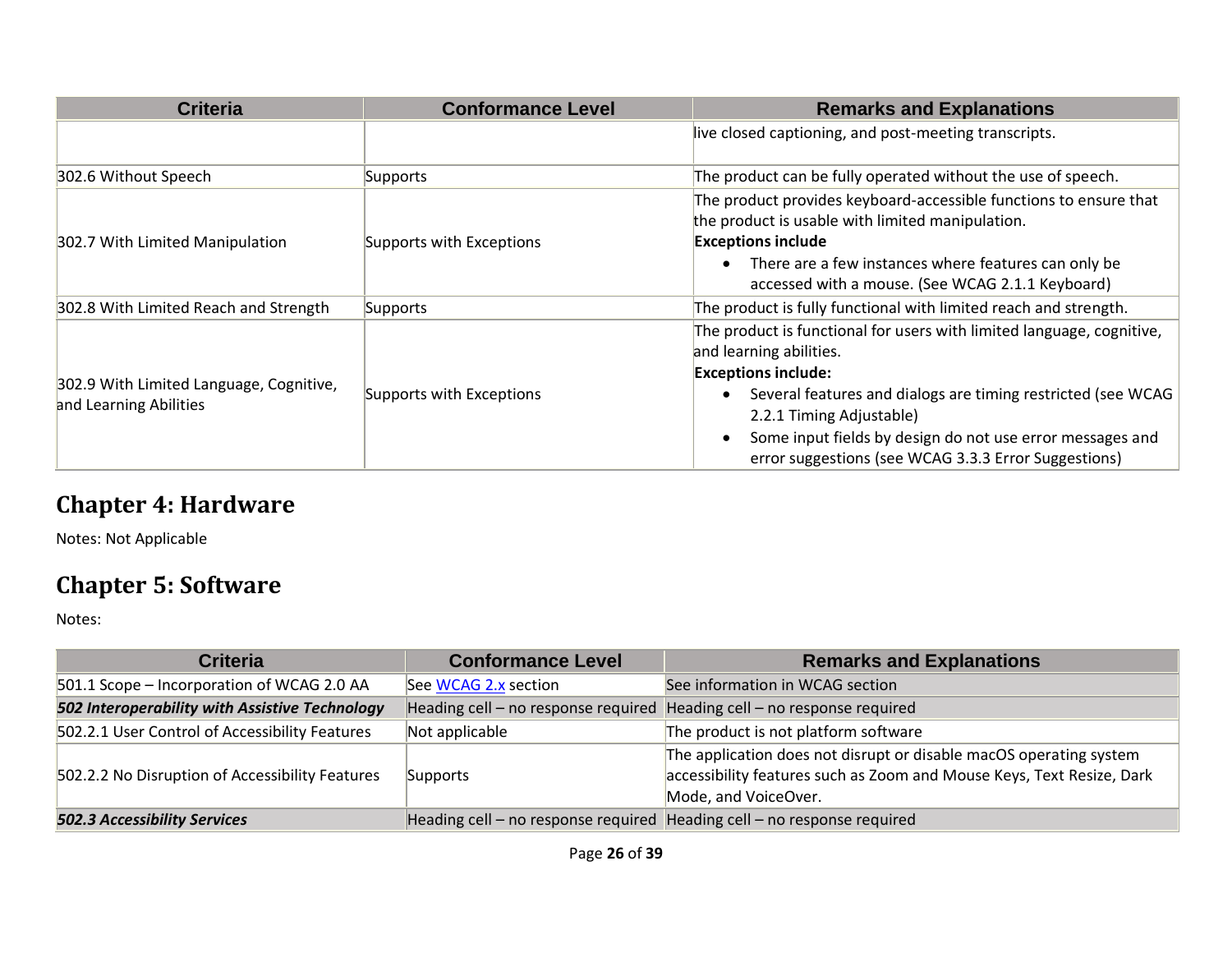| <b>Criteria</b>                            | <b>Conformance Level</b> | <b>Remarks and Explanations</b>                                                                                                                                                                                                                                                                                                                         |
|--------------------------------------------|--------------------------|---------------------------------------------------------------------------------------------------------------------------------------------------------------------------------------------------------------------------------------------------------------------------------------------------------------------------------------------------------|
| 502.3.1 Object Information                 | Supports                 | Most of the controls in the product provide the necessary role, state,<br>property, and value information to assistive technologies.<br><b>Exceptions include</b><br>The product contains a few instances where elements'<br>programmatic roles or values are inadequately communicated to<br>assistive technologies (see WCAG 4.1.2 Name, Role, Value) |
| 502.3.2 Modification of Object Information | Supports                 | The product provides assistive technologies with the ability to modify<br>states and properties of all applicable objects.                                                                                                                                                                                                                              |
| 502.3.3 Row, Column, and Headers           | Supports                 | Most of the product does not use tables to represent information. There<br>is a table in the settings window for customizable keyboard shortcuts.<br>The structural information is programmatically conveyed to screen<br>readers.                                                                                                                      |
| 502.3.4 Values                             | Supports                 | All values can be programmatically determined by assistive technologies                                                                                                                                                                                                                                                                                 |
| 502.3.5 Modification of Values             | Supports                 | The product allows assistive technologies to modify values of all<br>applicable objects.                                                                                                                                                                                                                                                                |
| 502.3.6 Label Relationships                | Supports with Exceptions | All controls are programmatically associated with their respective labels.<br><b>Exceptions include:</b><br>• The product contains a few instances where elements'<br>programmatic roles or values are inadequately communicated to<br>assistive technologies (see WCAG 4.1.2 Name, Role, Value)                                                        |
| 502.3.7 Hierarchical Relationships         | Supports                 | The product exposes all parent-child relationship programmatically to<br>assistive technologies.                                                                                                                                                                                                                                                        |
| 502.3.8 Text                               | Supports                 | The product ensures that all text can be programmatically determined by<br>assistive technologies.                                                                                                                                                                                                                                                      |
| 502.3.9 Modification of Text               | Supports                 | The product allows assistive technologies to modify all applicable texts.                                                                                                                                                                                                                                                                               |
| 502.3.10 List of Actions                   | Supports with Exceptions | The product ensures that most controls programmatically expose its list<br>of information to assistive technologies.<br><b>Exceptions include:</b><br>The product contains a few instances where elements'<br>programmatic roles or values are inadequately communicated to<br>assistive technologies (see WCAG 4.1.2 Name, Role, Value)                |
| 502.3.11 Actions on Objects                | Supports with Exceptions | The product programmatically exposes the available actions to assistive<br>technologies.                                                                                                                                                                                                                                                                |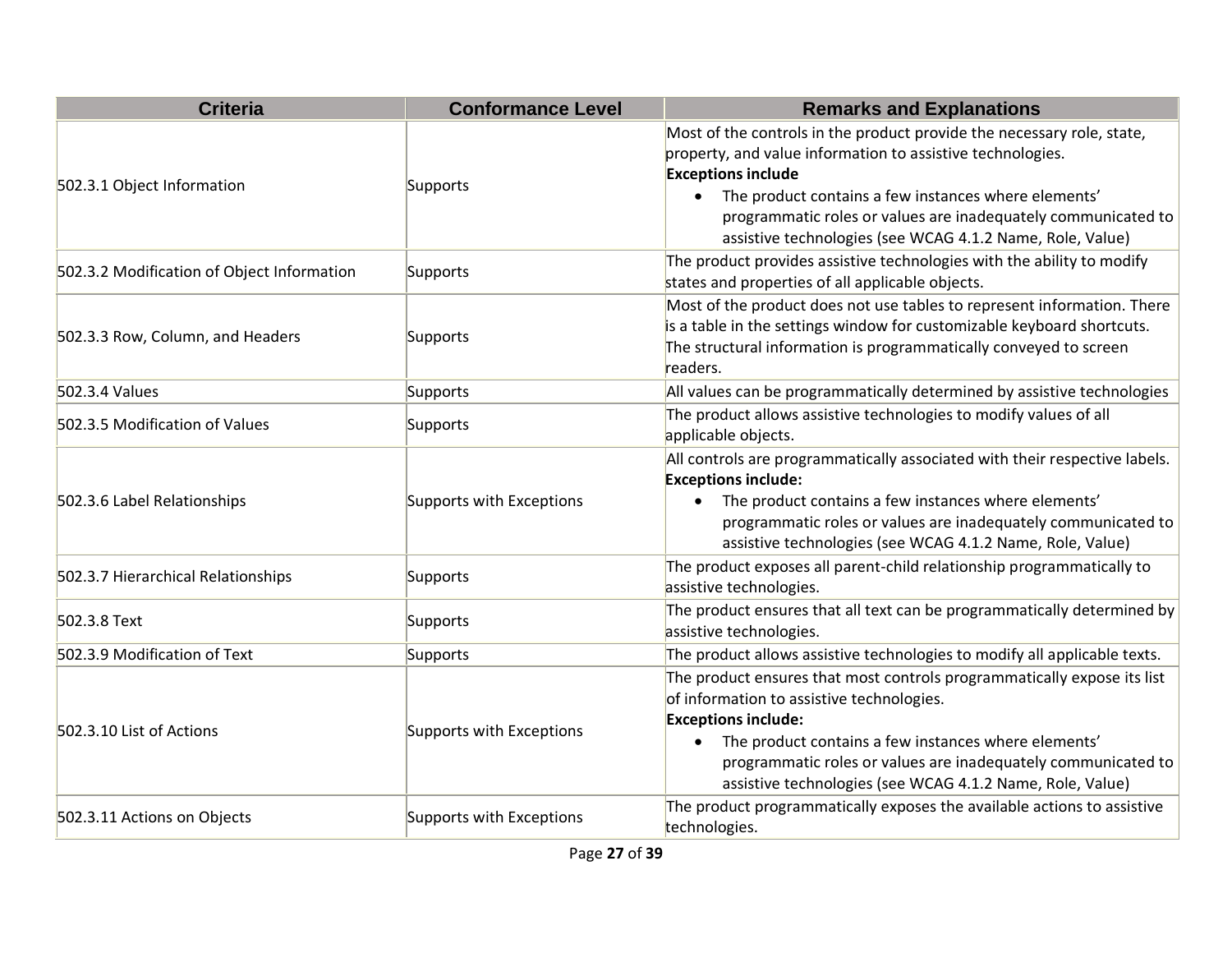| <b>Criteria</b>                                                                      | <b>Conformance Level</b>            | <b>Remarks and Explanations</b>                                                                         |
|--------------------------------------------------------------------------------------|-------------------------------------|---------------------------------------------------------------------------------------------------------|
|                                                                                      |                                     | <b>Exceptions include:</b>                                                                              |
|                                                                                      |                                     | The product contains a few instances where elements'                                                    |
|                                                                                      |                                     | programmatic roles or values are inadequately communicated to                                           |
|                                                                                      |                                     | assistive technologies (see WCAG 4.1.2 Name, Role, Value)                                               |
| 502.3.12 Focus Cursor                                                                | Supports                            | The product uses visible focus indicators throughout the application to                                 |
|                                                                                      |                                     | indicate where the keyboard focus is at all times.                                                      |
|                                                                                      |                                     | The product allows assistive technologies to control the focus and                                      |
|                                                                                      |                                     | selection cursor on all controls.                                                                       |
| 502.3.13 Modification of Focus Cursor                                                | Supports with Exceptions            | <b>Exceptions include:</b>                                                                              |
|                                                                                      |                                     | There a few instances where elements are not accessible with<br>keyboard-only (see WCAG 2.1.1 Keyboard) |
| 502.3.14 Event Notification                                                          |                                     | The product makes notification information available to assistive                                       |
|                                                                                      | Supports                            | technology users.                                                                                       |
| 502.4 Platform Accessibility Features                                                | Not applicable                      | This product is not platform software                                                                   |
| <b>503 Applications</b>                                                              | Heading cell - no response required | Heading cell - no response required                                                                     |
| 503.2 User Preferences                                                               | Supports                            | The product inherits the display and color settings defined by system<br>settings                       |
| 503.3 Alternative User Interfaces                                                    | Not applicable                      | The product does not provide an alternate user interface that functions<br>as an assistive technology.  |
| 503.4 User Controls for Captions and Audio<br><b>Description</b>                     | Heading cell - no response required | Heading cell - no response required                                                                     |
| 503.4.1 Caption Controls                                                             | Supports                            | The product provides controls for live captioning.                                                      |
| 503.4.2 Audio Description Controls                                                   | Does not Support                    | The product does not provide controls for audio descriptions                                            |
| <b>504 Authoring Tools</b>                                                           | Heading cell - no response required | Heading cell - no response required                                                                     |
| 504.2 Content Creation or Editing (if not<br>authoring tool, enter "not applicable") | See WCAG 2.x section                | See information in WCAG section                                                                         |
| 504.2.1 Preservation of Information Provided for                                     | Not applicable                      | The product does not provide authoring tools to convert content from                                    |
| <b>Accessibility in Format Conversion</b>                                            |                                     | one format to another.                                                                                  |
| 504.2.2 PDF Export                                                                   | Not applicable                      | This product does not export to PDF.                                                                    |
|                                                                                      |                                     | The product provides users with the ability to add a closed captioning                                  |
| 504.3 Prompts                                                                        | Does not support                    | provider, and automatic transcripts for recordings. However, it does not                                |
|                                                                                      |                                     | prompt content creators to provide captioning.                                                          |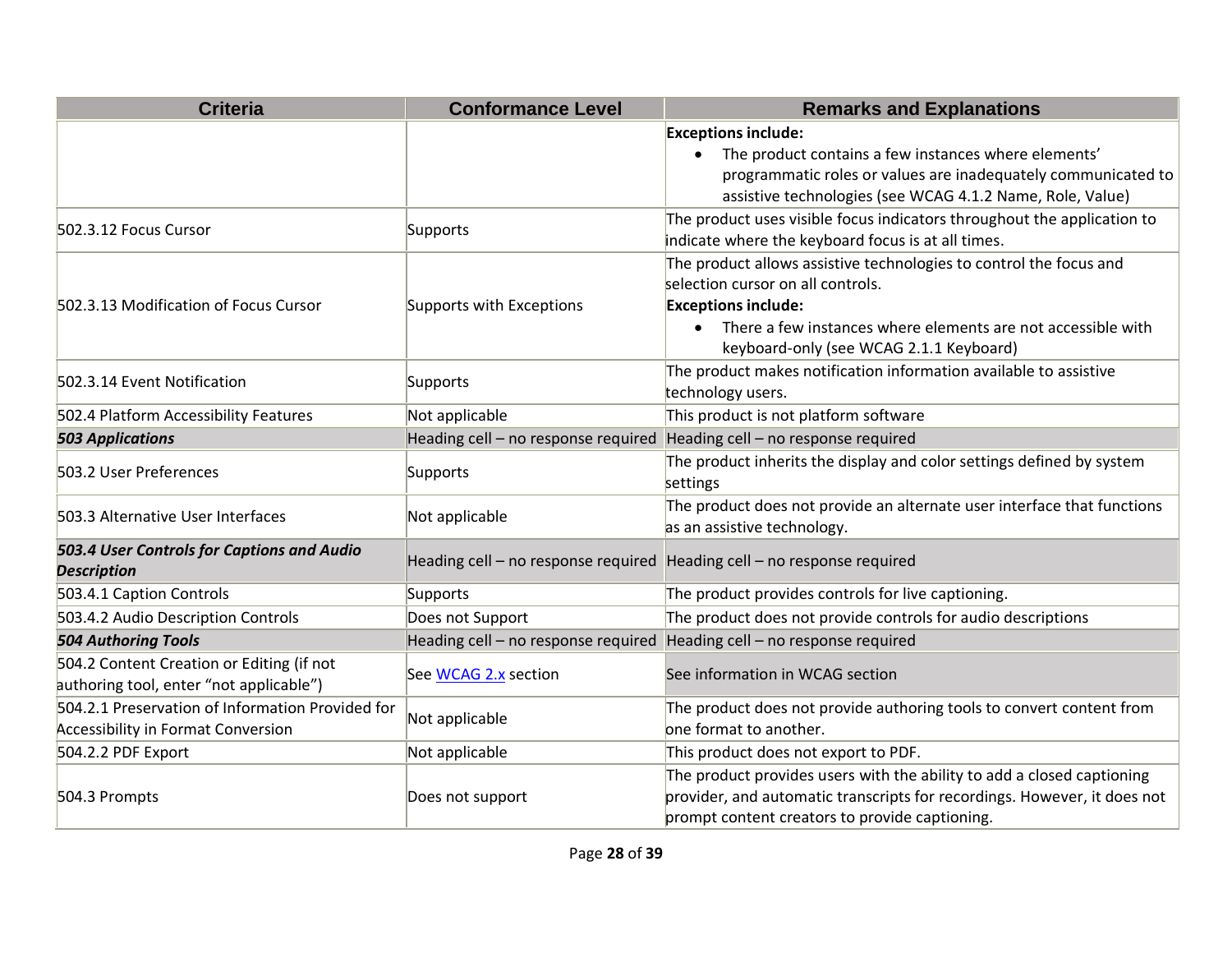| Criteria        | <b>Conformance Level</b> | <b>Remarks and Explanations</b>                              |
|-----------------|--------------------------|--------------------------------------------------------------|
| 504.4 Templates | Not applicable           | The product does not provide templates for content creation. |

### **Chapter 6: Support Documentation and Services**

Notes: Full information about the accessibility of Zoom Support pages can be found on the Zoom Product Web Pages VPAT

| <b>Criteria</b>                                                  | <b>Conformance Level</b>            | <b>Remarks and Explanations</b>                                                                                                                        |
|------------------------------------------------------------------|-------------------------------------|--------------------------------------------------------------------------------------------------------------------------------------------------------|
| <b>601.1 Scope</b>                                               | Heading cell - no response required | Heading cell - no response required                                                                                                                    |
| <b>602 Support Documentation</b>                                 | Heading cell - no response required | Heading cell - no response required                                                                                                                    |
| 602.2 Accessibility and Compatibility Features                   | Supports                            | Product documentation regarding the<br>product's accessibility features can be<br>found online at the Zoom Help Center and<br>Zoom Accessibility page. |
| 602.3 Electronic Support Documentation                           | See WCAG 2.x section                | See information in WCAG section                                                                                                                        |
| 602.4 Alternate Formats for Non-Electronic Support Documentation | Not applicable                      | Support documentation is provided in<br>electronic format.                                                                                             |
| <b>603 Support Services</b>                                      | Heading cell - no response required | Heading cell - no response required                                                                                                                    |
| 603.2 Information on Accessibility and Compatibility Features    | Supports                            | Product documentation regarding the<br>product's accessibility features can be<br>found online at the Zoom Help Center and<br>Zoom Accessibility page. |
| 603.3 Accommodation of Communication Needs                       | Support                             | Zoom support services accommodate the<br>diverse needs of individuals with<br>disabilities.                                                            |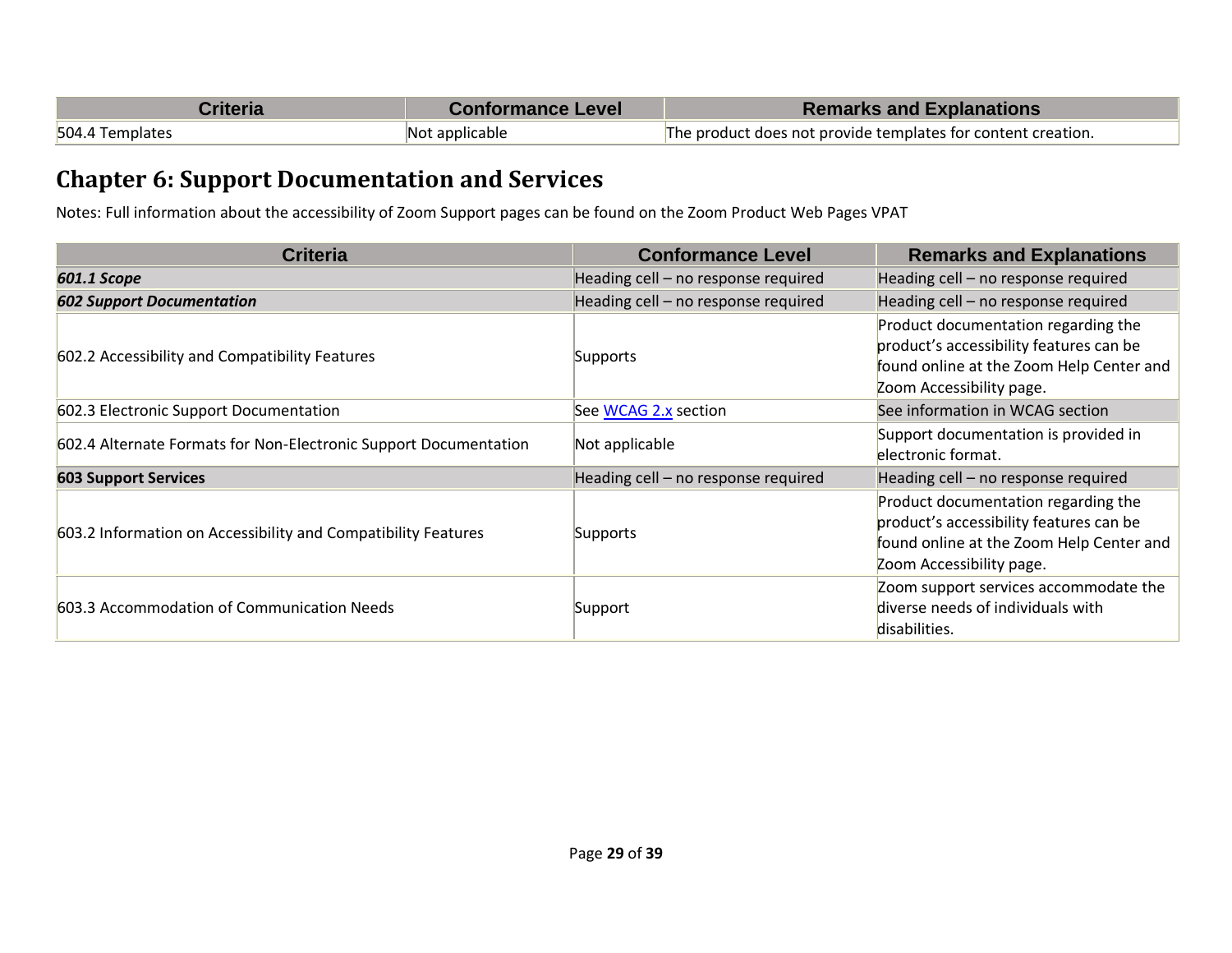# **EN 301 549 Report**

Notes:

# **Chapter 4: [4.2 Functional Performance Statements](http://www.etsi.org/deliver/etsi_en/301500_301599/301549/01.01.02_60/en_301549v010102p.pdf#page=22) (FPS)**

| <b>Criteria</b>                                   | <b>Conformance Level</b> | <b>Remarks and Explanations</b>                                                                                                                                                                                                                                                 |
|---------------------------------------------------|--------------------------|---------------------------------------------------------------------------------------------------------------------------------------------------------------------------------------------------------------------------------------------------------------------------------|
| 4.2.1 Usage without vision                        | Supports with Exceptions | The product provides functions that can be used by users without vision.<br>The majority of the features and content in the product is keyboard and<br>screen reader accessible.<br><b>Exceptions include:</b><br>There are a few instances where features can only be accessed |
|                                                   |                          | with a mouse. (see WCAG 2.1.1 Keyboard)<br>The product contains a few instances where elements'<br>programmatic roles or values are inadequately communicated (see<br>WCAG 4.1.2 Name, Role, Value)                                                                             |
| 4.2.2 Usage with limited vision                   | Supports                 | Most of the product is accessible to users with low vision.                                                                                                                                                                                                                     |
| 4.2.3 Usage without perception of colour          | Supports                 | Most of the product can be used without the perception of color.                                                                                                                                                                                                                |
| 4.2.4 Usage without hearing                       | Supports                 | The product can be used without the use of hearing by supporting live<br>closed captioning, and post-meeting transcript.                                                                                                                                                        |
| 4.2.5 Usage with limited hearing                  | Supports                 | The product can be used without the use of hearing by supporting live<br>closed captioning, and post-meeting transcripts                                                                                                                                                        |
| 4.2.6 Usage without vocal capability              | Supports                 | The product can be fully operated without the use of speech.                                                                                                                                                                                                                    |
| 4.2.7 Usage with limited manipulation or strength | Supports                 | The product is fully functional with limited strength.                                                                                                                                                                                                                          |
| 4.2.8 Usage with limited reach                    | Supports                 | The product is fully functional with limited reach.                                                                                                                                                                                                                             |
| 4.2.9 Minimize photosensitive seizure triggers    | Supports                 | The product does not contain flashing content that might trigger seizures.                                                                                                                                                                                                      |
| 4.2.10 Usage with limited cognition               | Supports with Exceptions | The product is functional for users with limited language, cognitive, and<br>learning abilities.<br><b>Exceptions include:</b><br>A few features and dialogs are timing restricted (see WCAG 2.2.1<br>Timing Adjustable)                                                        |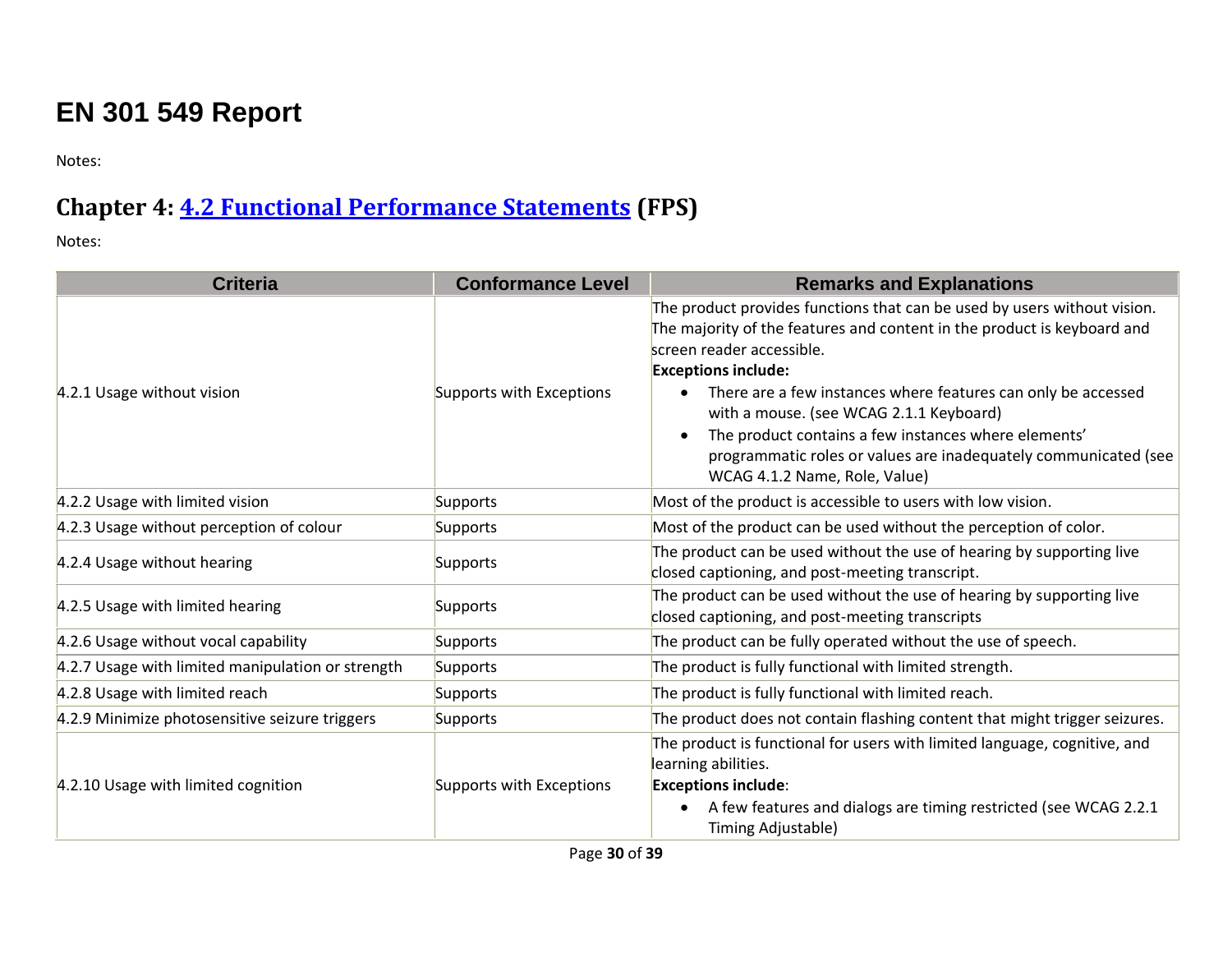| Criteria         | <b>Conformance Level</b> | <b>Remarks and Explanations</b>                                                                                   |
|------------------|--------------------------|-------------------------------------------------------------------------------------------------------------------|
|                  |                          | Some input fields by design do not use error messages and error<br>suggestions (see WCAG 3.3.3 Error Suggestions) |
| $4.2.11$ Privacy | Supports                 | The product's accessibility components maintain the users' privacy.                                               |

# **Chapter [5: Generic Requirements](http://www.etsi.org/deliver/etsi_en/301500_301599/301549/01.01.02_60/en_301549v010102p.pdf#page=23)**

| <b>Criteria</b>                                   | <b>Conformance Level</b>            | <b>Remarks and Explanations</b>        |
|---------------------------------------------------|-------------------------------------|----------------------------------------|
| <b>5.1 Closed functionality</b>                   | [Not Applicable]                    | Heading cell - no response required    |
| 5.1.2 General                                     | Heading cell - no response required | Heading cell - no response required    |
| 5.1.2.1 Closed functionality                      | See 5.2 through 13                  | See information in 5.2 through 13      |
| 5.1.2.2 Assistive technology                      | See 5.1.3 through 5.1.6             | See information in 5.1.3 through 5.1.6 |
| 5.1.3 Non-visual access                           | Heading cell - no response required | Heading cell - no response required    |
| $5.1.3.1$ General                                 | Not applicable                      | The product is not closed software     |
| 5.1.3.2 Auditory output delivery including speech | Not applicable                      | The product is not closed software     |
| 5.1.3.3 Auditory output correlation               | Not applicable                      | The product is not closed software     |
| 5.1.3.4 Speech output user control                | Not applicable                      | The product is not closed software     |
| 5.1.3.5 Speech output automatic interruption      | Not applicable                      | The product is not closed software     |
| 5.1.3.6 Speech output for non-text content        | Not applicable                      | The product is not closed software     |
| 5.1.3.7 Speech output for video information       | Not applicable                      | The product is not closed software     |
| 5.1.3.8 Masked entry                              | Not applicable                      | The product is not closed software     |
| 5.1.3.9 Private access to personal data           | Not applicable                      | The product is not closed software     |
| 5.1.3.10 Non-interfering audio output             | Not applicable                      | The product is not closed software     |
| 5.1.3.11 Private listening                        | Not applicable                      | The product is not closed software     |
| 5.1.3.12 Speaker volume                           | Not applicable                      | The product is not closed software     |
| 5.1.3.13 Volume reset                             | Not applicable                      | The product is not closed software     |
| 5.1.3.14 Spoken languages                         | Not applicable                      | The product is not closed software     |
| 5.1.3.15 Non-visual error identification          | Not applicable                      | The product is not closed software     |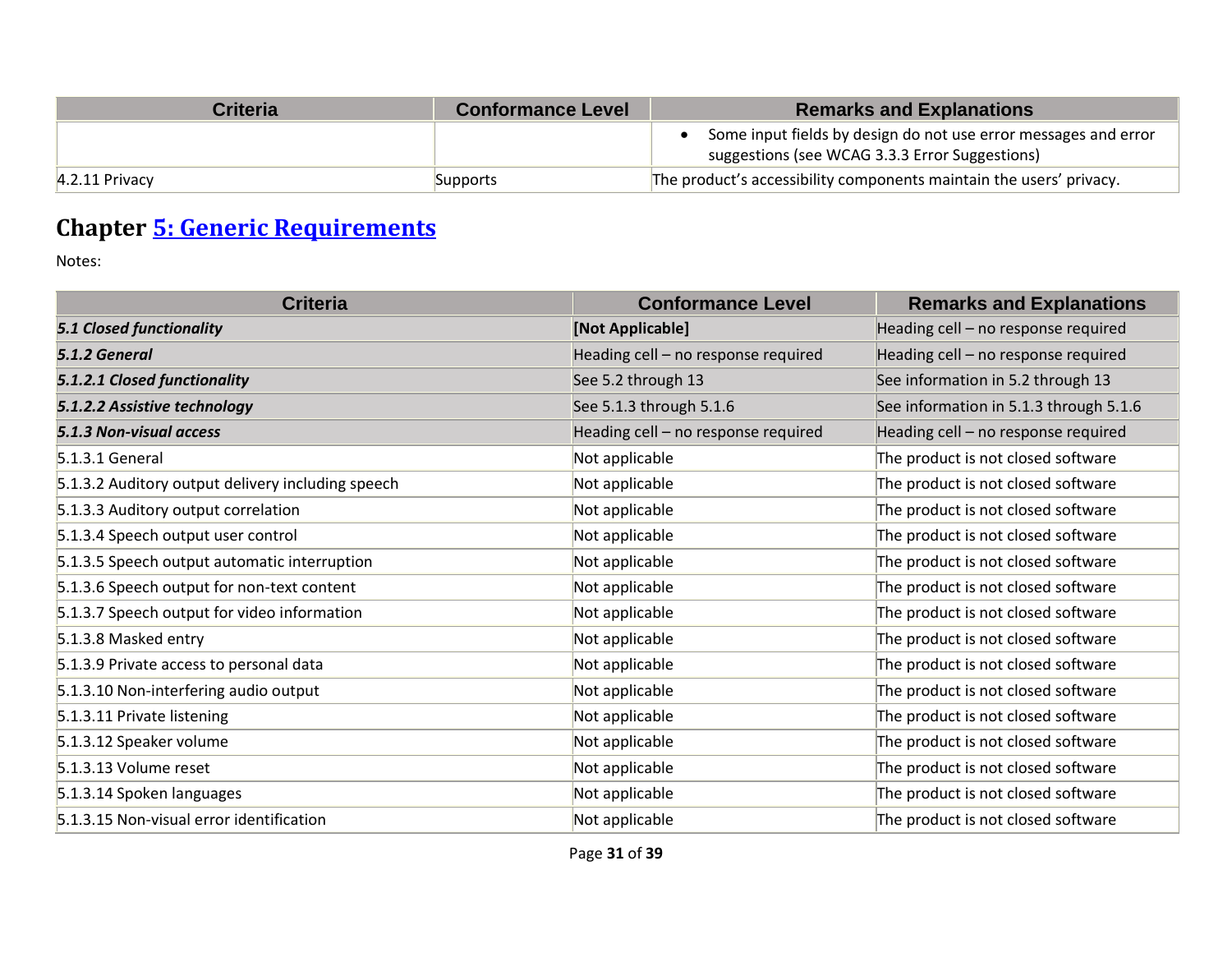| <b>Criteria</b>                                                 | <b>Conformance Level</b>            | <b>Remarks and Explanations</b>                                                                   |
|-----------------------------------------------------------------|-------------------------------------|---------------------------------------------------------------------------------------------------|
| 5.1.3.16 Receipts, tickets, and transactional outputs           | Not applicable                      | The product is not closed software                                                                |
| 5.1.4 Functionality closed to text enlargement                  | Not applicable                      | The product is not closed software                                                                |
| 5.1.5 Visual output for auditory information                    | Not applicable                      | The product is not closed software                                                                |
| 5.1.6 Operation without keyboard interface                      | Heading cell - no response required | Heading cell - no response required                                                               |
| 5.1.6.1 Closed functionality                                    | See 5.1.3.1 through 5.1.3.16        | See information in 5.1.3.1 through 5.1.3.16                                                       |
| 5.1.6.2 Input focus                                             | Not applicable                      | The product is not closed software                                                                |
| 5.2 Activation of accessibility features                        | Not applicable                      | The product is not closed software                                                                |
| 5.3 Biometrics                                                  | Not applicable                      | The product does not use biometrics                                                               |
| 5.4 Preservation of accessibility information during conversion | Not applicable                      | The product does not provide authoring<br>tools to convert content from one format<br>to another. |
| 5.5 Operable parts                                              | Heading cell - no response required | Heading cell - no response required                                                               |
| 5.5.1 Means of operation                                        | Not applicable                      | The product is not hardware                                                                       |
| 5.5.2 Operable parts discernibility                             | Not applicable                      | The product is not hardware                                                                       |
| 5.6 Locking or toggle controls                                  | Heading cell - no response required | Heading cell - no response required                                                               |
| 5.6.1 Tactile or auditory status                                | Not applicable                      | The product is not hardware                                                                       |
| 5.6.2 Visual status                                             | Not applicable                      | The product is not hardware                                                                       |
| 5.7 Key repeat                                                  | Not applicable                      | The product is not hardware                                                                       |
| 5.8 Double-strike key acceptance                                | Not applicable                      | The product is not hardware                                                                       |
| 5.9 Simultaneous user actions                                   | Not applicable                      | The product is not hardware                                                                       |

# **Chapter [6: ICT with Two-Way Voice Communication](http://www.etsi.org/deliver/etsi_en/301500_301599/301549/01.01.02_60/en_301549v010102p.pdf#page=28)**

| <b>Criteria</b>                        | <b>Conformance Level</b>            | <b>Remarks and Explanations</b>           |
|----------------------------------------|-------------------------------------|-------------------------------------------|
| 6.1 Audio bandwidth for speech         | Supports                            | Zoom Phone provides good audio quality    |
|                                        |                                     | that can be decoded within the acceptable |
|                                        |                                     | trequency range.                          |
| 6.2 Real-time text (RTT) functionality | Heading cell - no response required | Heading cell - no response required       |
|                                        | -- ---                              |                                           |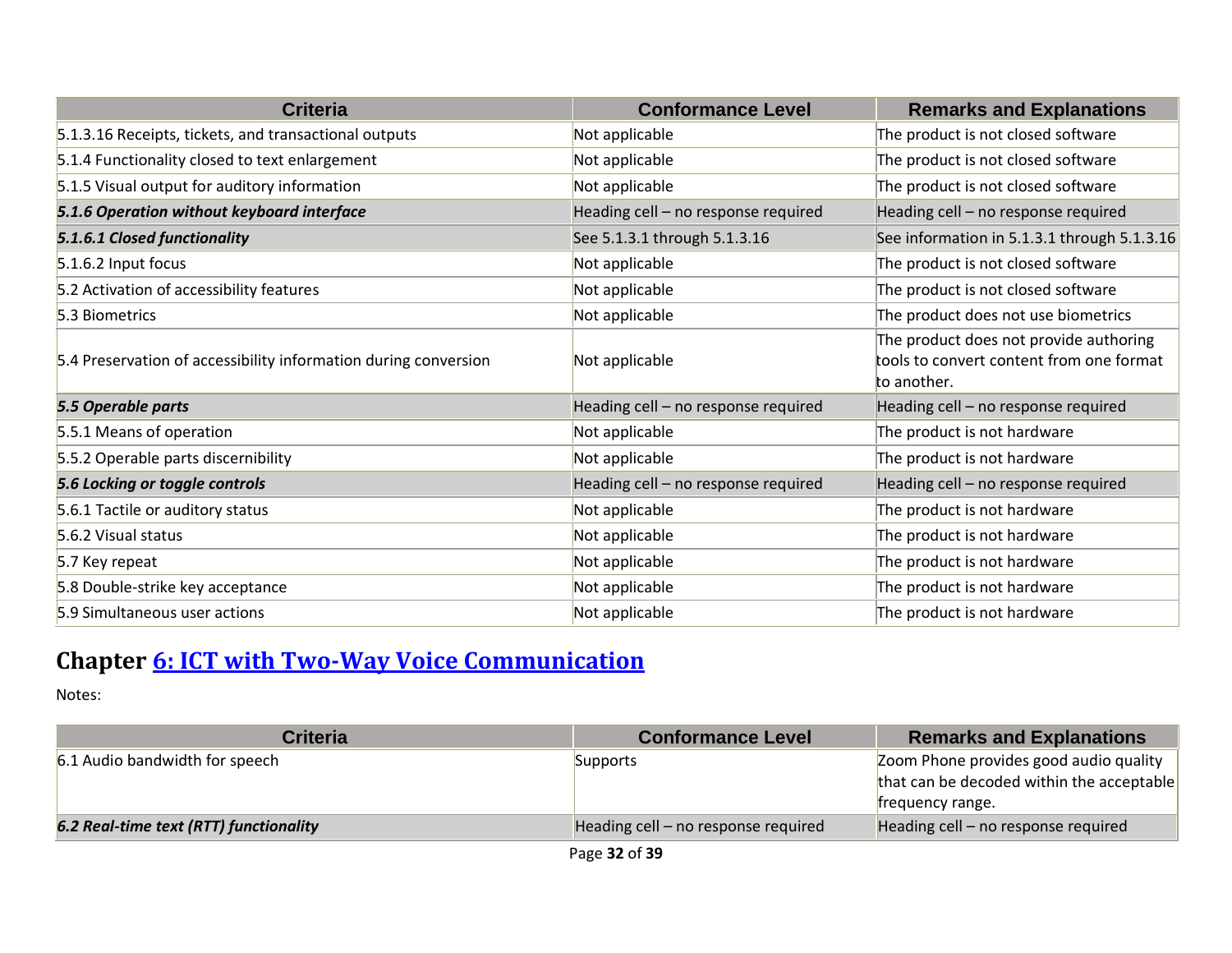| <b>Criteria</b>                                                  | <b>Conformance Level</b> | <b>Remarks and Explanations</b>                                                                                                                                        |
|------------------------------------------------------------------|--------------------------|------------------------------------------------------------------------------------------------------------------------------------------------------------------------|
| 6.2.1.1 RTT communication                                        | Does not Support         | Zoom Phone softphone in the application<br>does not support TTY or RTT<br>functionalities. Zoom Phone platform does<br>not support transmitting TTY or RTT<br>signals. |
| 6.2.1.2 Concurrent voice and text                                | Does not Support         | Zoom Phone softphone in the application<br>does not support TTY or RTT<br>functionalities. Zoom Phone platform does<br>not support transmitting TTY or RTT<br>signals. |
| 6.2.2.1 Visually distinguishable display                         | Does not Support         | Zoom Phone softphone in the application<br>does not support TTY or RTT<br>functionalities. Zoom Phone platform does<br>not support transmitting TTY or RTT<br>signals. |
| 6.2.2.2 Programmatically determinable send and receive direction | Does not Support         | Zoom Phone softphone in the application<br>does not support TTY or RTT<br>functionalities. Zoom Phone platform does<br>not support transmitting TTY or RTT<br>signals. |
| 6.2.3 Interoperability                                           | Does not Support         | Zoom Phone softphone in the application<br>does not support TTY or RTT<br>functionalities. Zoom Phone platform does<br>not support transmitting TTY or RTT<br>signals. |
| 6.2.4 Real-time text responsiveness                              | Does not Support         | Zoom Phone softphone in the application<br>does not support TTY or RTT<br>functionalities. Zoom Phone platform does<br>not support transmitting TTY or RTT<br>signals. |
| 6.3 Caller ID                                                    | Supports                 | Zoom Phone softphone in the application<br>supports displaying the caller ID for<br>incoming and outgoing calls. For users                                             |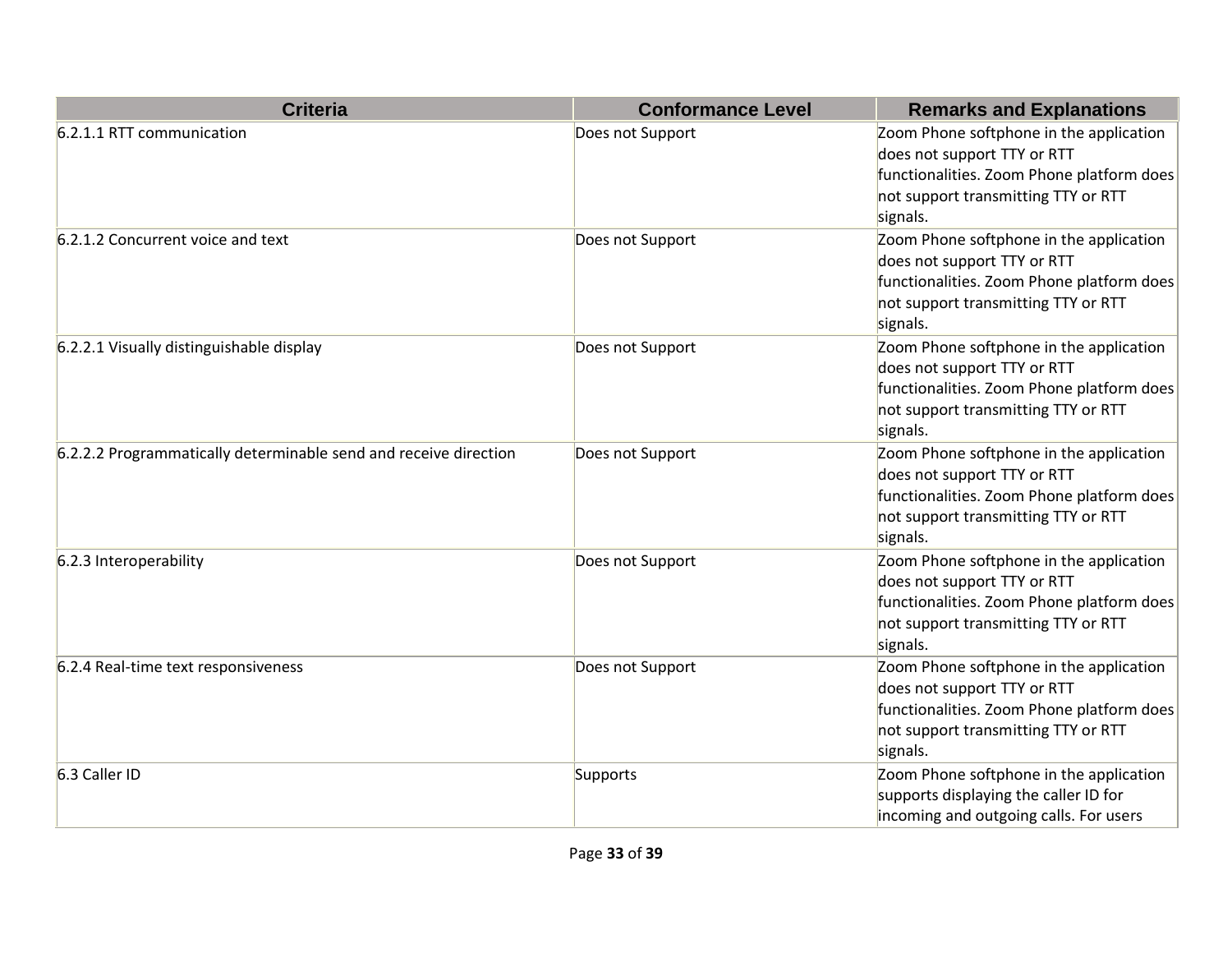| <b>Criteria</b>                                          | <b>Conformance Level</b>            | <b>Remarks and Explanations</b>           |
|----------------------------------------------------------|-------------------------------------|-------------------------------------------|
|                                                          |                                     | who cannot see the display, the caller ID |
|                                                          |                                     | will be announced by                      |
| 6.4 Alternatives to voice-based services                 | Supports                            | Zoom Phone softphone in the application   |
|                                                          |                                     | supports voicemails. Received voicemails  |
|                                                          |                                     | may be accessed through the Zoom          |
|                                                          |                                     | application.                              |
| <b>6.5 Video communication</b>                           | Heading cell - no response required | Heading cell - no response required       |
| <b>6.5.1 General (informative)</b>                       | Heading cell - no response required | Heading cell - no response required       |
| 6.5.2 Resolution                                         | Supports                            | The product supports at least CIF         |
|                                                          |                                     | resolution.                               |
| $6.5.3$ Frame rate                                       | Supports                            | The product supports a frame rate of at   |
|                                                          |                                     | least 12 frames per second.               |
| 6.5.4 Synchronization between audio and video            | Supports                            | The product ensures that audio and video  |
|                                                          |                                     | latency fall at least below 100 ms.       |
| 6.6 Alternatives to video-based services (advisory only) | Heading cell - no response required | Heading cell - no response required       |

# **Chapter [7: ICT with Video Capabilities](http://www.etsi.org/deliver/etsi_en/301500_301599/301549/01.01.02_60/en_301549v010102p.pdf#page=31)**

| <b>Criteria</b>                         | <b>Conformance Level</b>            | <b>Remarks and Explanations</b>                                              |
|-----------------------------------------|-------------------------------------|------------------------------------------------------------------------------|
| 7.1 Caption processing technology       | Heading cell - no response required | Heading cell - no response required                                          |
| 7.1.1 Captioning playback               | Supports                            | The product provides the ability to display<br>closed captions.              |
| 7.1.2 Captioning synchronization        | Supports                            | The product supports the synchronization<br>of captions with the live media. |
| 7.1.3 Preservation of captioning        | Not applicable                      | The product is not a media player nor does<br>it contain embedded players.   |
| 7.2.1 Audio description playback        | Not applicable                      | The product is not a media player nor does<br>it contain embedded players.   |
| 7.2.2 Audio description synchronization | Not applicable                      | The product is not a media player nor does<br>it contain embedded players.   |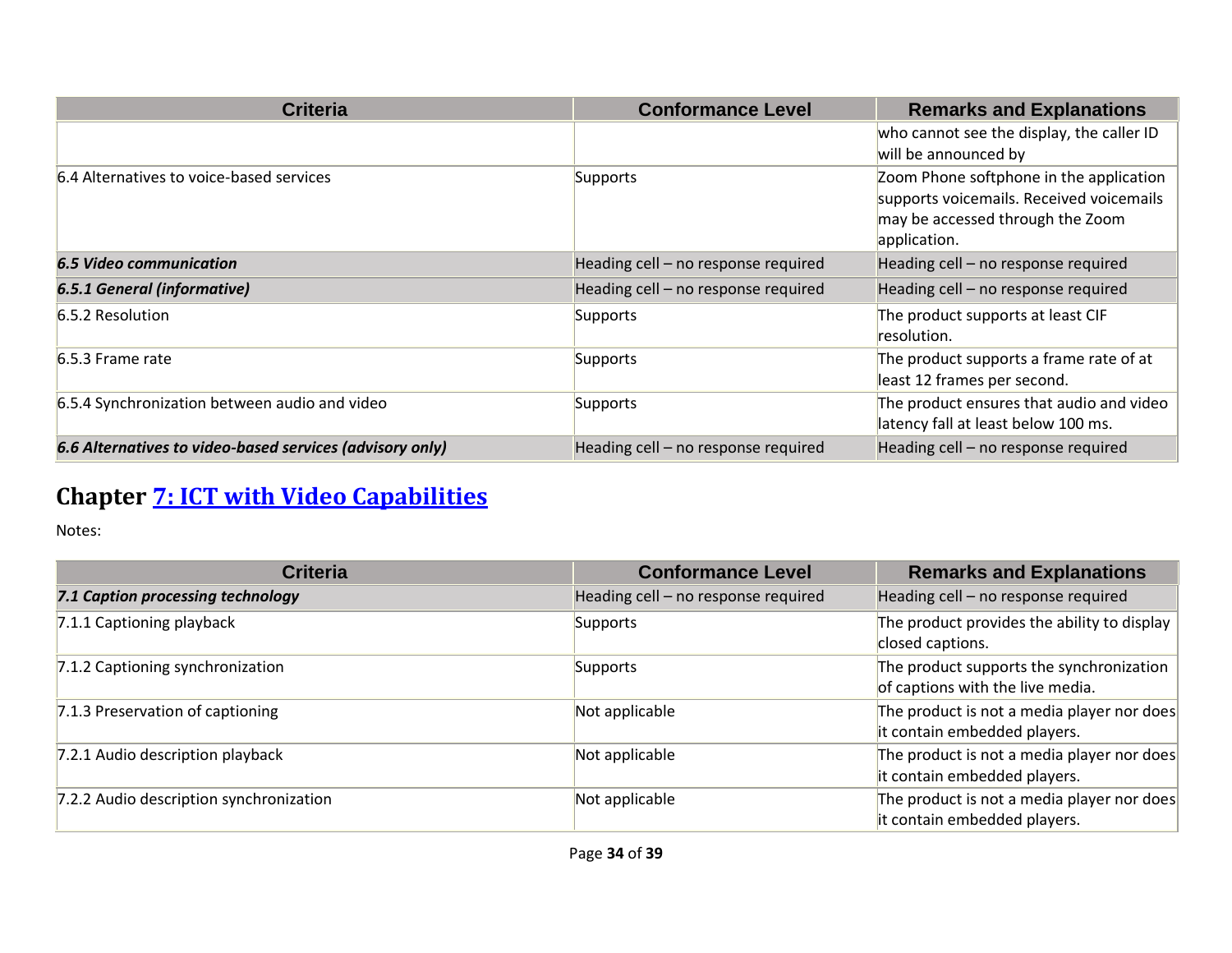| <b>Criteria</b>                                      | <b>Conformance Level</b> | <b>Remarks and Explanations</b>                                             |
|------------------------------------------------------|--------------------------|-----------------------------------------------------------------------------|
| 7.2.3 Preservation of audio description              | Not applicable           | The product is not a media player nor<br>does it contain embedded players.  |
| 7.3 User controls for captions and audio description | Not applicable           | The product is not a media player nor does<br>lit contain embedded players. |

### **Chapter [8: Hardware](http://www.etsi.org/deliver/etsi_en/301500_301599/301549/01.01.02_60/en_301549v010102p.pdf#page=32)**

Notes: Not applicable

### **Chapter [9: Web](http://www.etsi.org/deliver/etsi_en/301500_301599/301549/01.01.02_60/en_301549v010102p.pdf#page=39)**

Notes: (See WCAG section)

### **Chapter [10: Non-web Documents](http://www.etsi.org/deliver/etsi_en/301500_301599/301549/01.01.02_60/en_301549v010102p.pdf#page=43)**

Notes:

| <b>Criteria</b>               | <b>Conformance Level</b>            | <b>Remarks and Explanations</b>                                                      |
|-------------------------------|-------------------------------------|--------------------------------------------------------------------------------------|
| 10.0 General                  | Heading cell - no response required | Heading cell - no response required                                                  |
| 10.1.1.1 through 10.4.1.3     | See WCAG 2.x section                | See information in WCAG section                                                      |
| 10.5 Caption positioning      | Does not support                    | The product does not yet support viewing<br>of captions outside of the content area. |
| 10.6 Audio description timing | Not applicable                      | The product does not contain<br>synchronized media with audio description            |

### **Chapter [11: Software](http://www.etsi.org/deliver/etsi_en/301500_301599/301549/01.01.02_60/en_301549v010102p.pdf#page=53)**

| <b>Criteria</b>             | <b>Conformance Level</b>                 | <b>Remarks and Explanations</b>       |
|-----------------------------|------------------------------------------|---------------------------------------|
| 11.0 General                | Heading cell $-$ no response<br>required | Heading cell $-$ no response required |
| $11.1.1.1$ through 11.4.1.3 | See WCAG 2.x section                     | See information in WCAG section       |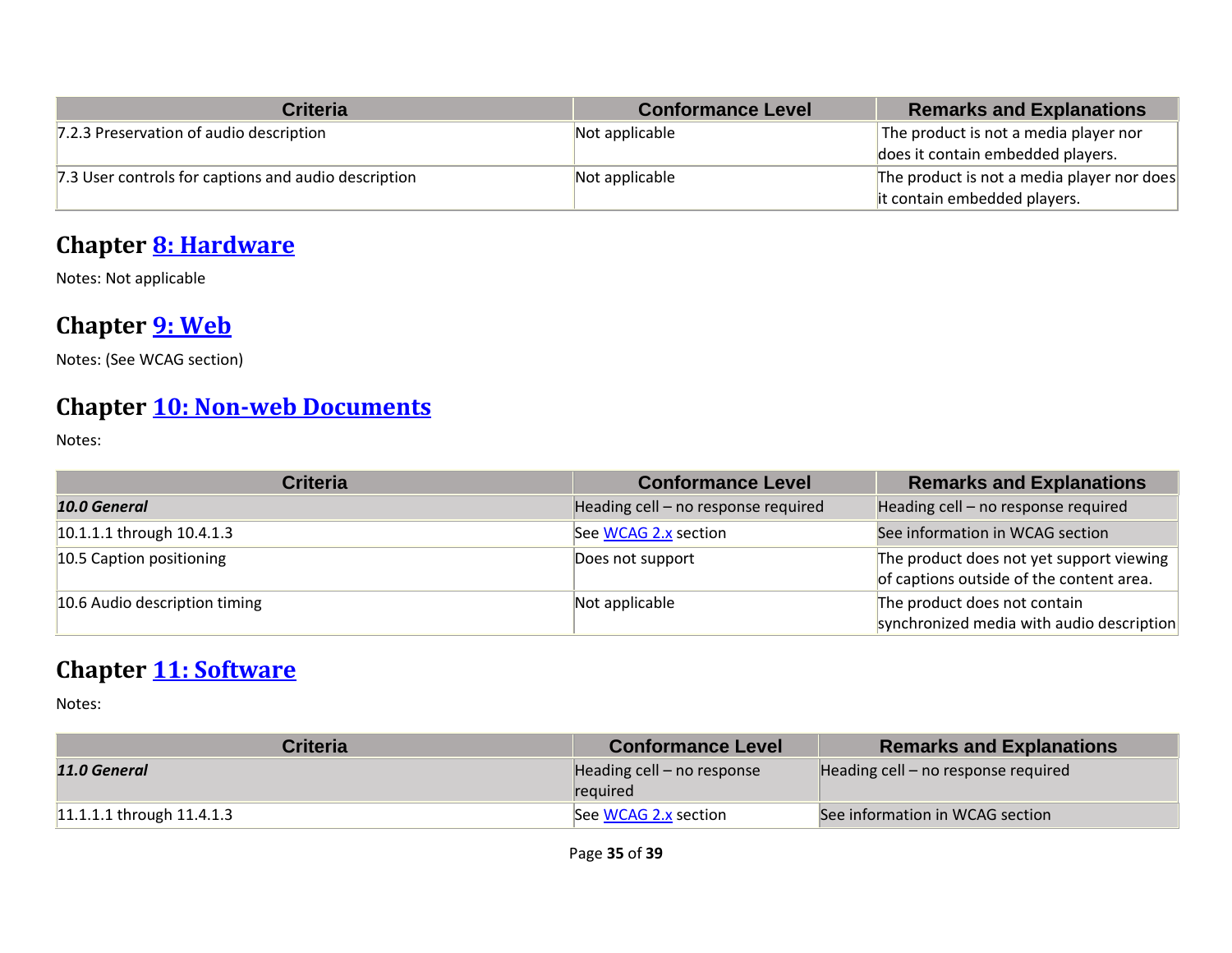| <b>Criteria</b>                                                                                                               | <b>Conformance Level</b>               | <b>Remarks and Explanations</b>                                                                                                                                                                                                                                                                                                                                |
|-------------------------------------------------------------------------------------------------------------------------------|----------------------------------------|----------------------------------------------------------------------------------------------------------------------------------------------------------------------------------------------------------------------------------------------------------------------------------------------------------------------------------------------------------------|
| 11.5 Interoperability with assistive technology                                                                               | Heading cell - no response<br>required | Heading cell - no response required                                                                                                                                                                                                                                                                                                                            |
| 11.5.1 Closed functionality (informative)                                                                                     | Heading cell - no response<br>required | Heading cell - no response required                                                                                                                                                                                                                                                                                                                            |
| 11.5.2 Accessibility services                                                                                                 | Heading cell - no response<br>required | Heading cell - no response required                                                                                                                                                                                                                                                                                                                            |
| 11.5.2.1 Platform accessibility service support for software that provides See 11.3.2.5 through 11.3.2.17<br>a user interface |                                        | See information in 11.3.2.5 through 11.3.2.17                                                                                                                                                                                                                                                                                                                  |
| 11.5.2.2 Platform accessibility service support for assistive technologies See 11.3.2.5 through 11.3.2.17                     |                                        | See information in 11.3.2.5 through 11.3.2.17                                                                                                                                                                                                                                                                                                                  |
| 11.3.2.3 Use of accessibility services                                                                                        | See 11.3.2.5 through 11.3.217          |                                                                                                                                                                                                                                                                                                                                                                |
| 11.3.2.4 Assistive technology                                                                                                 | Not applicable                         | This product is not an assistive technology                                                                                                                                                                                                                                                                                                                    |
| 11.3.2.5 Object information                                                                                                   | Supports with Exceptions               | Most of the controls provide the necessary role,<br>state, property, and value information to assistive<br>technologies.<br><b>Exceptions include</b><br>The product contains a few instances<br>$\bullet$<br>where elements' programmatic roles or<br>values are inadequately communicated to<br>assistive technologies (see WCAG 4.1.2<br>Name, Role, Value) |
| 11.3.2.6 Row, column, and headers                                                                                             | Supports                               | Most of the product does not use tables to<br>represent information. There is a table in the<br>settings window for customizable keyboard<br>shortcuts. The structural information is<br>programmatically conveyed to screen readers.                                                                                                                          |
| 11.3.2.7 Values                                                                                                               | Supports                               | All values can be programmatically determined by<br>assistive technologies                                                                                                                                                                                                                                                                                     |
| 11.3.2.8 Label relationships                                                                                                  | Supports with Exceptions               | All controls are programmatically associated with<br>their respective labels.<br><b>Exceptions include:</b><br>The product contains a few instances<br>where elements' programmatic roles or                                                                                                                                                                   |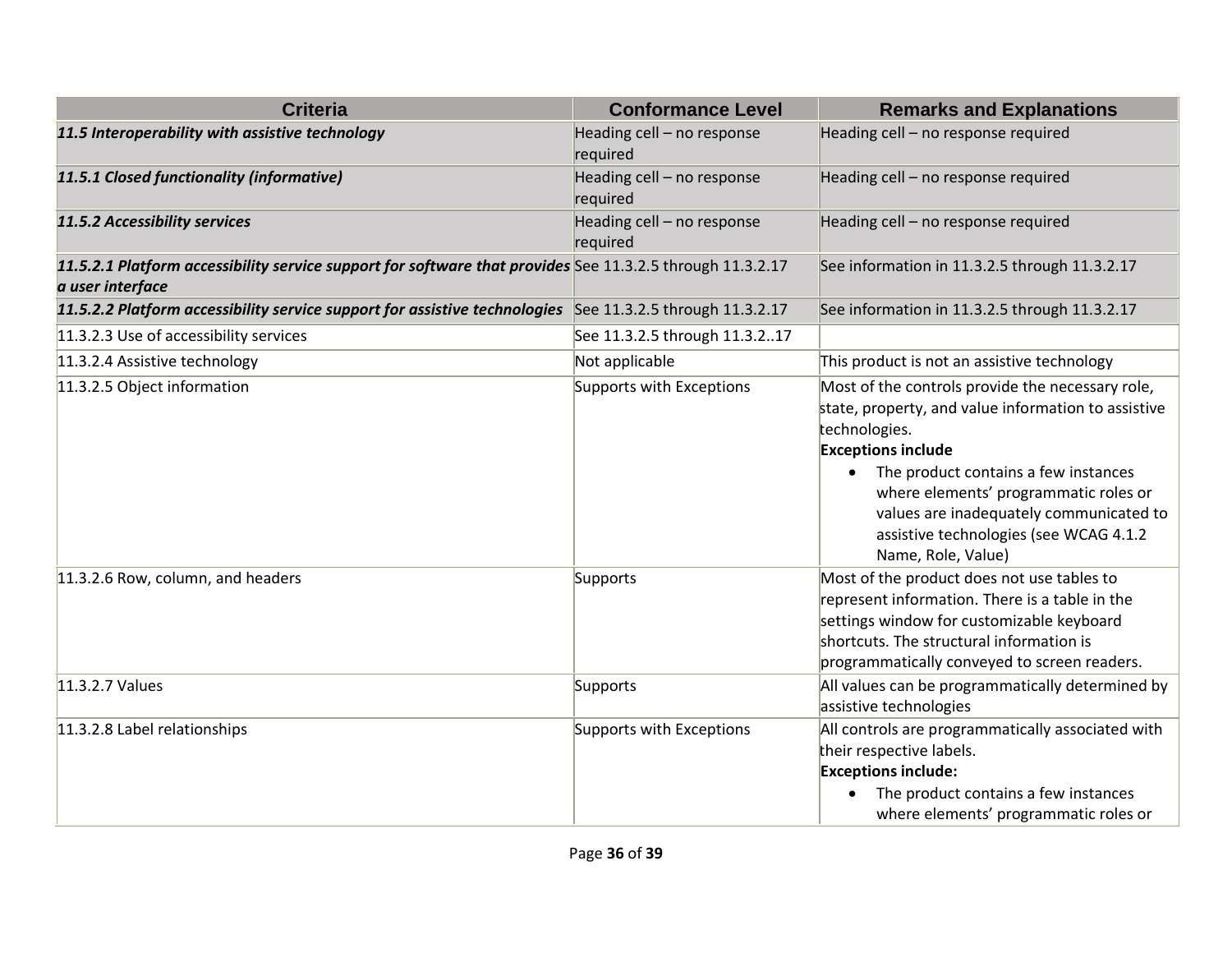| <b>Criteria</b>                                          | <b>Conformance Level</b> | <b>Remarks and Explanations</b>                                                                                                                                                                                                                                                                                                                   |
|----------------------------------------------------------|--------------------------|---------------------------------------------------------------------------------------------------------------------------------------------------------------------------------------------------------------------------------------------------------------------------------------------------------------------------------------------------|
|                                                          |                          | values are inadequately communicated to<br>assistive technologies (see WCAG 4.1.2<br>Name, Role, Value)                                                                                                                                                                                                                                           |
| 11.3.2.9 Parent-child relationships                      | Supports                 | The product exposes all parent-child relationship<br>programmatically to assistive technologies.                                                                                                                                                                                                                                                  |
| 11.3.2.10 Text                                           | Supports                 | The product ensures that all text can be<br>programmatically determined by assistive<br>technologies.                                                                                                                                                                                                                                             |
| 11.3.2.11 List of available actions                      | Supports with Exceptions | The product ensures that most controls<br>programmatically expose its list of information to<br>assistive technologies.<br><b>Exceptions include:</b><br>The product contains a few instances<br>where elements' programmatic roles or<br>values are inadequately communicated to<br>assistive technologies (see WCAG 4.1.2<br>Name, Role, Value) |
| 11.3.2.12 Execution of available actions                 | Supports with Exceptions | The product programmatically exposes the<br>available actions to assistive technologies.<br><b>Exceptions include:</b><br>The product contains a few instances<br>$\bullet$<br>where elements' programmatic roles or<br>values are inadequately communicated to<br>assistive technologies (see WCAG 4.1.2<br>Name, Role, Value)                   |
| 11.3.2.13 Tracking of focus and selection attributes     | Supports                 | The product provides a visible focus indicator<br>when elements receive keyboard focus.                                                                                                                                                                                                                                                           |
| 11.3.2.14 Modification of focus and selection attributes | Supports with Exceptions | The product allows assistive technologies to<br>control the focus and selection cursor on all<br>controls.<br><b>Exceptions include:</b><br>There a few instances of elements that are<br>not accessible with keyboard-only (see                                                                                                                  |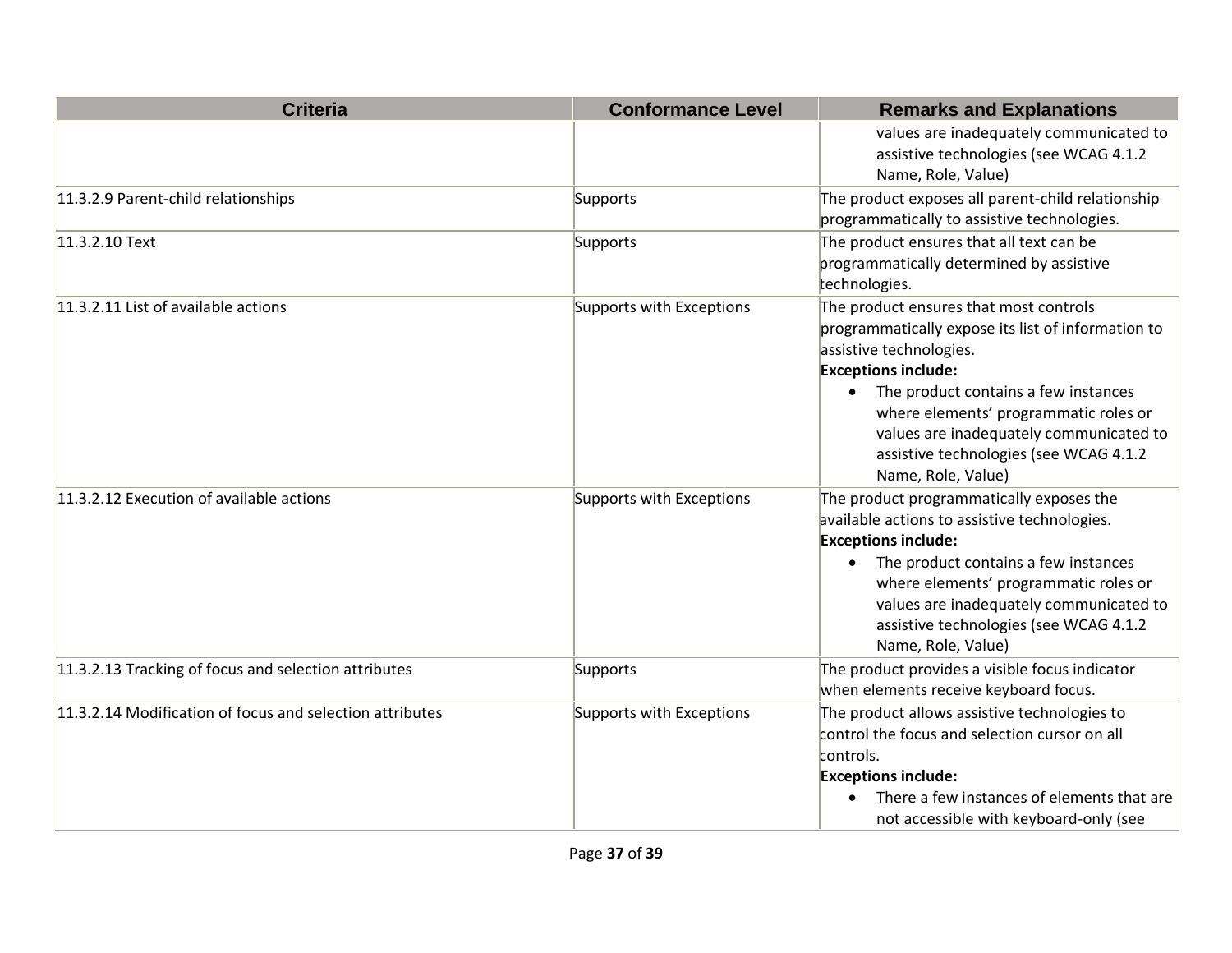| <b>Criteria</b>                                                                       | <b>Conformance Level</b>               | <b>Remarks and Explanations</b>                                                                                                                                                                                                                                |
|---------------------------------------------------------------------------------------|----------------------------------------|----------------------------------------------------------------------------------------------------------------------------------------------------------------------------------------------------------------------------------------------------------------|
|                                                                                       |                                        | WCAG 2.1.1 Keyboard)                                                                                                                                                                                                                                           |
| 11.3.2.15 Change notification                                                         | Supports                               | The product makes notification information<br>available to assistive technology users.                                                                                                                                                                         |
| 11.3.2.16 Modifications of states and properties                                      | Supports with Exceptions               | The product contains a few instances where<br>elements' programmatic roles or values are<br>inadequately communicated to assistive<br>technologies (see WCAG 4.1.2 Name, Role, Value)<br>and thus do not afford the necessary<br>state/property modifications. |
| 11.3.2.17 Modifications of values and text                                            | Supports                               | The product allows assistive technologies to<br>modify all applicable texts.                                                                                                                                                                                   |
| 11.4 Documented accessibility usage                                                   | Heading cell - no response<br>required | Heading cell - no response required                                                                                                                                                                                                                            |
| 11.4.1 User control of accessibility features                                         | Not Applicable                         | The product is not platform software.                                                                                                                                                                                                                          |
| 11.4.2 No disruption of accessibility features                                        | Supports                               | The application does not disrupt or disable macOS<br>operating system accessibility features such as<br>Zoom and Mouse Keys, text resize, Dark Mode, and<br>VoiceOver.                                                                                         |
| 11.4 User preferences                                                                 | Supports                               | The product provides a dedicated set of<br>accessibility settings that include changing caption<br>font size, UI color, and keyboard shortcuts.                                                                                                                |
| 11.6 Authoring tools                                                                  | Heading cell - no response<br>required | Heading cell - no response required                                                                                                                                                                                                                            |
| 11.6.1 Content technology                                                             | Heading cell - no response<br>required | Heading cell - no response required                                                                                                                                                                                                                            |
| 11.6.2 Accessible content creation (if not authoring tool, enter "not<br>applicable") | See WCAG 2.x section                   | See information in WCAG section                                                                                                                                                                                                                                |
| 11.6.3 Preservation of accessibility information in transformations                   | Not applicable                         | The product does not provide authoring tools to<br>convert content from one format to another.                                                                                                                                                                 |
| 11.6.4 Repair assistance                                                              | Does not support                       | The product does not offer accessibility repair<br>assistance.                                                                                                                                                                                                 |
| 11.6.5 Templates                                                                      | Not applicable                         | The product does not provide templates for                                                                                                                                                                                                                     |